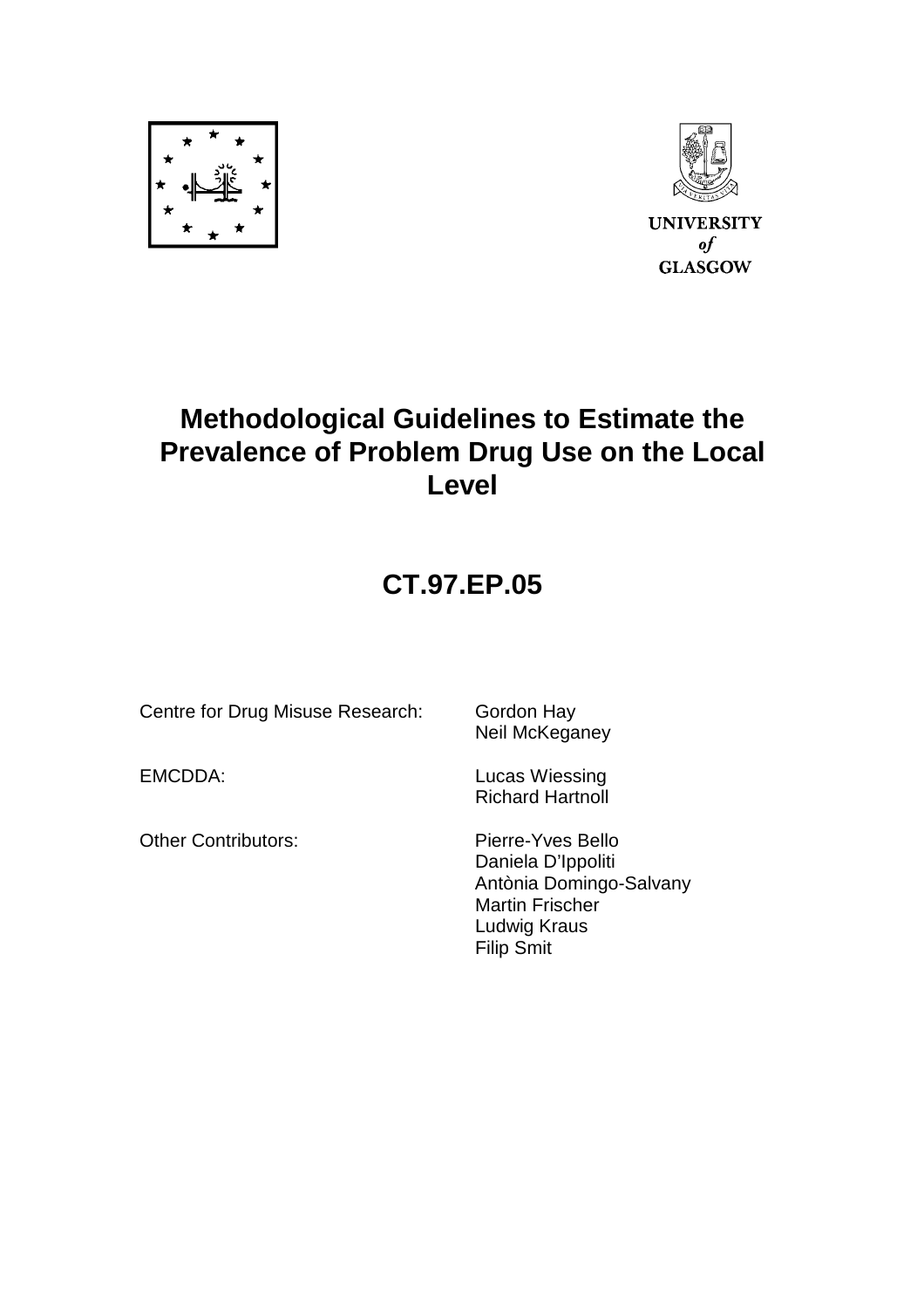#### **Please use the following citation**:

European Monitoring Centre for Drugs and Drug Addiction (EMCDDA). Methodological Guidelines to Estimate the Prevalence of Problem Drug Use on the Local Level. Lisbon: EMCDDA, December 1999.

Since the initial production of these guidelines, the preferred age ranges used by the EMCDDA have changed to  $15 - 24$ ,  $25 - 34$  and  $35 - 64$  (or  $15 - 64$ ). This report has been updated in the light of these changes, December 1999.

#### **Contact Details**

Centre for Drug Misuse Research, University of Glasgow Glasgow, G12 8QG United Kingdom.

European Monitoring Centre for Drugs and Drug Addiction Rua Cruz de Santa Apolónia 23/25 1100, Lisboa Portugal.

Further copies of this report can be obtained from the EMCDDA at the above address.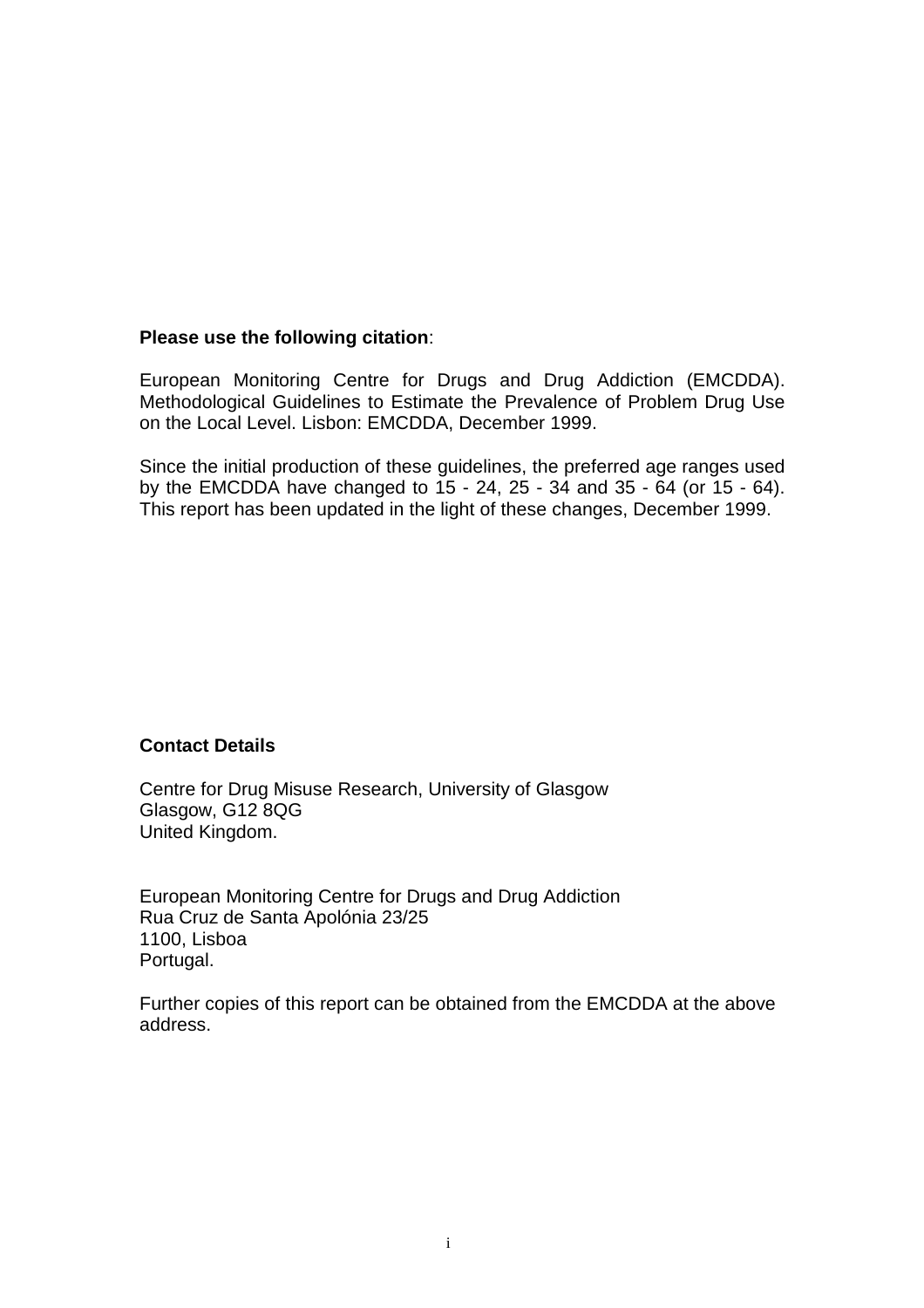## **Acknowledgements**

This publication is based on an EMCDDA-commissioned project which examined methods for estimating the prevalence of problem drug use at the local level. During this and a previous project, the authors relied on the support of researchers throughout the European Union and within the EMCDDA. It would not have been possible to conduct local prevalence estimation projects without the support of various agencies and bodies which supplied data on drug use in the participating cities. The authors would like to acknowledge the following individuals who contributed to these projects:

Catherine Comiskey, Sofia Friere, Maria Moreira, Alvar Norén, Päivi Partanen, Kathy Politikou, Dan Seidler, Jaap Toet, Alfred Uhl and Ari Virtanen.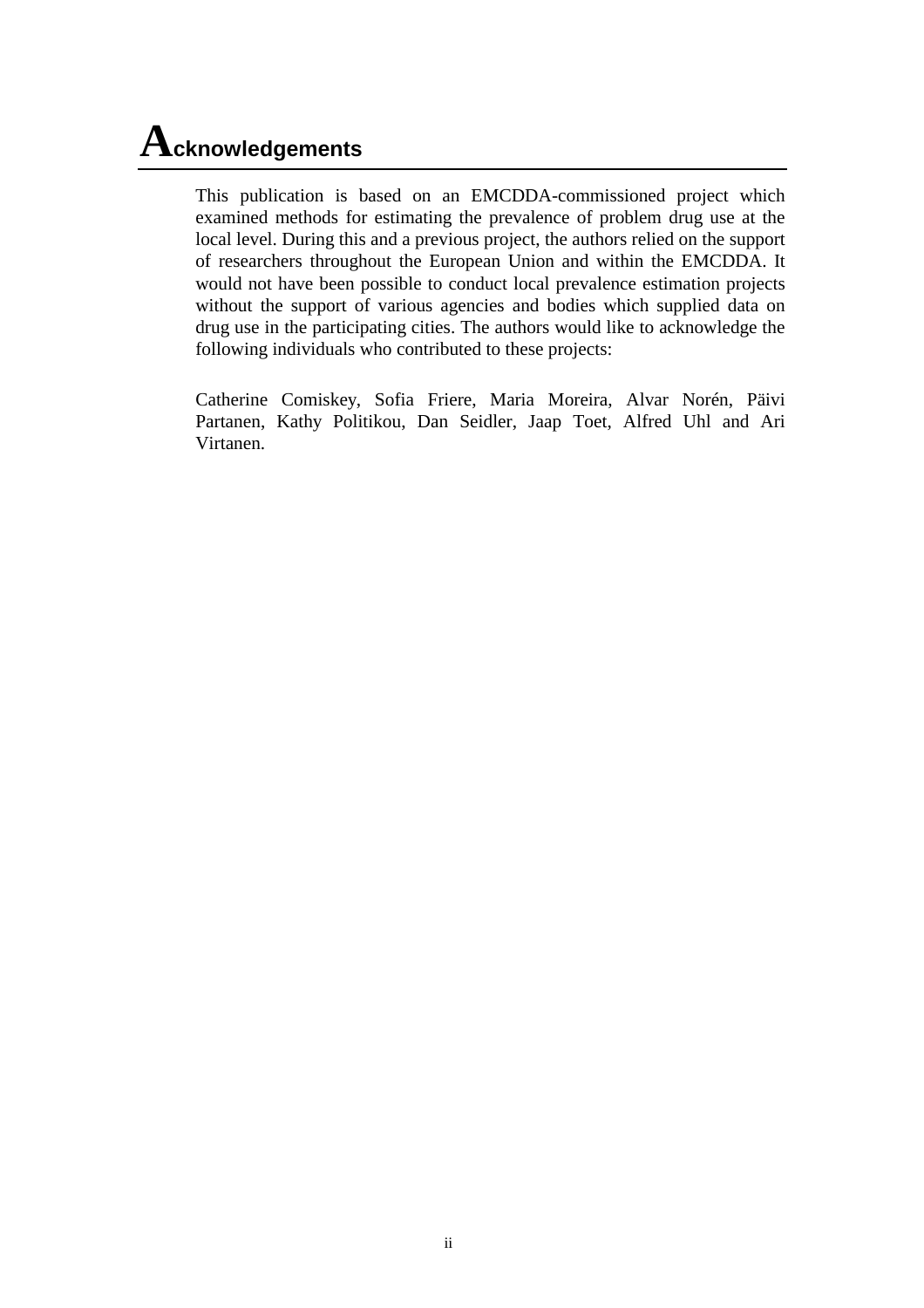### **Page No**

| 1              | 1.1<br>1.2 |  |
|----------------|------------|--|
| $\overline{2}$ |            |  |
|                | 2.1        |  |
|                | 2.2        |  |
|                | 2.3        |  |
| 3              |            |  |
|                | 3.1        |  |
|                | 3.2        |  |
|                | 3.3        |  |
|                | 3.4        |  |
|                | 3.5        |  |
|                | 3.6        |  |
|                | 3.7        |  |
| 4              |            |  |
|                | 4.1        |  |
|                | 4.2        |  |
|                | 4.3        |  |
|                | 4.4        |  |
|                | 4.5        |  |
|                | 4.6        |  |
| 5              |            |  |
|                | 5.1        |  |
|                | 5.2        |  |
|                | 5.3        |  |
| 6              |            |  |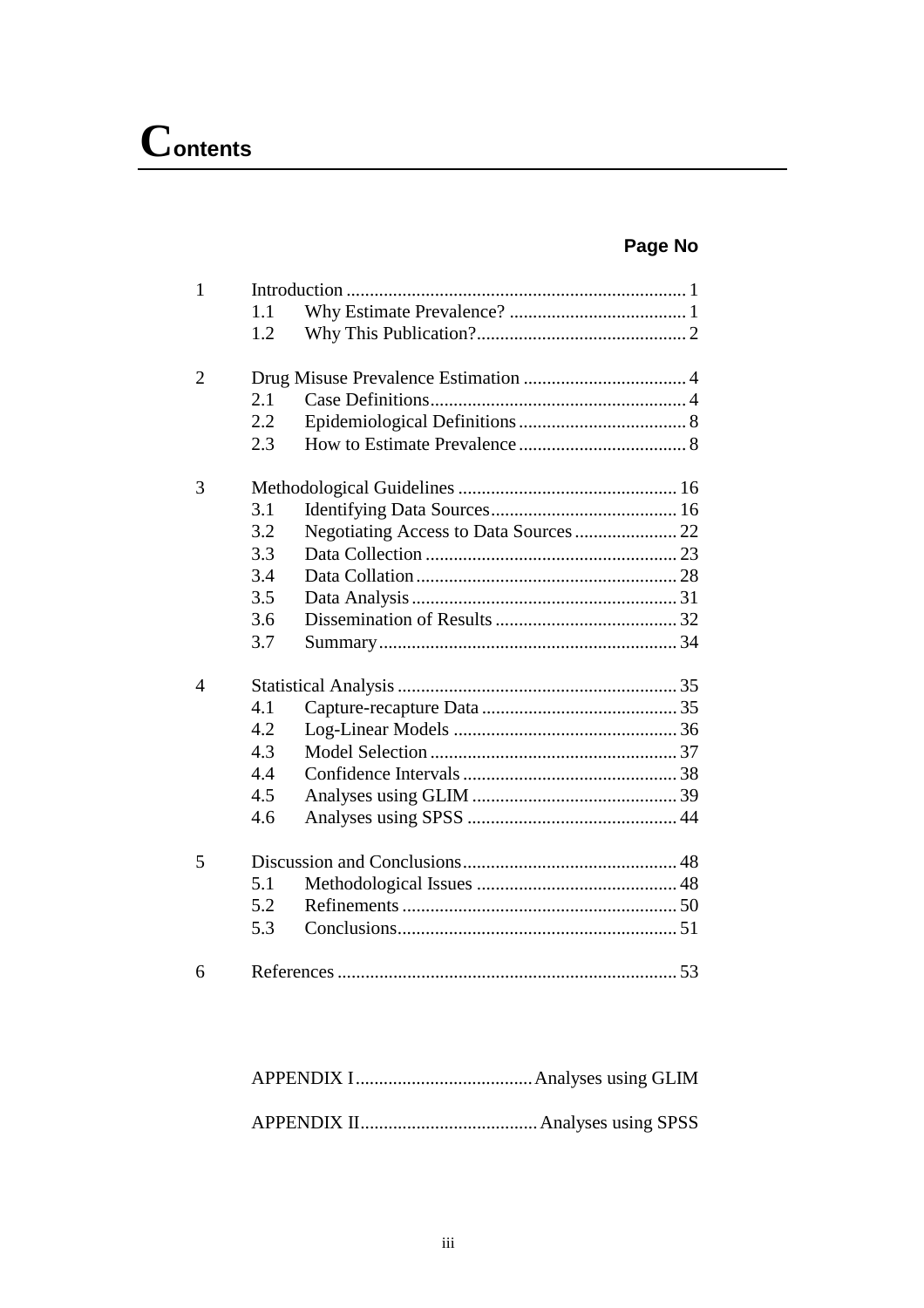# **1 Introduction**

'How many people use illicit drugs?' is a question which is deceptively easy to ask but notoriously difficult to answer. To examine the tools which were available to answer this question a scientific seminar was organised by the European Monitoring Centre for Drugs and Drug Addiction (EMCDDA) and the Pompidou Group of the Council of Europe. This seminar came to be known as the Strasbourg Seminar and a collection of the presented papers formed the basis of a Scientific Monograph. (EMCDDA, 1997*a*). Methodological advances have been made since then, including an EMCDDAfunded comparative pilot study in which estimates of the prevalence of opiate use were obtained in seven European Union cities using the capture-recapture method (EMCDDA, 1997*b*). That study brought together a range of experts from throughout the European Union, and the experienced gained from undertaking prevalence studies in these, and other, locations has now been channelled into producing methodological guidelines.

#### **1.1 Why Estimate Prevalence?**

It is difficult to overestimate the importance of obtaining accurate information on the prevalence of illicit drug use. Such information is valuable both in terms of monitoring the impact of drug misuse at both national and local levels as well as in assessing the effectiveness of drug prevention efforts. Drug misuse, and the policy response to it, transcends national boundaries and therefore the EMCDDA needs to inform policy makers across Europe with information on the nature and extent of drug use in different settings. This can only be done using comparable methods across Europe, using similar definitions and applying the same methodology. It is only then that meaningful comparisons can be made between cities within a country, and also across countries.

There is a triangular nature to information on the nature and extent of drug misuse at the local level; information is needed to examine how well existing drug treatment agencies are providing services for their clients and how the needs of the unknown number of drug users can be met. Despite the importance of such information, data on drug misuse is often fragmented, ranging from local studies of problematic drug use, such as heroin injecting, through to national surveys providing information on levels of cannabis use, particularly by younger people. While such surveys have provided valuable information on the prevalence of certain kinds of drug misuse e.g. cannabis, ecstasy and hallucinogens, they are less well suited to estimating prevalence at the more problematic end of the spectrum, particularly at the local level.

The use of 'heavier' drugs such as heroin is a hidden and stigmatised activity, the details of which many individuals are unwilling to reveal to others, particularly those whom they perceive as representing official authority. Drug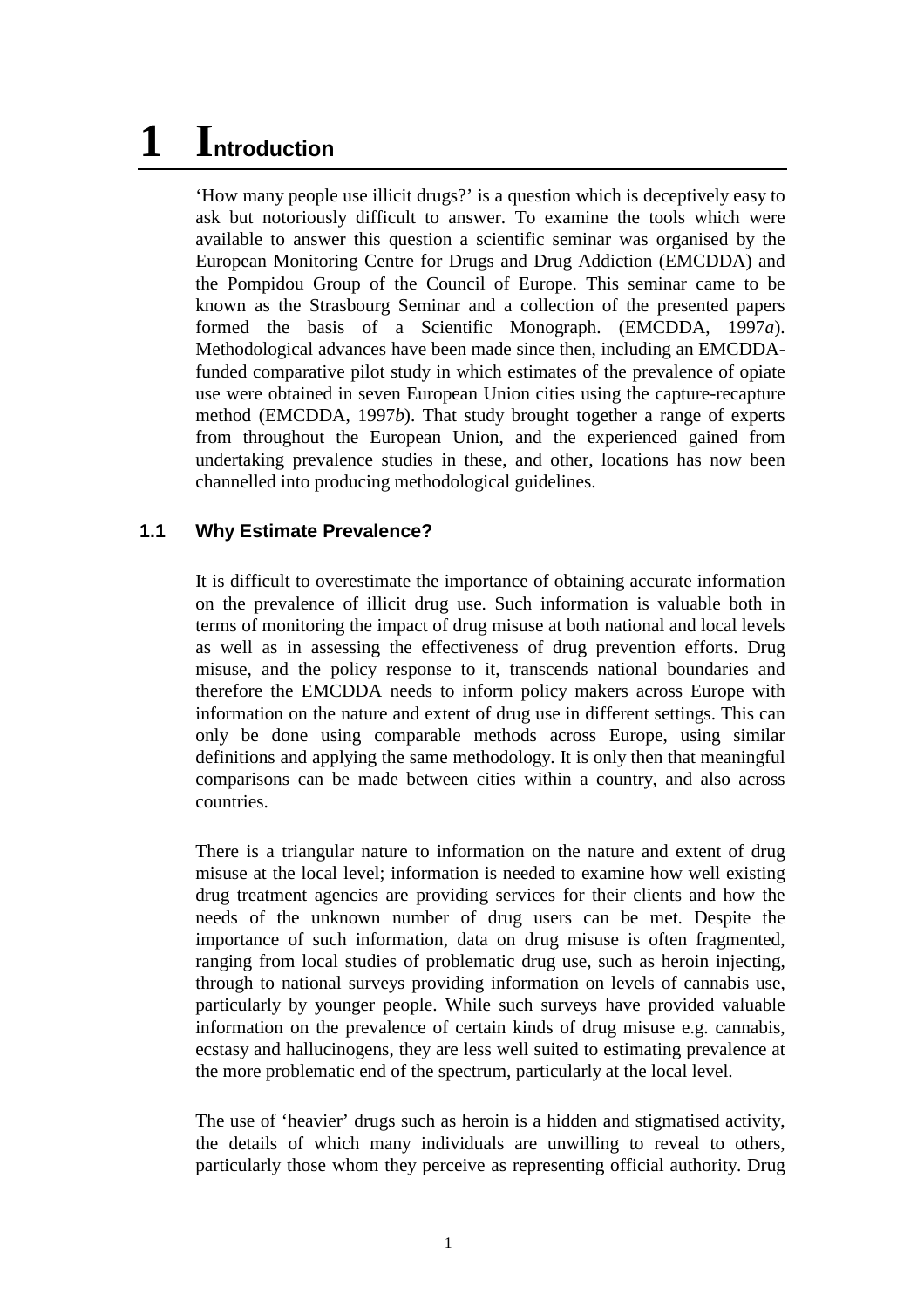use is also an activity which for the most part occurs outside the domains of the health care and criminal justice systems. It should therefore be remembered that, no matter what approach to prevalence estimation is taken, the picture produced by this process can only ever be an imperfect approximation of the real state of affairs. As a result, our knowledge of the world of illicit drug use and our ability to estimate the number of people using illicit drugs within a locality is less complete than we may judge to be desirable.

#### **1.2 Why this publication?**

In this publication we describe methods for estimating the prevalence of drug misuse at the local level, in particular the capture-recapture method. We begin in Section 2 by providing a summary of the prevalence estimation techniques that can be used, ranging from systematically counting drug users through to applying more advanced statistical techniques. We then describe the process that is undertaken during a capture-recapture study in Section 3 and present a series of guidelines which will be useful for those intending to carry out a capture-recapture study. At this stage we only touch on the more technical aspects of the methodology, leaving a more statistical description to Section 4. This section may only be of interest to those with a statistical background and it includes annotated output from two statistical packages that can be used to analyse capture-recapture data. A related publication provides a scientific review of the literature on drug misuse prevalence estimation methods at the local level.

Methodological guidelines, such as those presented within this publication, are necessary for several reasons. The range of expertise across Europe is broad; in some areas there are experienced research groups which, in addition to applying the methods in a range of settings, are contributing to the development of the methods. In others areas there are those with an interest in how estimates of the prevalence of drug misuse can be obtained but may not have the experience. All across Europe however, there will be policy makers and professionals who require accurate information on the nature and extent of drug misuse in their area and may be considering initiating prevalence research.

Much of what is presented within this publication arises from two consecutive EMCDDA-funded projects. The first was a pilot study in which the prevalence of opiate use was estimated in seven European cities; Dublin, Helsinki, Rome, Rotterdam, Setúbal, Toulouse and Vienna. The second project sought to make the experience gained within this methodological pilot study more accessible and understandable to those interested in carrying out a drug misuse prevalence estimation study in their local area. The three main objectives of that project were to produce a set of methodological guidelines of the use of capture-recapture methods, to produce a review of the related scientific literature, and to provide support to new and existing local prevalence estimation studies. The results of the pilot project have previously been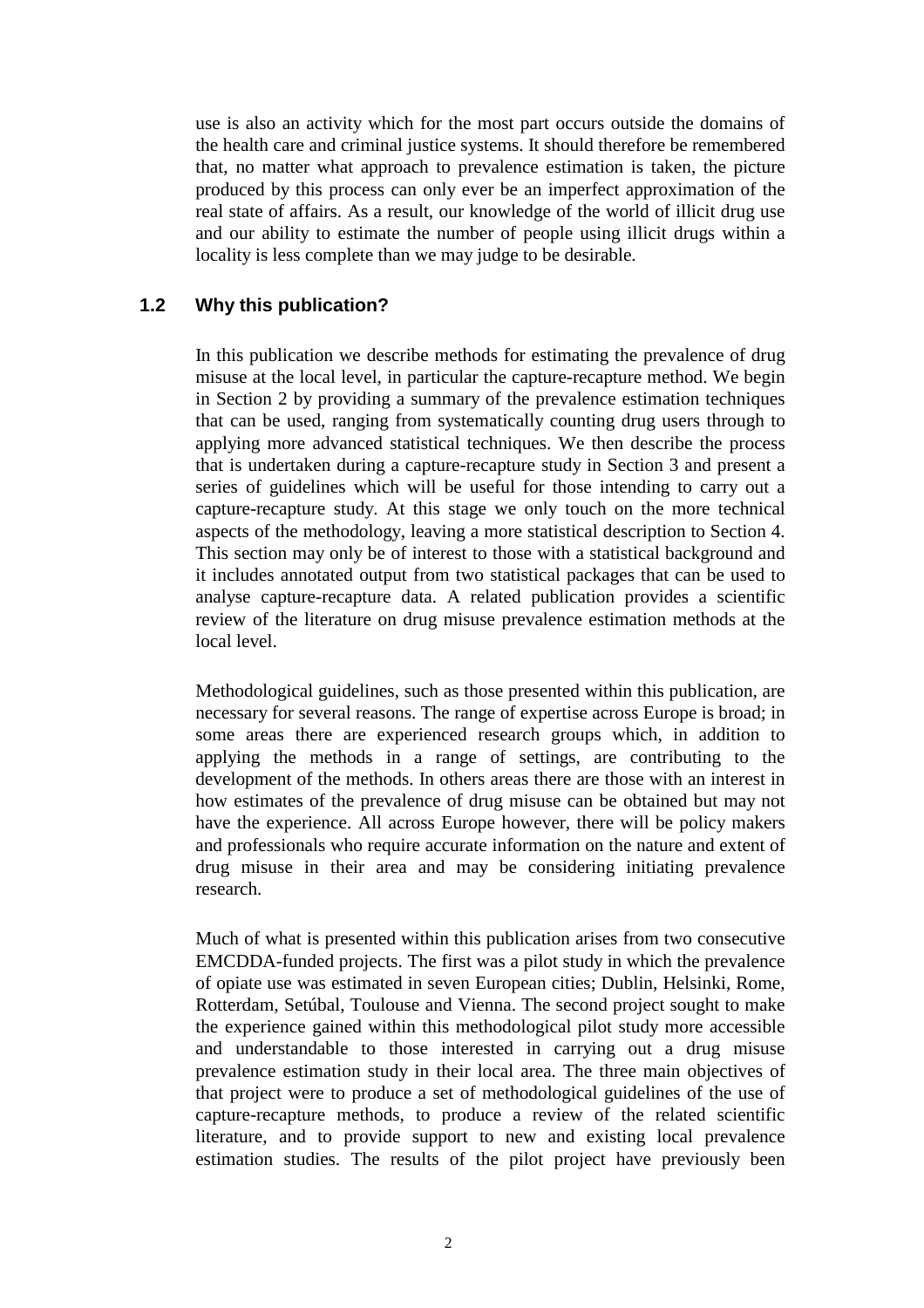presented (EMCDDA, 1997*b*), however this publication provides a more indepth discussion of local prevalence estimation.

It would be convenient if this publication could give precise answers to all the questions that may arise during a prevalence estimation project. Unfortunately, there are seldom clear answers in the field of drug misuse epidemiology. These methodological guidelines will however give the reader an insight into drug misuse prevalence estimation at the local level and will lead the reader through the process of obtaining prevalence estimates using capture-recapture methods. Some questions will remain unanswered, therefore it may be necessary to forge links with research groups who have experience in applying the method, or at least with statisticians versed in similar methods. In that sense, prevalence estimation methods are not a 'black box' which readily produce valid estimates.

It is hoped that this publication will appeal to a wide audience, ranging from policy makers interested in initiating a local prevalence study to those who are responsible for collecting, collating and analysing the data. Clearly this publication cannot comprehensively describe all aspects of epidemiological statistical analysis, however it is structured such that an understanding of the relevant issues can be gained by the non-expert.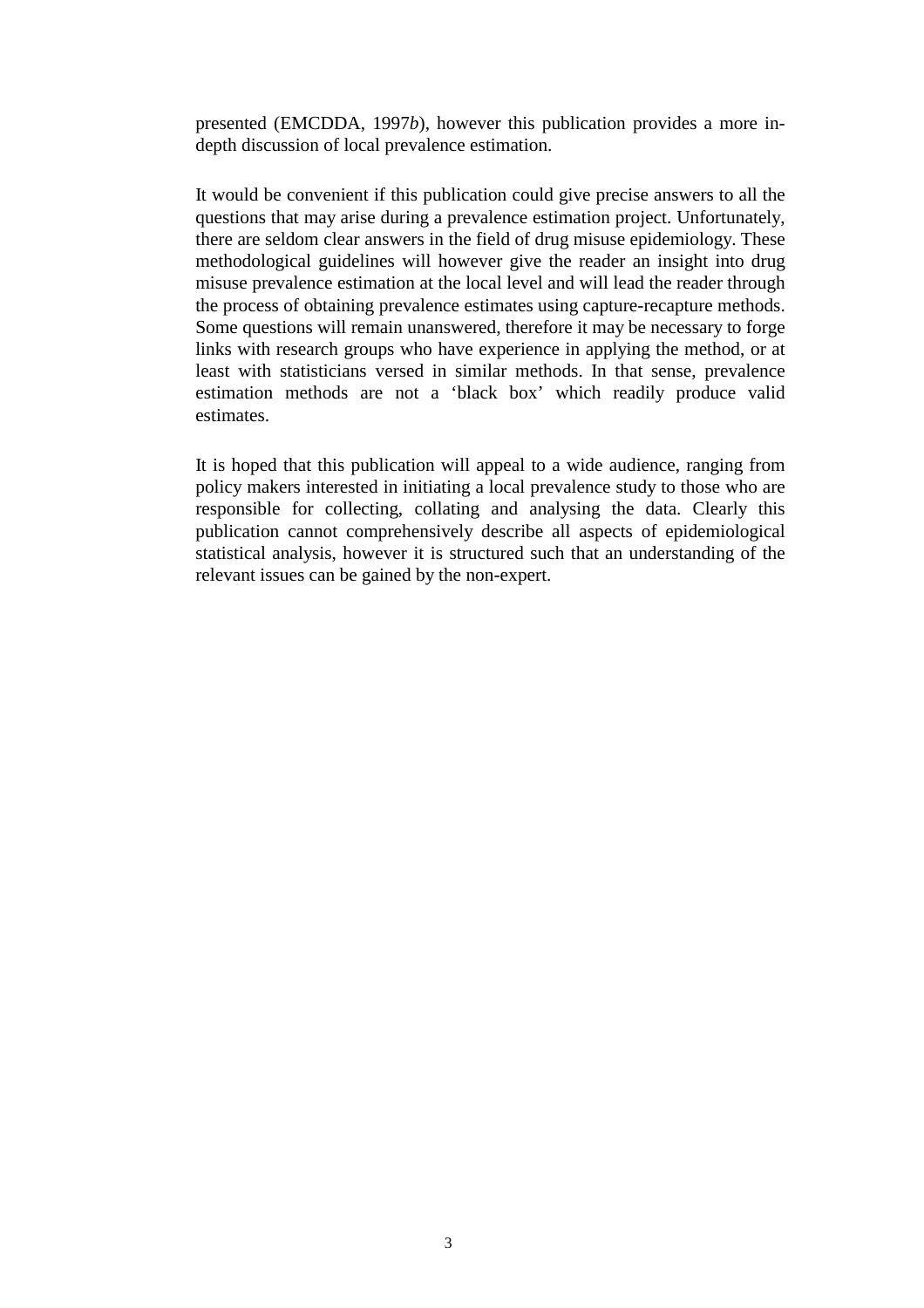# **2 Drug Misuse Prevalence Estimation**

In this section we describe the different methods that can be use to estimate the prevalence of illicit drug use at the local level. Although we use the term 'drug misuse prevalence estimate' to encompass a range of tools for estimating the size of different drug using populations, we begin by exploring the various definitions, the drugs that are used throughout Europe and some of the related terminology.

#### **2.1 Case Definitions**

There are a range of terms that are applied, often interchangeably, to describe the illicit use of drugs. Some terms are medical in nature, for example drug injecting or drug dependence. It is clear that someone who injects drug can be classified as a drug injector and medical opinion can define what dependence is, for example the International Classification of Diseases (ICD10) codes refer to dependence syndrome as:

'A cluster of behavioural, cognitive and physiological phenomena that develop after repeated substance use and that typically include a strong desire to take the drug, difficulties in controlling its use, persisting in its use despite harmful consequences, a higher priority given to drug use than other activities and obligations, increased tolerance and sometimes a physical withdrawal state. The dependence syndrome may be present for a specific psychoactive substance, for a class of substances or for a wider range of pharmacologically different psychoactive substances'

The term 'drug addiction' is often used interchangeably with 'drug dependence'. In Spain, the SEIT information system additionally defines 'drug abuse' as

'A non-adaptive model of psychoactive substance use, with continuous or recurrent use, which does not meet the criteria for the diagnosis of dependence of said substance'

Other terms can be more subjective, for example 'problem drug user'. The Regional Drug Misuse Databases within the United Kingdom use the following definition of a problem drug user:

'Any person who experiences social, psychological, physical or legal problems related to intoxication and / or regular excessive consumption and / or dependence as a consequence of his / her own use of drugs or chemical substances.'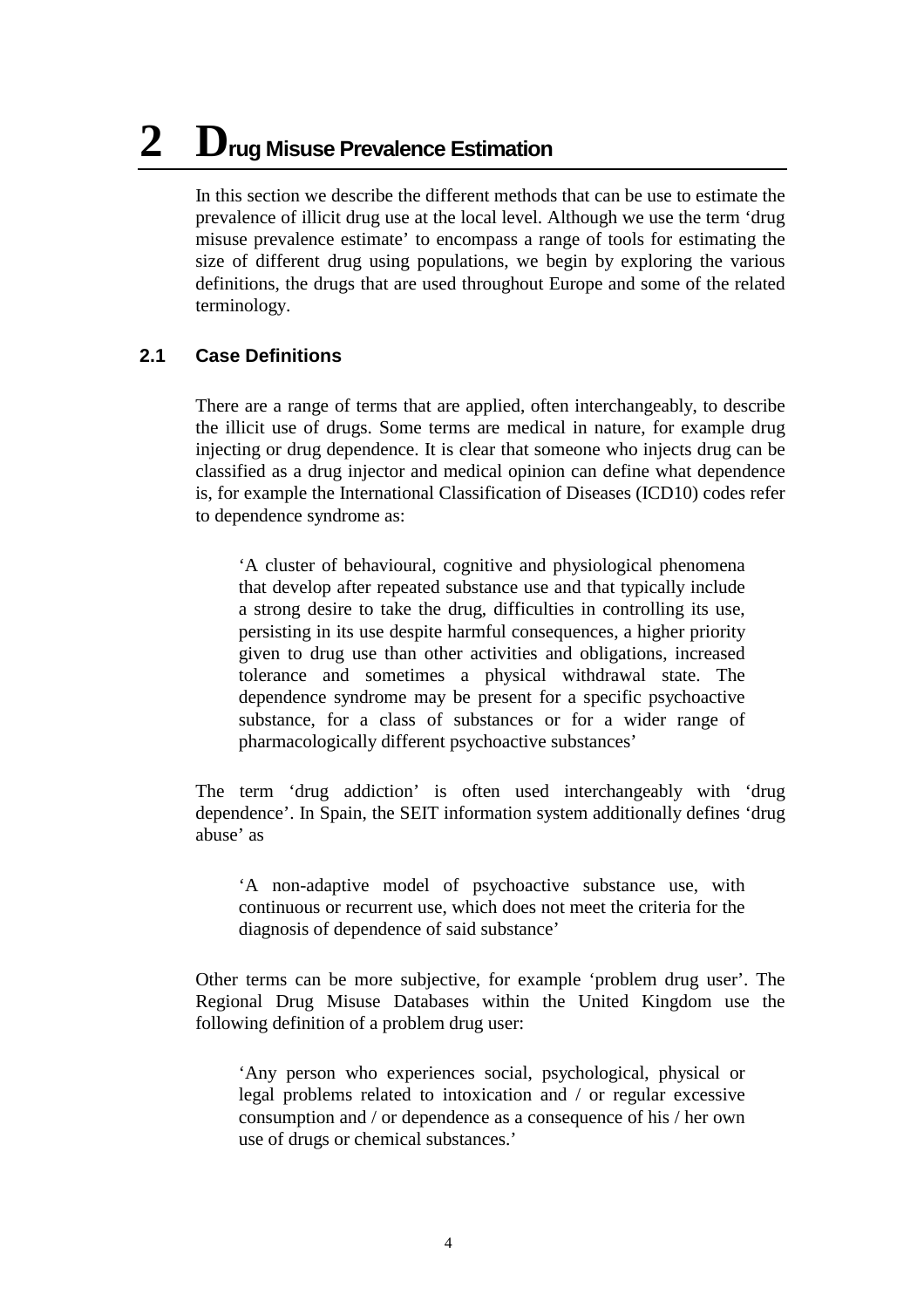This wider definition includes legal problems, albeit only in relation to intoxication, dependence or excessive use. Laws on illicit drug use vary across Europe relating to the consumption, possession or supply / trafficking of drugs, therefore the concept of a legal problem relating to drugs will vary across the continent. Indeed, the inclusion of supply, or even possession, within a 'legal problem' classification could encompass those that do not consume drugs, but only supply them to others.

Definitions such as problem drug use are often intrinsically linked to the nature of the drugs that are being consumed. We therefore detail some of the drugs that are used throughout Europe.

#### *Heroin*

The use of heroin appears to be the most problematic drug use in the majority of European settings. This opiate can be consumed in several ways, including heating the drug on foil and inhaling the fumes; 'chasing the dragon', or by dissolving the drug and injecting it. The most popular route of choice of consuming the drug may vary within and between countries. Tolerance and physical dependence can result from regular use of the drug, and withdrawal can be difficult. In some areas, the vast majority of drug users contacting services are heroin users, the most common form of treatment is often substitute prescribing with Methadone.

#### *Methadone, other opioids and benzodiazepines*

Methadone is a synthetic opiate (opioid) which can either be in tablet or liquid form. As it can be used as a substitute for heroin, it can be legally possessed with a prescription. Questions have arisen about the efficacy of substitute prescribing, with some people continuing to use heroin when they are using methadone. Prescribed methadone can also 'leak' onto the street and be used illicitly. Other opioids, manufactured for medical use, include dihydrocodeine (DF 118s), pethidine, Diconal, Palfium and Temgesic. Because of the severity of addiction to heroin, some users will resort to using any opiate when heroin is not available or they may use benzodiazepines such as diazepam or temazepam. These tranquillisers are often prescribed to treat anxiety and as sleeping tablets. They can be equally addictive, even when being prescribed medicinally.

#### *Amphetamines and Cocaine*

Amphetamines are synthetic stimulants which can be snorted or injected. In Nordic countries, particularly Sweden and Finland, the problematic use of amphetamines is more prevalent than that of heroin. Amphetamine use in some countries can be paradoxical; it may be one of the most popular drugs that are injected, but it can also be one of the most popular drugs used by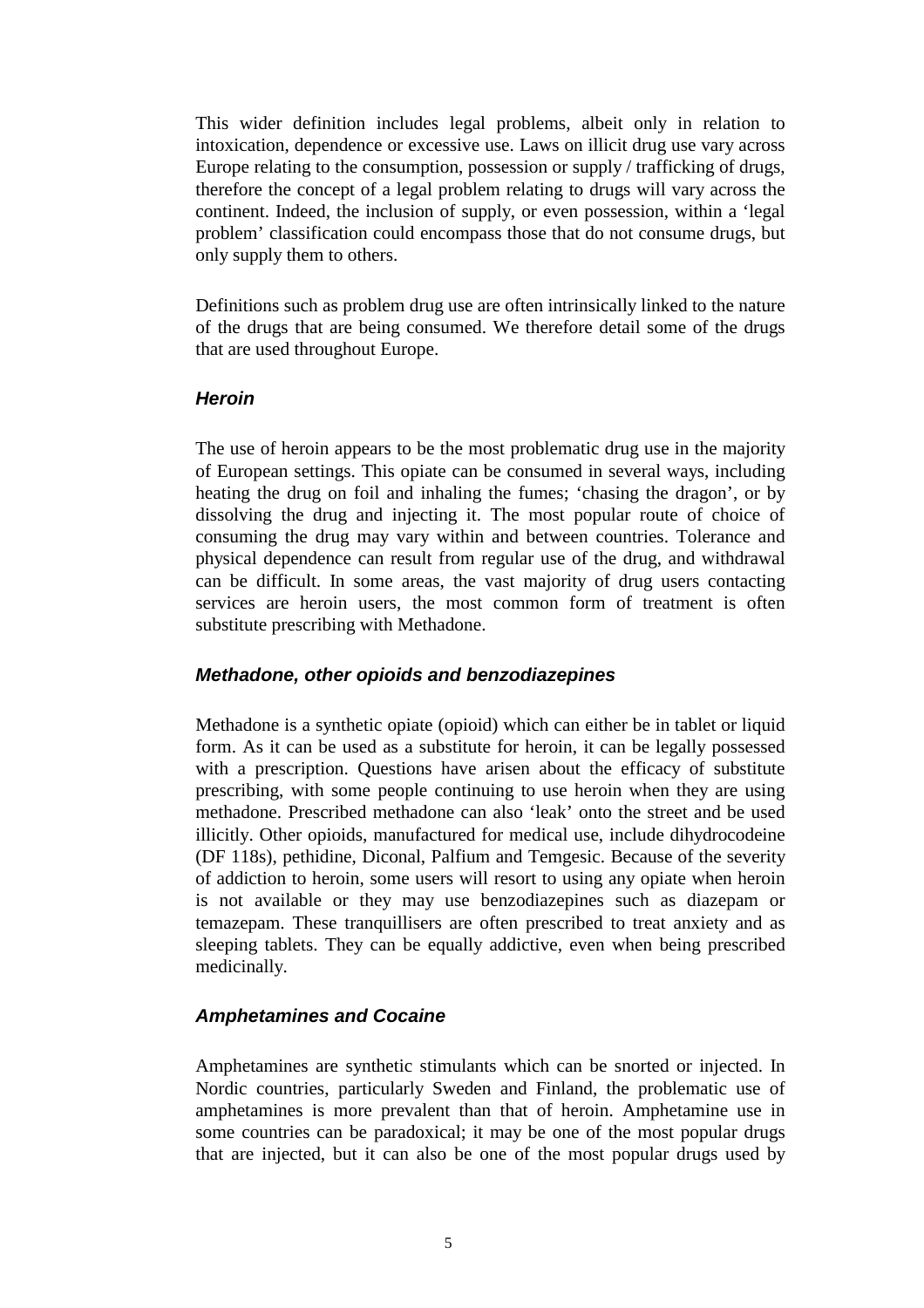younger people within dance events with national surveys suggesting that up to 16% of younger adults have used amphetamines. Indeed amphetamine injectors may perceive themselves to be different to opiate injectors and therefore be less likely to attend treatment services or needle exchanges. Cocaine is also a stimulant that can be snorted, however it is more expensive than amphetamines and is therefore associated with a rich lifestyle. Crack is a smokeable form of cocaine, and has become a major problem in North America. The use of crack has not yet been seen to be as widespread in Europe.

#### *Other synthetic drugs and cannabis*

There are a collection of drugs, including MDMA (ecstasy), LSD and newer drugs such as ketamine which are sometimes described as 'recreational' drugs or hallucinogens. The use of these drugs is certainly not without problems however their use is rarely perceived to be as problematic as opiates or amphetamines. The use of cannabis also is also rarely seen as problematic. The legal response to these drugs varies throughout Europe, in particular there is a distinction between 'soft' and 'hard' drugs in the Netherlands.

This summary of the various drugs that are used within Europe has been brief, however necessary before we discuss prevalence estimation. The question 'how many people use drugs' needs to be refined and a case definition established before conducting a prevalence study. In many instances, the use of drugs such as cannabis or ecstasy will fall outside the remit of a prevalence study, partly due to the less serious nature of the use of these drugs but also because of the availability of information about the prevalence of use from other sources, such as national surveys. Developing a case definition, in relation to the use of more problematic drugs, may be more difficult.

There has to be a balance, in terms of the drugs included in a case definition, between the need to know how many people are users and the availability of information. While it may be useful to know precisely how many people are drug injectors, perhaps in relation to the spread of HIV or hepatitis through shared injecting equipment, in may not be possible from the available data to identify which drug users in contact with services or detained by the police actually inject. Indeed, the injecting of steroids may possibly be within the remit of some prevalence studies as steroid injectors can be at risk of blood borne diseases.

Sometimes this balance may be more of a compromise, particularly with a case definition such as problem drug use. For example, although the injecting of amphetamines may be as worrying as the injecting of heroin, the other role of amphetamine as a dance drug may mean that information on those detained by the police for possession of amphetamine may not always be useful. Even a wider definition, such as the use of opiates, cocaine or amphetamines, may cause difficulties within a prevalence estimation study due to the social and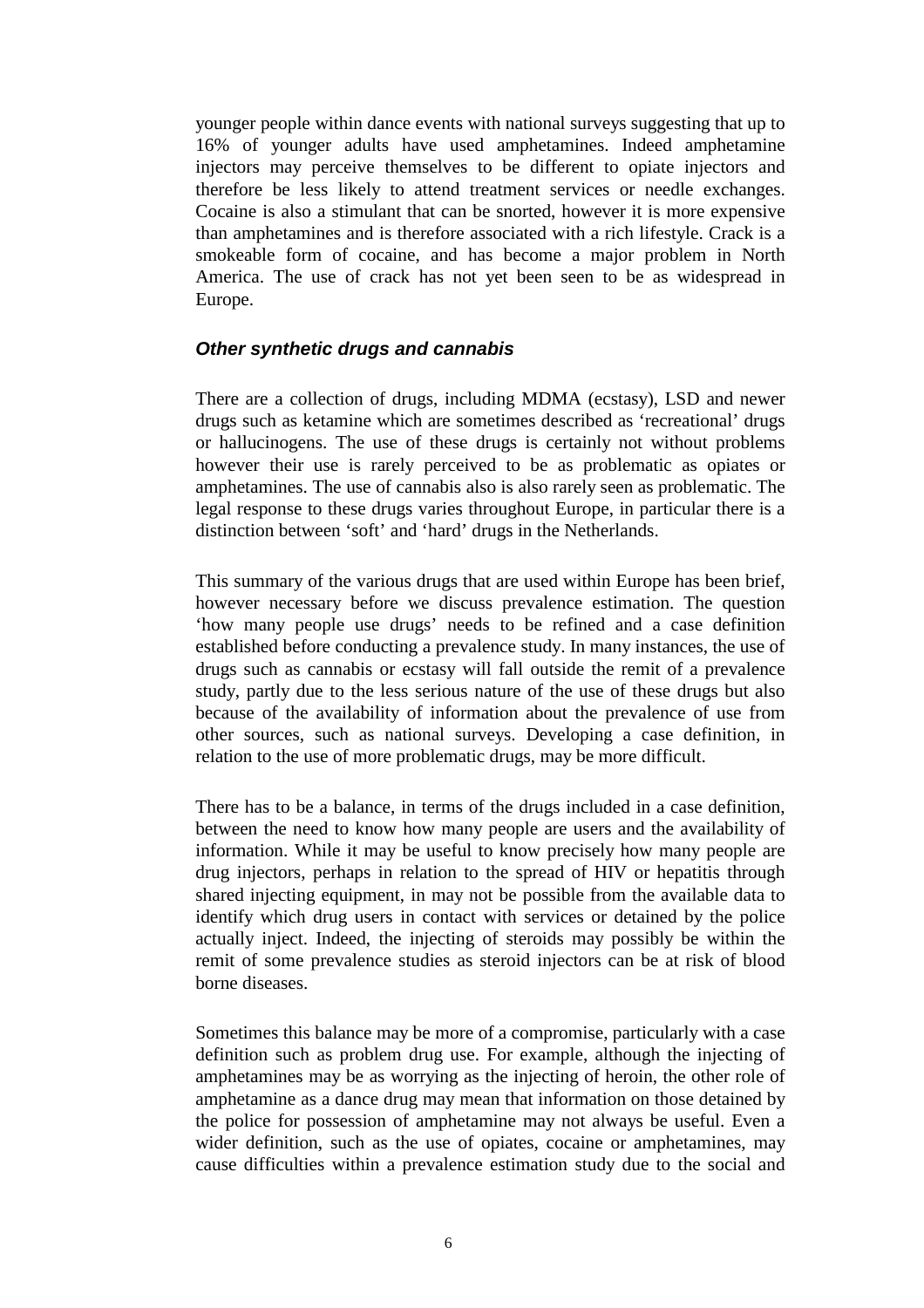behavioural variability of those that use amphetamines.

It is sometimes methodologically easier to restrict the analysis to a homogeneous group of drug users, such as opiate users or opiate / benzodiazepine users. Members of this group could be perceived as the stereotypical 'junkie' – unemployed, drifting in and out of treatment and in trouble with the police. While stereotyping people in this manner can be both offensive and unconstructive, it removes the problem of having to distinguish between problematic and non-problematic use of drugs such as amphetamines.

Whatever case definition is used within a local prevalence study has to depend on both the nature of drug use in that locality and the availability of data. Drug misuse is a transient activity and it should be recognised that an individual's drug use may vary within a short time period. Many drug users will use more than one drug, particularly when the availability of their preferred drug is limited. Although it is easier to apply the methodology using some case definitions, it is, however, not until the analysis stage that a particular case definition is found to be the most amenable to analyse. One remedy would be to collect as much data as possible in as detailed a form as possible, perhaps by collating information on all non-cannabis offenders and all drug users contacting services and noting the drugs that these individuals use. At a later stage can those who use certain type of drugs be extracted and analysed. The decision as to which data should be collected can only be taken at the local level and will additionally depend on the resources available to collect data and the format it comes in.

#### **There are different terms used to describe the illicit use of drugs**

- **addiction**
- **problem drug use**
- **drug dependence**
- **drug use / drug injecting**

#### **Many drugs can be used illicitly**

- **heroin**
- **methadone**
- **amphetamines**
- **recreational drugs**
- **cannabis**

**There should be clarity in what a prevalence estimate refers to**

#### **2.2 Epidemiological Definitions**

Before going on to describe the different methods of obtaining information on the prevalence of substance misuse, it is worthwhile to discuss some of the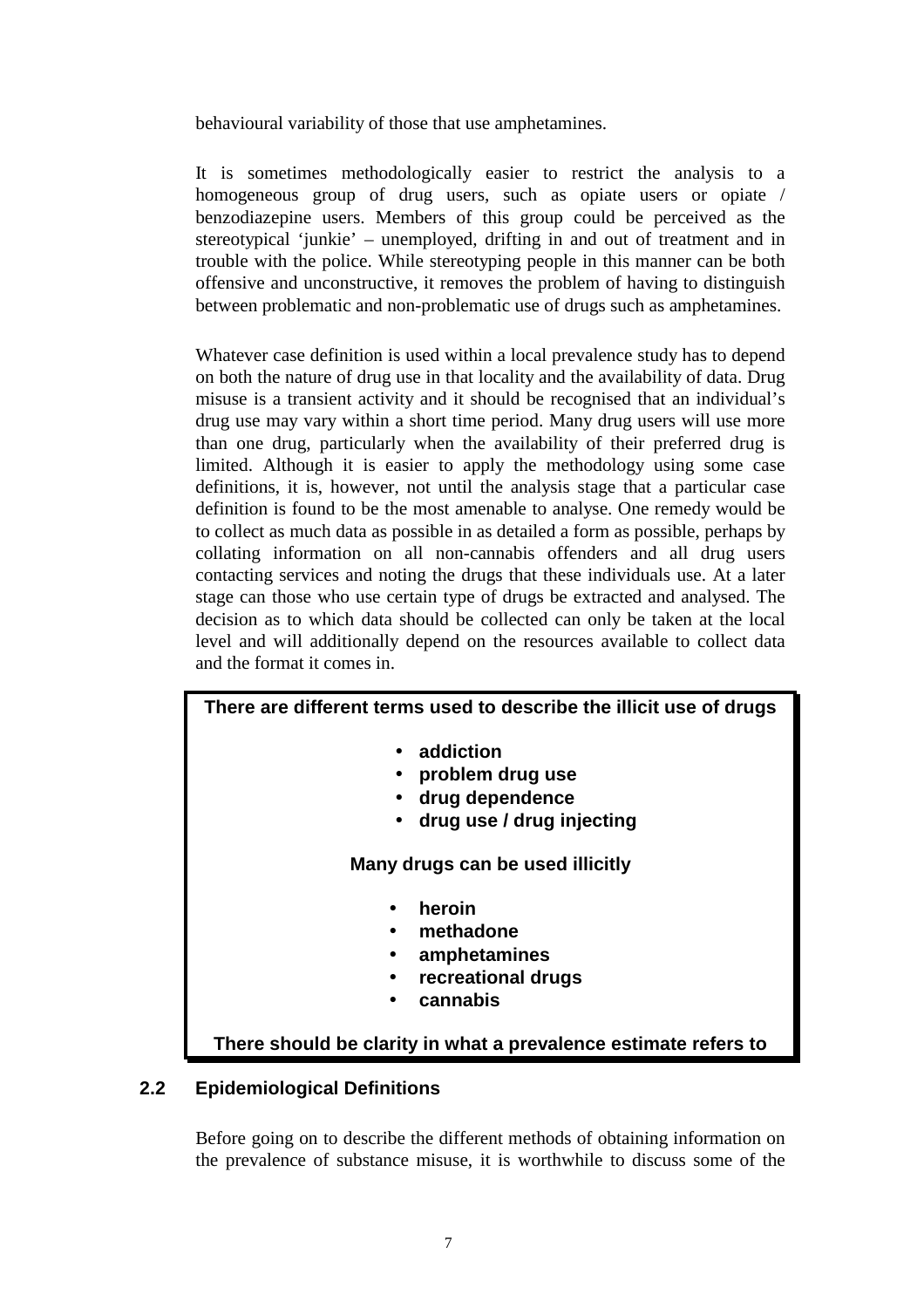epidemiological concepts used in prevalence estimation,

The prevalence of a certain social attribute is defined as the proportion of people possessing that attribute. It is often expressed as a percentage, or sometimes as 'per thousand' or even 'per million' of the total population. The actual number of individuals is sometimes used instead of the prevalence, however without information on the baseline population, this number may be meaningless. If there are an estimated 1,000 drug users in one city and 2,000 in another city, without knowledge of the relative sizes of these two cities, the two figures cannot be directly compared.

When discussing percentages, care must also be taken in the different interpretation of the baseline population. Drugs are more commonly used by people in the 15 to 34 age group. That is not to say that children under 15 or people aged 35 or over do not use drugs, but when calculating a percentage, the age range of the baseline population is often one which includes those that are more likely to use drugs; using the total population as a baseline would therefore result in a lower prevalence value. This is often the case when a sample of people are asked about their drug use. If the sample are predominantly in the 15-34 age group, then the proportion currently using drugs would probably be greater than that in the 15-64 age group. When studies have been carried out in more than one location, differences in the age structure of the general population could distort comparisons.

The concept of prevalence also requires some indication of the time period that is being examined. Drug misuse can be a transient activity such that someone using drugs one month may not be using them the next, therefore the concept of current use may refer in different contexts to use within the past week, past month or past year. In addition, lifetime usage can be described, therefore care must be taken in comparing lifetime usage between different age groups, given that older people may have had a longer time to have used drugs.

#### **2.3 How to estimate prevalence**

Estimating the prevalence of drug use, particularly problem drug use such as opiate use or opiate injecting, is not always an easy task. What begins as a vast array of confusing, sometimes conflicting information can apparently be turned into a reliable estimate, often with a confidence interval giving added statistical credence. However, every estimate produced is subject to caveats or assumptions. If these assumptions are not valid, then the estimate may be inaccurate. The possibility of inaccuracies in prevalence estimates is often more obvious in more straightforward methods, for example when a researcher stands on a street corner with a clipboard, asking passers by if they take drugs. It is less obvious however, that an advanced statistical technique, such as the capture-recapture method, can produce erroneous estimates due to violation of some of the assumptions.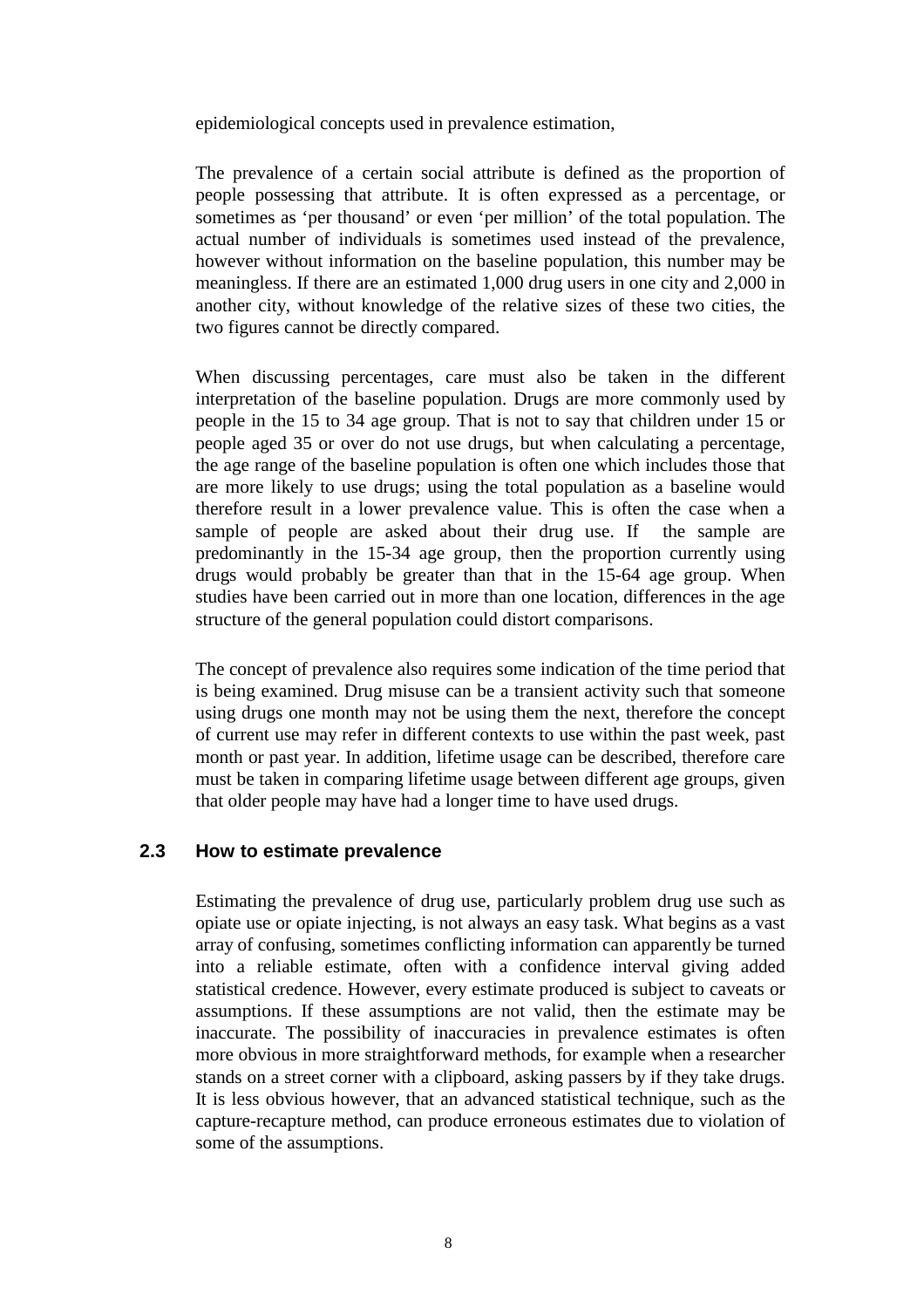We begin by describing the use of surveys in prevalence estimation. We then discuss enumeration, which is a direct method of estimating the prevalence of drug use in which the number of know drug users is obtained by combining data from various sources and eliminating the double counting caused by overlaps between data sources. An indirect method known as capture-recapture can use these overlap data, along with the number of known drug users to estimate the size of the unknown drug using population. Other indirect methods which can be considered include network analysis techniques such as snowball sampling or multiplier techniques.

#### *Surveys*

General population surveys which provide information on the use of drugs at the national level have been carried out in several countries of the European Union, including Belgium, Denmark, Germany, Spain, France, Finland, Sweden and the United Kingdom. These population surveys can either be specific surveys on drug use, or more general health related or crime surveys. They can assess the nature and extent of drug misuse and often provide information on respondents' recent or lifetime drug use.

There is the methodological problem that general population surveys are less likely to include harder to contact people who may be more likely to be problem drug users, in particular sub-populations such as the homeless or those living in institutions. People may be reluctant to divulge information on matters which are deemed to be socially unacceptable, therefore general population surveys may be more appropriate in assessing the prevalence of recreational drug use, but not for problematic use. In addition very few people use drugs such as heroin therefore detecting the use of such drugs within a general population survey is quite difficult. There are, in addition, the problems relating to people wrongly filling in the questionnaires such that one or two incorrectly completed questionnaires may, in small surveys, exaggerate the use of certain drugs and in some cases the sample sizes needed to obtain worthwhile results often make the costs of sampling prohibitive.

The scope of a general population survey may mean that local variations in levels of drug use are not usually identified. Thus a survey may be useful in evaluating a national health promotion campaign about the use of drugs such as ecstasy, but will be of little use in deciding where to situate a needle exchange.

There can sometimes be benefits of using surveys. For example information on the use of drugs by younger people can be gathered by surveys of schoolchildren. National school surveys are more common within the European Union. It is often easier to get a representative sample, and repeated surveys or surveys of different age groups can describe trends in drug use.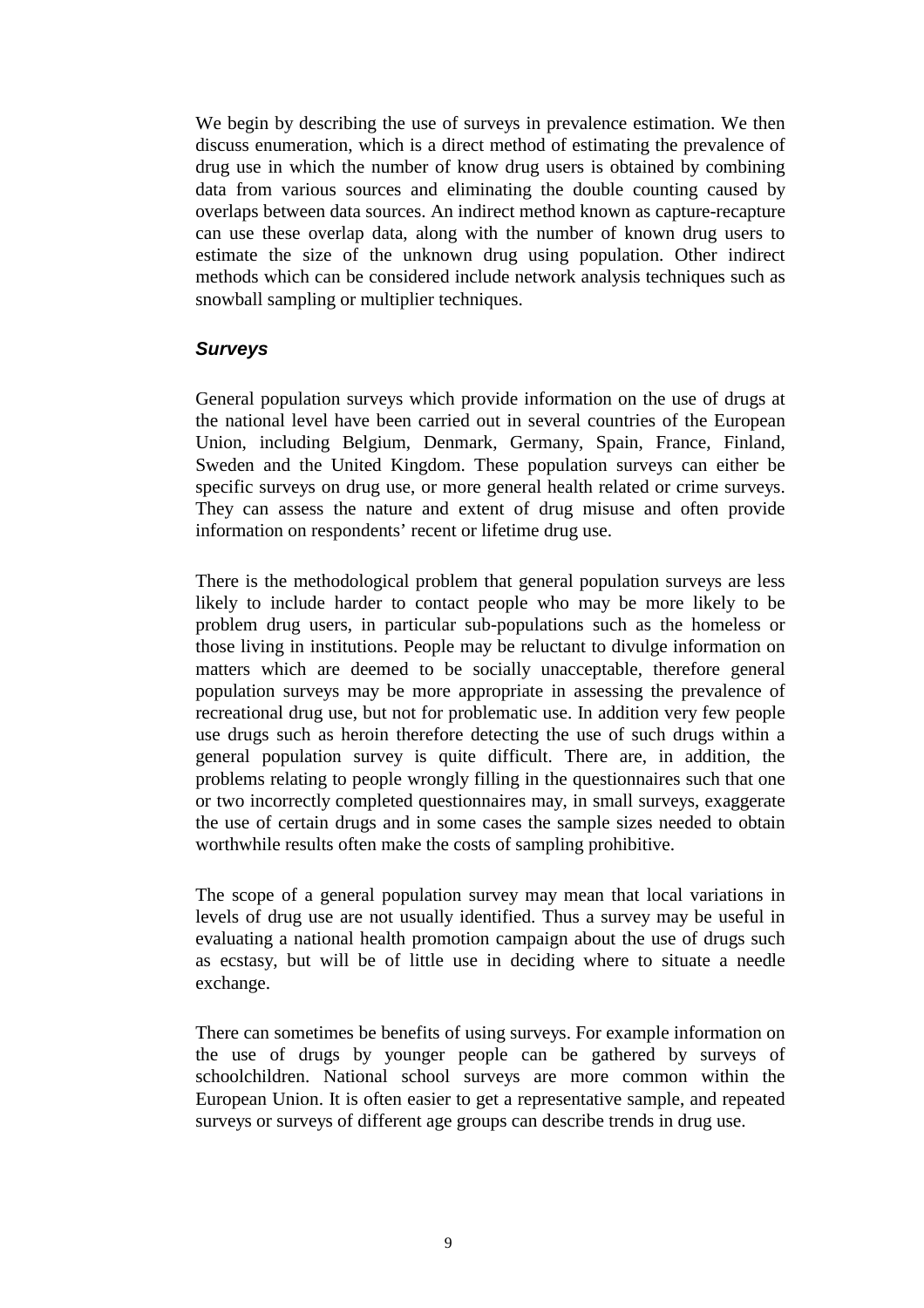Although general population surveys can suffer difficulties in reaching a representative sample, surveys of specific populations can be undertaken. These can either examine groups of people that may be more likely to be drug users, for example those detained for crimes such as theft, those in prison or those that attend emergency rooms. Such surveys will not, in themselves, provide estimates of the level of drug use in the more general population, but may provide data for other prevalence estimation methods. Specific surveys of drug users can also be undertaken, either to gain behavioural information such as route of administration, injecting or needle sharing, or medical information such as the prevalence of HIV or hepatitis.

#### *Enumeration*

There are a range of data sources which can be thought of as indicating the number of drug users in a particular locality. These include drug treatment agencies, methadone prescribers, needle exchanges, HIV treatment agencies, general practitioners, emergency rooms, mobile emergency units, hospitals, the police and prisons.

To use these sources within a prevalence study, it is necessary to obtain enough information from each data source to identify each individual drug user and thus to eliminate double counting. This requirement has to be weighed against the confidentiality requirements of each source. Hence initials, sex and date of birth are often used to sift out multiple occurrences. It should, however, be noted that collating information from data sources using this un-named identifier information can be imprecise, especially as the accurate collection of names and dates of birth may not be the highest priority for some agencies working with drug users. This exercise can be useful in describing the known drug using population.

Data from the sources listed above (usually with the exception of the police and prisons) are often required to collate registers, particularly those relating to drug users in treatment, for example the SEIT reporting system in Spain, the IVV/LADIS reporting system in The Netherlands, the RELIS/LINDDA reporting system in Luxembourg and the Regional Drug Misuse Databases in most of the United Kingdom. The police also collate information in many countries of the European Union, however just as any increase or decrease in the number of people entering treatment may be partly due to the increased availability of treatment or its effectiveness, any increase or decrease in the number of drug-related arrests may only reflect operational decisions of the Police. Even if these registers were highly correlated with the prevalence of drug use, by their definition they can only be taken to be describing the numbers of drug users in treatment or the level of detected drug-related crime. Clearly the spectrum of drug using behaviour is not restricted to those who are in treatment or are have been detained by the police.

Case-finding studies are a more systematic form of multi-source enumeration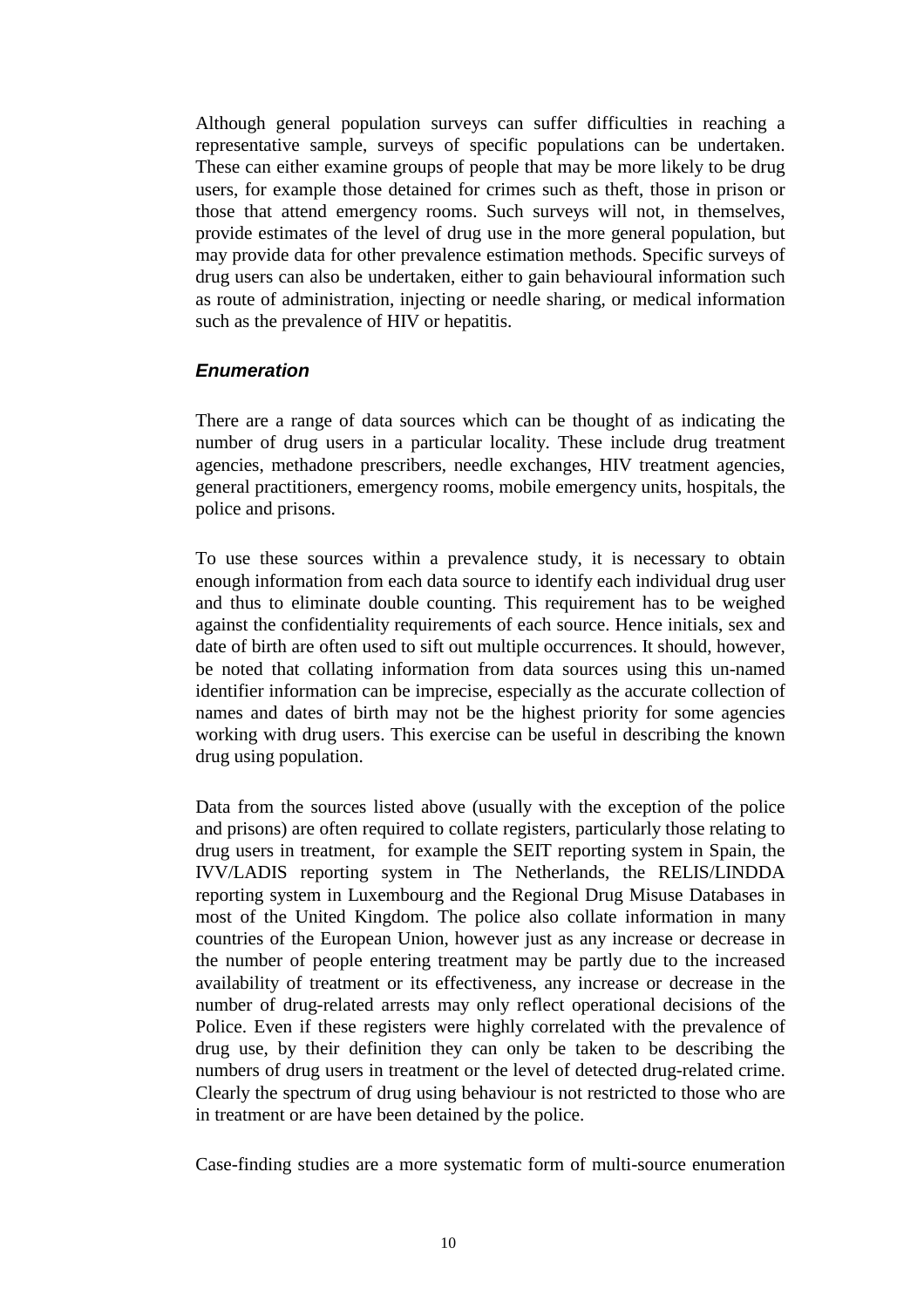in which agencies, such as those detailed above, contribute identifier data on drug users. The identifier data can again be used to sift out double counting and as total coverage of all possible sources is aimed for, the total number of known drug users can then be calculated. In many areas of Europe this total coverage is not feasible and other problems such as difficulties in identifying double counting serve to make this method impractical. Sweden, however, has a long tradition of case-finding (Olson, 1997).

Information on the nature and extent of the unknown population of drug users is also required to give the complete picture of drug use, and in particular the size of the unknown population of drug users is needed to obtain an estimate of the total number of drug users. There are several different ways of doing this, as described below.

#### *Capture-recapture and multiplier techniques*

A methodology, commonly referred to as capture-recapture, has increasingly been used to estimate the prevalence of drug misuse. As the name alludes to, this methodology was originally developed by ecologists who were interested in estimating the size of animal populations. Two analogous examples are presented here; one from ecology, and one from an early application of capture-recapture in estimating the prevalence of drug misuse.

An ecologist wants to estimate the number of fish there are in a lake: therefore a sample of fish are caught, counted, marked in some way and then released. We show this in Figure 2.1, where a sample of 15 fish have been caught and marked. At a later date, the ecologist returns to catch another sample, and by checking for marks (as demonstrated in Figure 2.2), the number of fish seen in both samples is discovered and thus the ratio of previously caught to previously uncaught fish in the second sample can be found. As it can perhaps be assumed that the ratio of caught to uncaught in the first sample is the same as the ratio of previously caught to previously uncaught in the second sample, the total population size can be estimated by multiplying the number seen in the first sample by the inverse of the ratio.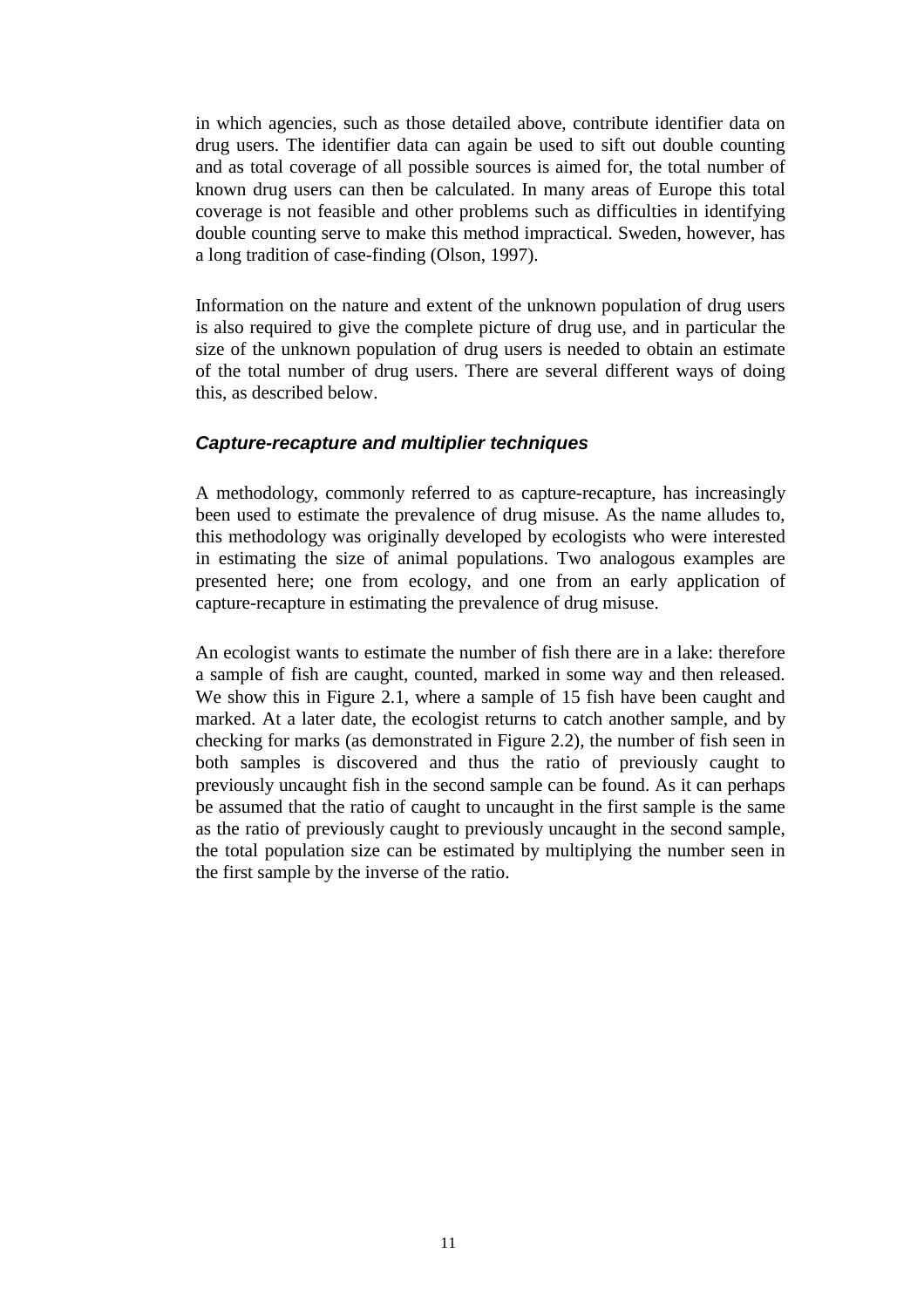

In the example shown in Figures 2.1 and 2.2, initially 15 fish were caught and marked in the first sample, and 10 were caught in the second. As five of the fish in the second sample bore marks from the first sample, we can perhaps assume the ratio found within in the second sample - 5 / 10, is equal to the ratio if caught to uncaught fish in the first sample, therefore

$$
\frac{5}{10} = \frac{15}{x}
$$

Where  $x$  is the total number of fish in the lake – the value we wish to estimate. When we re-arrange this equation, we can show that

$$
x = 10 \times \frac{15}{5} = 30
$$

Therefore there are 30 fish in the lake. An example which seeks to estimate the size of a drug using population may further explain the method.

Hartnoll *et al.* (1985) applied the capture-recapture methodology when estimating the prevalence of opioid use in an area of London. They collected data concerning opioid users who had attended a drug clinic and those that had been admitted to a hospital for infectious diseases because of their drug use. By comparing these sources of data they found that 20 per cent, or a fifth, of the hospital sample had also attended the drug clinic. Thus the total number of opioid users could then be estimated to be five times the number who attended the drug clinic. Thus the size of the hidden population of drug users was estimated by merging two existing sources of data and examining the overlap between them.

These simple examples mask some of the problems of the capture-recapture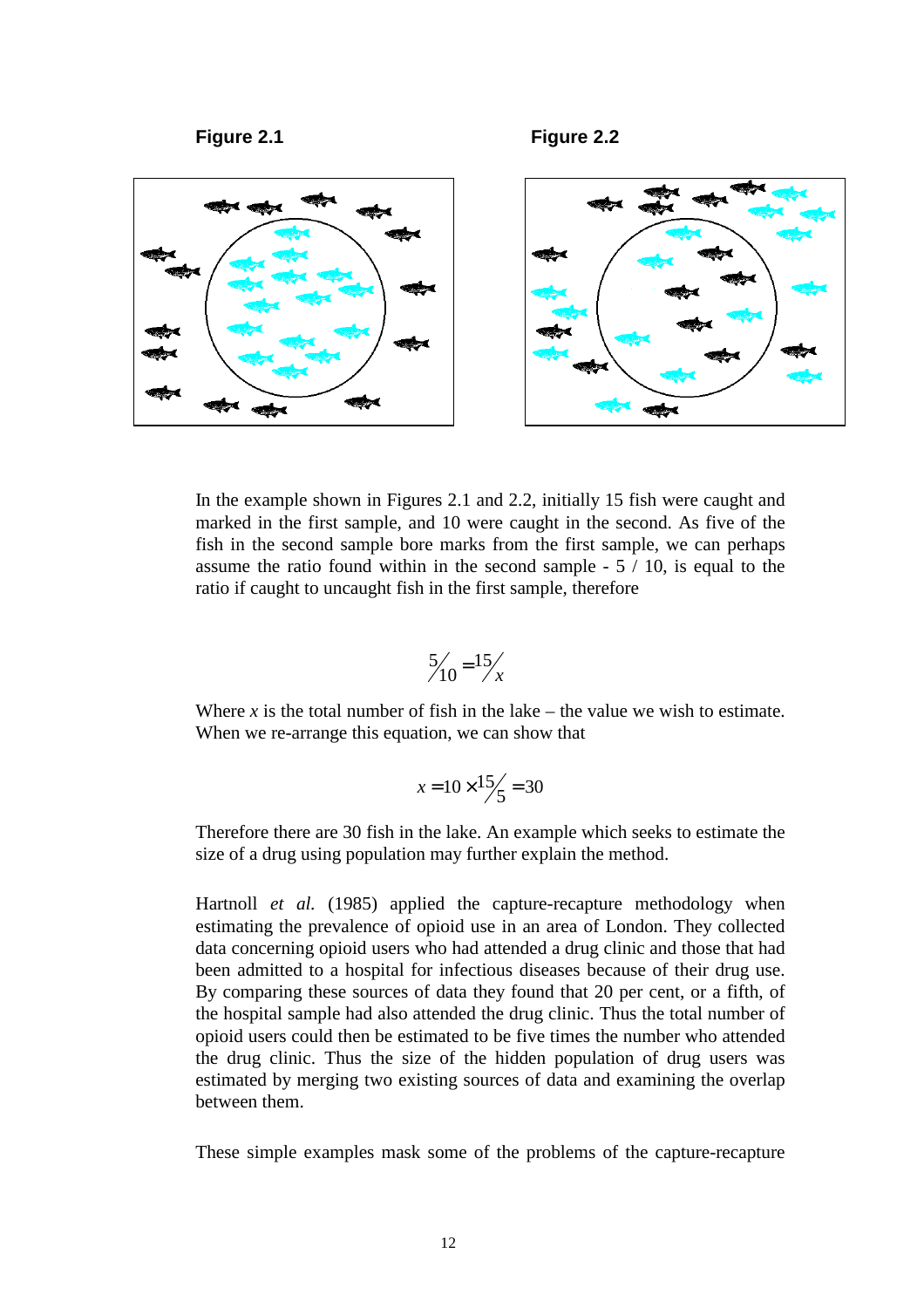methodology. In Hartnoll's case, if those who are attending in the clinic were more likely to have been admitted to the hospital then the resultant figure would be an overestimate. Thus, if there is some kind of relationship between data sources the estimate could be inaccurate. Unfortunately it is often unclear if such relationships are present and therefore the validity of estimates obtained when examining two data sources are often questionable.

The capture-recapture methodology can compensate for this problem by employing three or more sources. The extra information present in the third sample can be used to examine whether or not there are any relationships between data sources, and if they are, the estimate of the total population size can be adjusted accordingly. Frischer (1992) used three sources of data which held information on drug injectors in the City of Glasgow in 1989. These were combined data from treatment agencies, an HIV test register and the Police. In total, information was gathered on 1,738 individuals, and the overlap between the data sources can be described by Table 2.1.

**Table 2.1**. Presence or Absence from Three Data Sources of 1,738 Drug Injectors. *Source Frischer (1992).*

|            |         | Police                    |        |         |        |  |  |
|------------|---------|---------------------------|--------|---------|--------|--|--|
|            |         | Present                   |        | Absent  |        |  |  |
|            |         | <b>Treatment Agencies</b> |        |         |        |  |  |
|            |         | Present                   | Absent | Present | Absent |  |  |
| <b>HIV</b> | Present |                           |        | 109     | 389    |  |  |
|            | Absent  |                           | 366    |         | ∗      |  |  |

These data can be analysed using statistical packages. In short, the 7 pieces of information in this table can be used to predict the missing value, which would be an estimate of the number of drug users not present in any of the three data sources, or the unknown drug using population. This can by done by log-linear analysis. Different relationships between the data sources can be described using this analysis, for example if it was thought that those drug injectors attending treatment agencies were more likely to have been tested for HIV, then this relationship can be included. The decision to include any relationships between sources can be taken by examining how similar the observed overlap pattern is to what would be expected if such relationships were actually present. Thus different models can be fitted to the observed data and a preferred model would be one that closely fits the observed data.

This methodology has been applied successfully in a range of European settings, including Glasgow, Liverpool and Dundee in the United Kingdom (Frischer *et al*., 1993; Squires *et al*., 1995; Hay and McKeganey, 1995), Barcelona, Spain (Domingo-Salvany *et al*., 1995) and Toulouse, France (Bello and Chêne, 1997). The capture-recapture methodology is more comprehensively discussed in the next sections of this publication, while a description of the historical development and applications of this, and other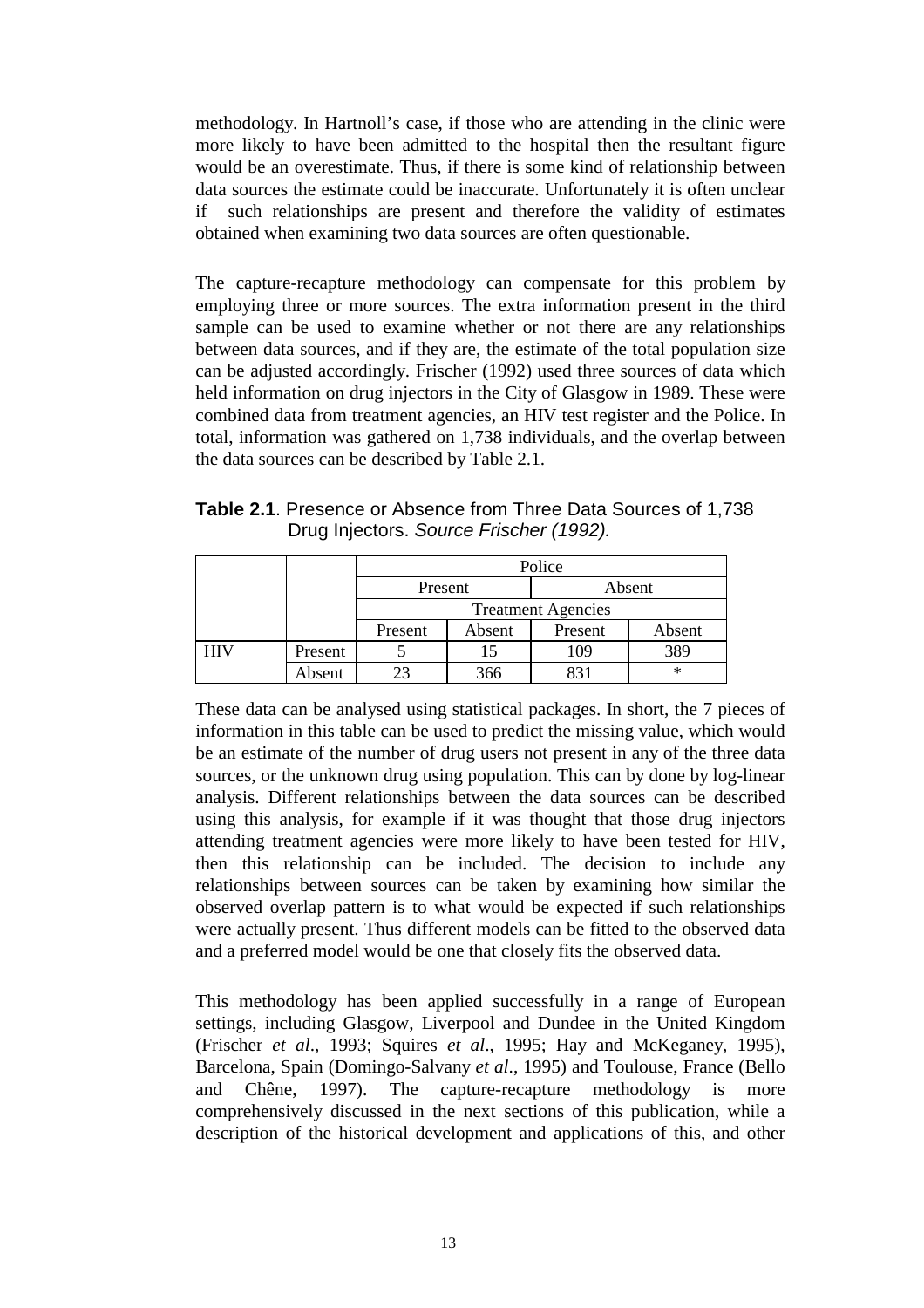methods, is to be found in a related publication.

In a similar manner to the two sample capture-recapture method, the prevalence of drug misuse can be estimated by applying a multiplication factor to other indicators, in particular data on drug-related deaths. In-depth studies of drug use and mortality suggest that 1-2 per cent of drug injectors die per annum (Ghodse et al, 1985). Thus taking the upper level, an estimate of the number of drug injectors can be found by multiplying the number of deaths in the injecting population by 50. The inaccuracy of these estimates reflects that the multiplication factors will vary between different areas and between different times, leading some to suggest that these factors are little more than a guess.

#### *Other methods*

The capture-recapture method and the multiplier method use available data in estimating the prevalence of drug misuse. In some instances, the available data can be augmented by data gathered during fieldwork studies. Various terms are used to describe these methods, including nomination techniques or network analysis. The term 'snowball sampling' describes a method of obtaining the additional data, in this case by asking drug users to identify others that may be interviewed (Korf, 1997). In essence, these techniques are similar to multiplication methods, with one source being an existing source such as drug users in treatment. The other source would be the data collected during field work. Again these methods again rely on assumptions whose validity cannot readily be tested, and they may be more time consuming and expensive to undertake as opposed to other forms of prevalence estimation.

There are other advanced statistical techniques that can perhaps be used to estimate the prevalence of drug use at the local level, and these are discussed in a related publication. Many of them have not yet been applied in Europe, and most would require similar data to those used within a capture-recapture study.

#### *Summary*

Various methods for estimating the prevalence of drug use have been described above. It is important to note that there is not one 'best' method for obtaining information on the extent of drug use. The preferred method will depend on what way the information will be used. For example, a national general population survey would not be useful in determining the prevalence of drug injecting within a city. This information will be required by service providers at a local level in determining the need for control strategies such as needle exchanges or the provision of substitute prescribing. In contrast, a national advertising campaign highlighting the problems of ecstasy use will rely more heavily on information obtained from national surveys.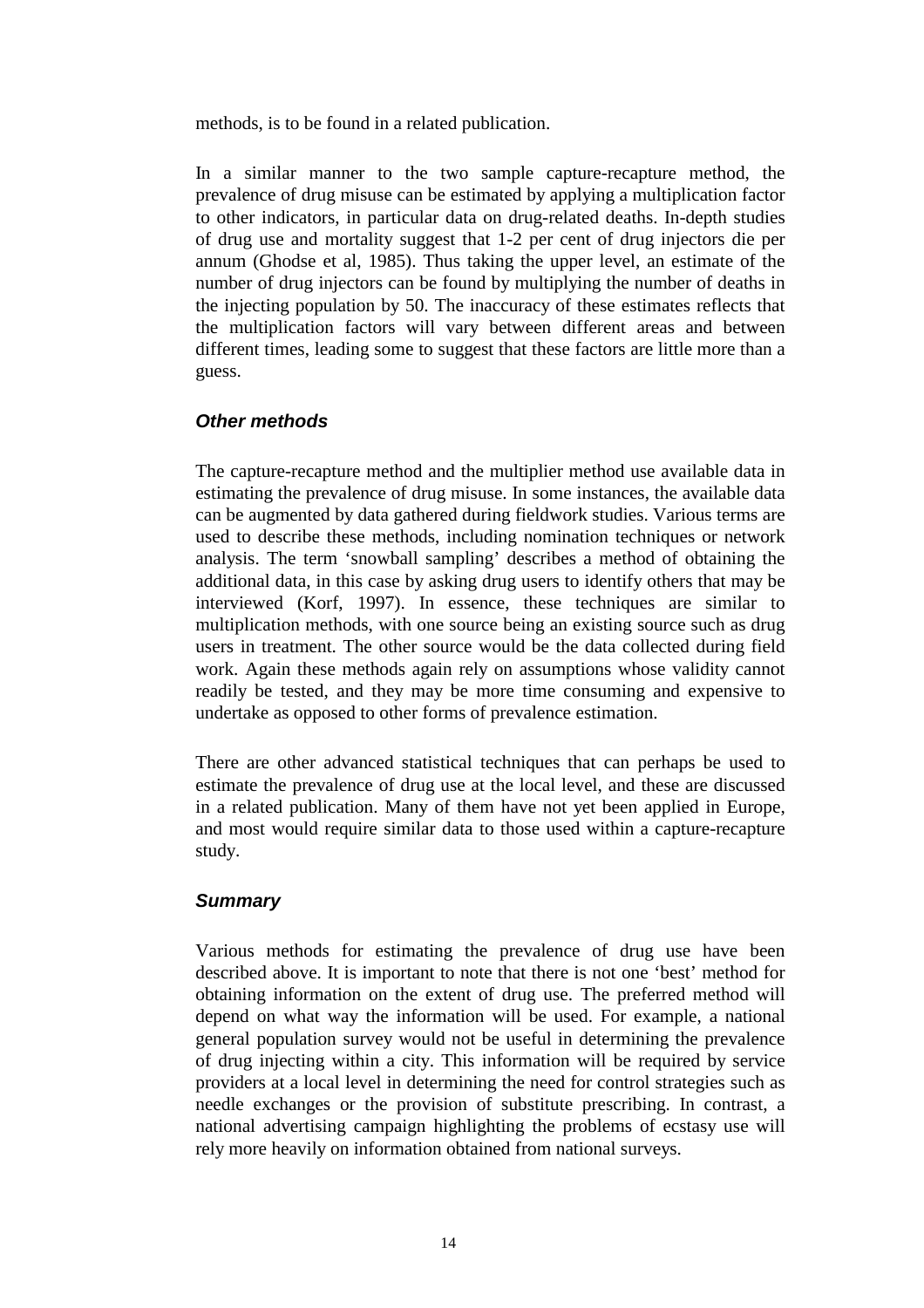It is clear that questions relating to the prevalence of drug use cannot simply be answered by examining only a few sources of data or relying too heavily on one research method. Indeed, information on drug use has been compared to a jigsaw with several pieces missing. We have, however, described the pieces of the jigsaw that are often available and describe some of the methods that can be used to piece together the jigsaw and thus provide the required information on the prevalence of drug use.

#### **There are a range of methods that can be used to estimate the prevalence of drug misuse**

- **surveys**
- **enumeration**
- **multipliers**
- **capture-recapture methods**
- **network analysis**

**Different methods are better used to examine different types of drug misuse** 

**There may be no 'best' method, rather a combined approach**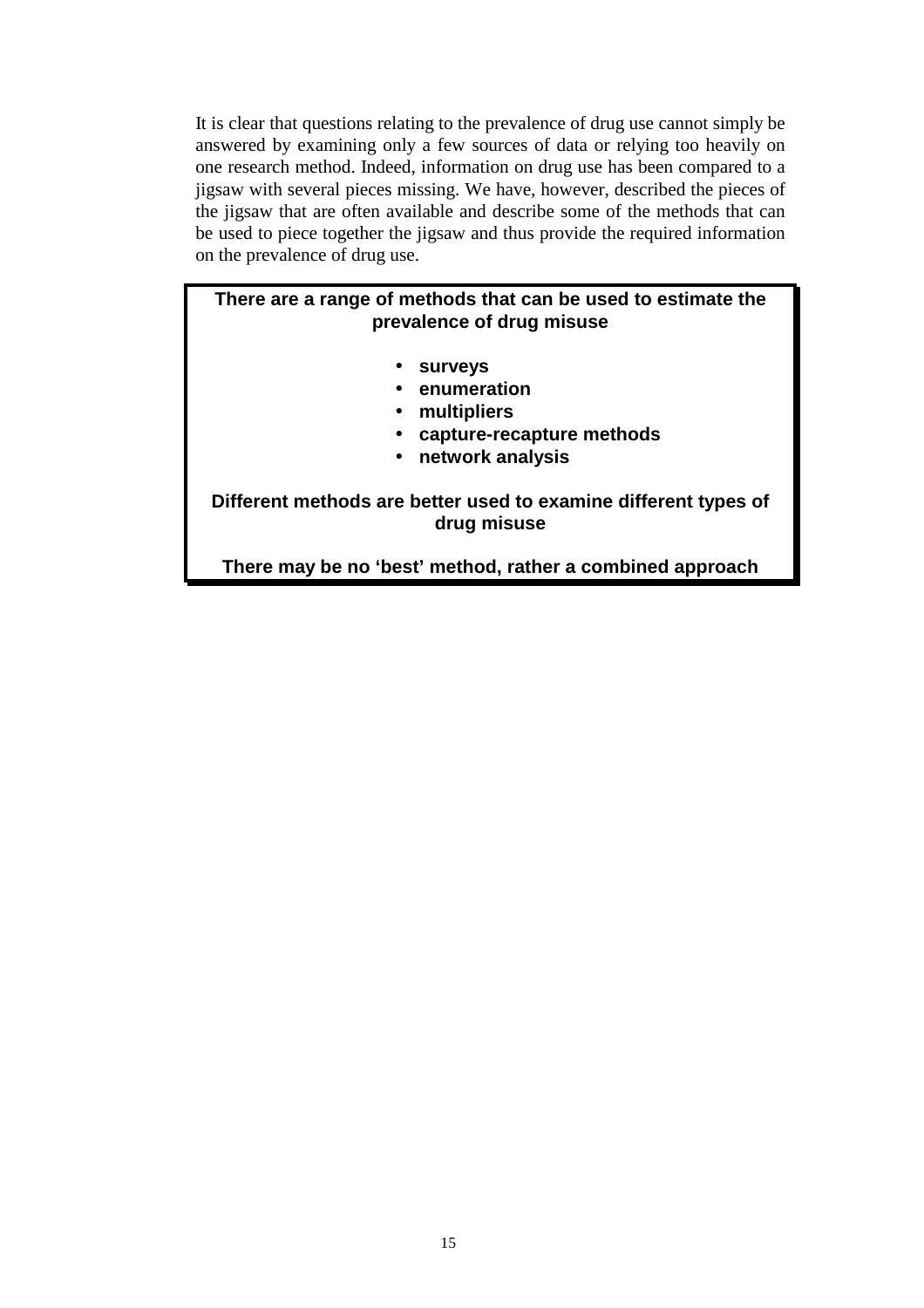# **3 Methodological Guidelines**

In this section we detail the process that is undertaken when conducting a drug misuse prevalence study at the local level. We begin by discussing the sources of data on drug misuse, then describe how such data can be collected and collated in a form which enables a description of the nature an extent of known drug use. The result of that stage of the process is a multi-source enumeration. We then briefly describe how this information can then be used to provide an estimate of the size of the hidden population of drug users using the capturerecapture methodology. Because the application of the methodology requires some understanding of statistical techniques and experience in the use of statistical packages, we leave some of the more statistical aspects of the methodology to the following section. It is therefore hoped that this section will be understandable to those without a statistical background.

There are several distinct stages in carrying out a prevalence estimation study and the skills needed to complete each stage are varied, ranging from the concise recording of identifier and other information within a manual data collection exercise, the manipulation of data using a spreadsheet, through to advanced statistical analysis. We shall now detail each stage of this process.

#### **3.1 Identifying data sources**

Despite the illicit use of drugs being a covert activity, it remains a legal, social and medical problem and results in drug users coming into contact with a range of agencies and services, including drug treatment agencies and the police. These agencies, to a varying extent, collate information on drug users that they have been in contact with. Sometimes this is a legal requirement, for example there are registers of drug users in treatment in many countries. In other instances the data collated on clients depends on the operational policies of the agencies. The reasons why and individual will appear within a data source will also vary between sources; it can be argued that those drug users in contact with drug treatment services are a self-selecting group, whereas those that have been arrested for drug offences may be more representative of the total drug using population.

Clearly, since prevalence estimation methods rely on obtaining accurate and relevant information from various data sources, a description of the various sources of information on drug misuse is important. We therefore describe the data sources that have been used in previous studies in Europe. It should be remembered that this is not an exhaustive list, rather a suggestion as to where a drug misuse prevalence project should begin to identify possible data sources. In the same vein, just because data from a particular kind of agency was easily accessible in a previous project, it may neither be possible nor practical to collect such information in every instance. Indeed, issues arise as to why agencies should co-operate within a drug prevalence study, bearing in mind the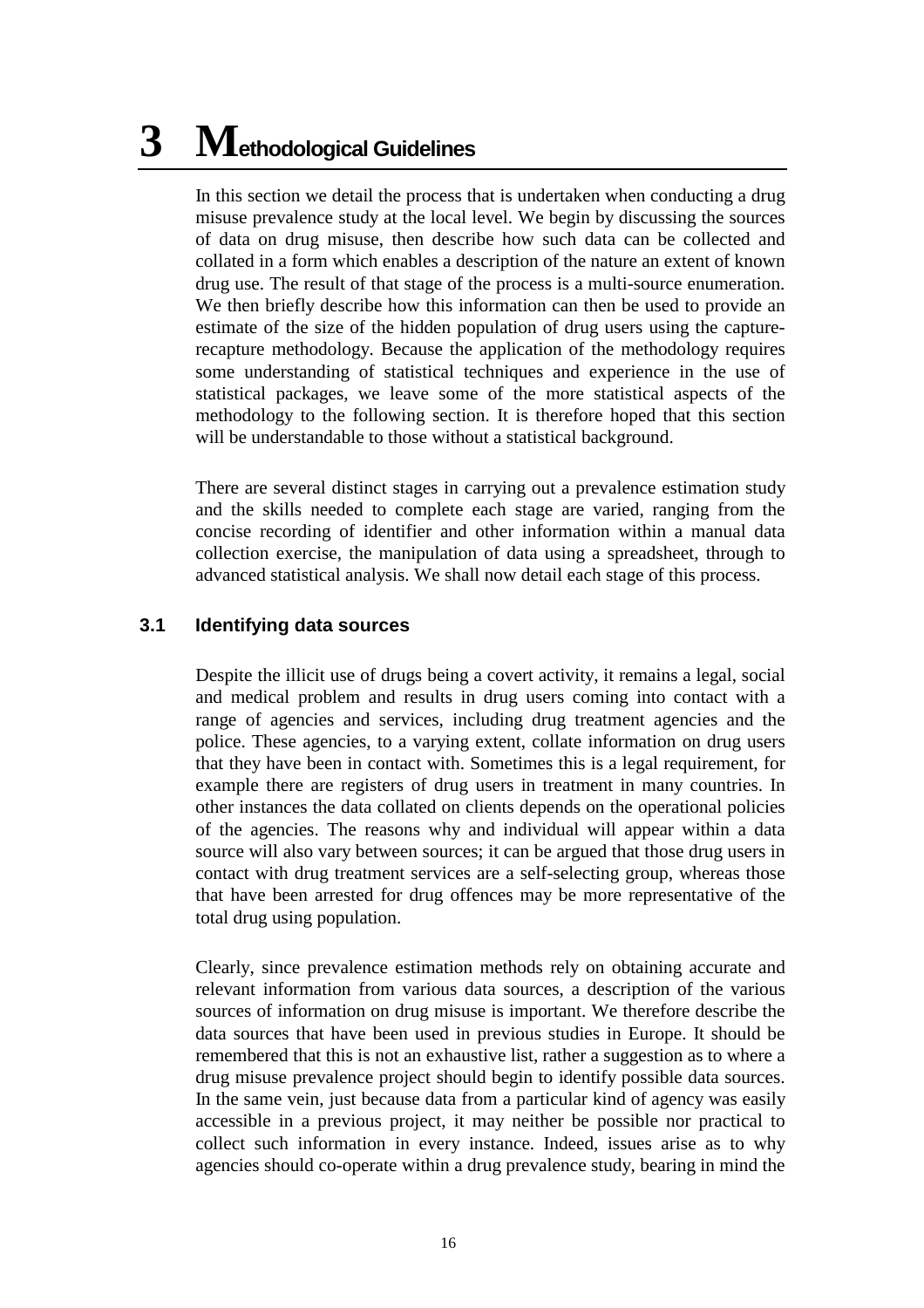confidentiality that they offer to their clients.

Just as many prevalence estimation methods rely on a minimum standard of data in terms of accuracy or relevance, there is often a minimum amount of data needed to provide a worthwhile prevalence estimate. Unfortunately, there are no definitive rules about the amount of data required by a prevalence study, this will depend in part on the nature of the sources and any relationships between them. Where possible, as many sources of data should be employed, collating as much data as available. This advice, however has to be balanced with the financial implications of collecting the data.

#### *Drug treatment agencies*

Counselling and support of those who have problems relating to drug misuse is available from a diverse range of agencies throughout Europe and the range of services offered by such agencies is equally diverse. Many drug treatment agencies will collate records on clients in similar manner to the way a hospital or a general practitioner would complete medical records. Often within these records, an assessment of a client's drug use will have been made, particularly when they have first contacted the service or returned to the service after a period of non-contact. This potentially could be the only information on a client's drug use that is available, and as such could be flawed. Only an ardent optimist would assume that a drug treatment service is so efficient that all of those presenting with a severe problem, for example heroin injecting, will rapidly alter the nature of their drug use. However, only a pessimist would assume that a drug treatment service is so inefficient that their clients' drug use would not change during their time in contact with the service.

The Surveillance System on Drug Addiction in Rome gathers information on drug users attending public treatment centres. It collects socio-demographic information on patients and the treatment offered. This data source covers the whole of the city and included over 6,000 individuals. It was used within a three-sample capture recapture study in 1997.

#### *Low threshold agencies*

There may be other agencies which operate in more relaxed manner, for example drop-in centres or needle and syringe exchange schemes. Such services often view drug misuse, and therefore the treatment of drug misuse as a social rather than a medical problem, and thus could be attracting a more representative group of drug misusers. These agencies may collate the same standard of information on their clients as the more formal drug treatment agencies described above, although in some instances they are more relaxed and some clients may only be known by a forename or an assumed name.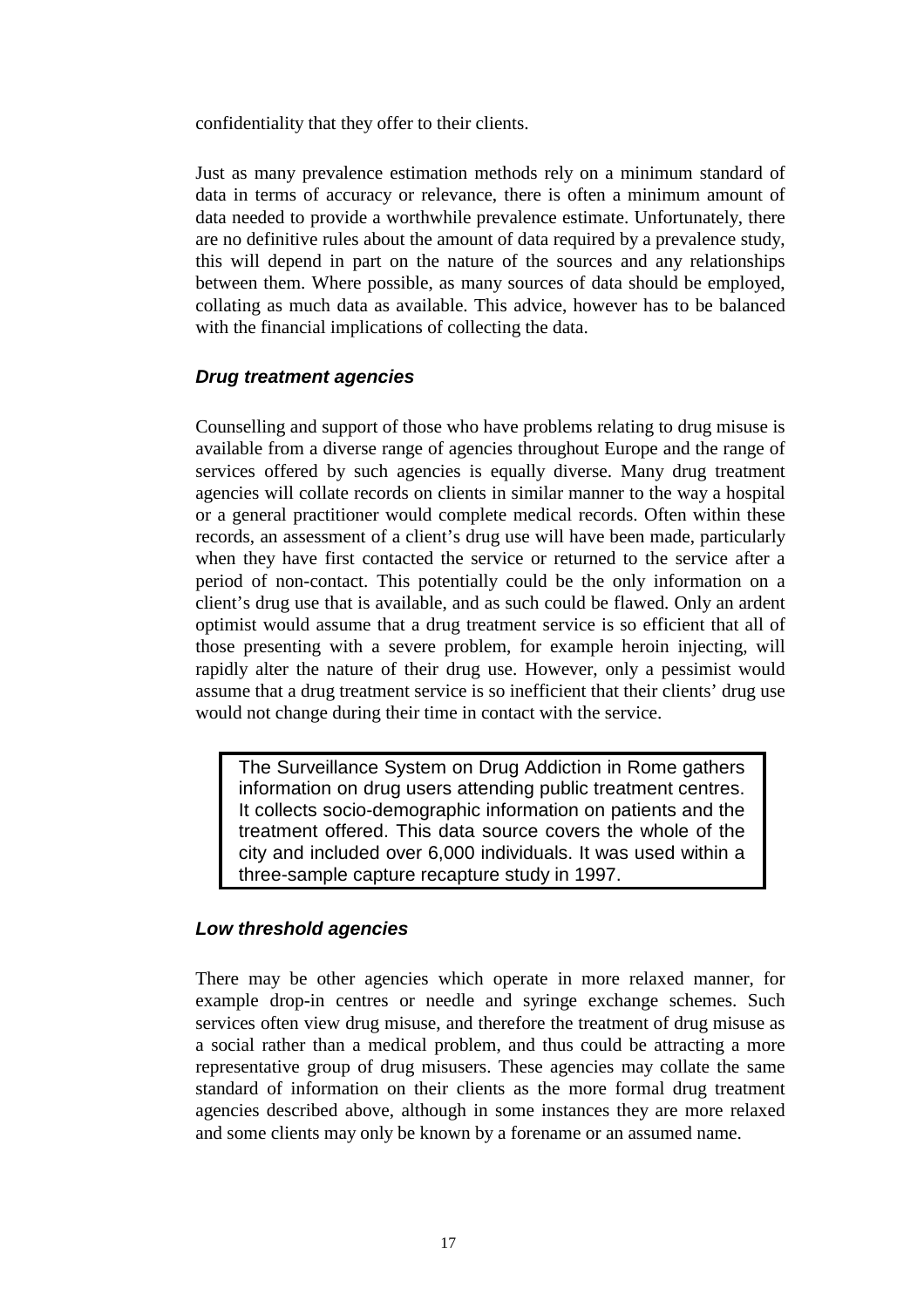Intermède, in Toulouse, is a low threshold agency which opens each afternoon. Drug users can drink coffee, have a shower or use a laundry, while having access to a needle exchange and to social workers. The data collated by this agency was combined with other similar agencies within a three-sample capture recapture study in 1997.

#### *Methadone prescribing services*

In some areas the prescribing of methadone as a substitute to heroin will be organised separately from drug treatment services. As methadone is also a opioid and can be highly addictive, data concerning individuals being prescribed methadone are usually of a high quality. Even where more than one agency (including treatment agencies or general practitioners) are able to prescribe methadone, a central register may be in existence to prevent an individual obtaining methadone from more than one source. The nature of these data, in particular the serial nature of repeat prescribing, would reduce the problem of only being able to assume that such individuals are opiate users.

An additional point to note about substitute prescribing, particularly methadone prescribing, is that the legal problem which some users had previously faced should have been removed. This may not be a sufficient justification for removing methadone from the remit of a drug misuse prevalence study particularly because of the illicit use of methadone by those without prescriptions and the continuing use of other opiates by those in possession of a prescription. It can, however, cause difficulties in analysing data as some methadone users should be less likely to be in contact with the police.

The Central Patient Methadone Treatment List, in Dublin, is maintained by the Department of Health. It records those who receive methadone prescriptions from either a specialised clinic or a general practitioner. From this list it is possible to determine how many times, when and for how long each individual was on methadone. The data on over 3,000 individuals was used within a prevalence estimation study in 1997.

These last three headings have been a convenient way to summarise various types of drug treatment agencies that may exist in a city. In some areas, these three types of service may be provided by the one agency, in other areas similar services are provided by a range of agencies. While some of these agencies may only cover specific geographical areas of a city there may, in other instances, be duplication in the provision of service. Within a prevalence project it therefore may be necessary to combine data from different sources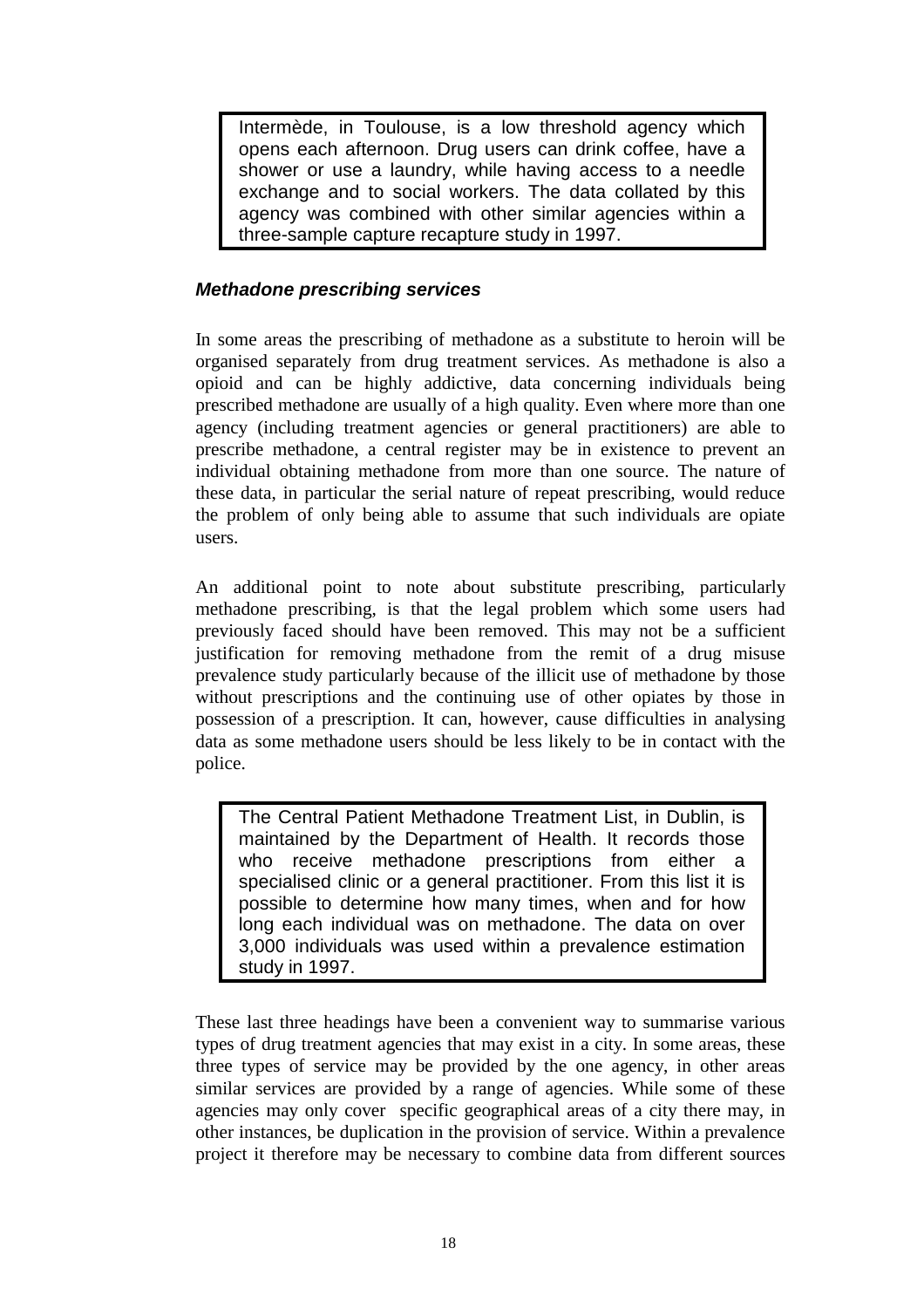into a single 'treatment' source. The decision to do this may be taken at the analysis stage of the project, therefore data from distinct agencies should be recorded as such during the data collection process.

#### *Other Medical Services*

Drug users, particularly drug injectors, are often are subject to higher rates of morbidity and mortality. Some problems can be dealt with at a drug treatment agency, or advice given that reduces the contact with other services that a drug user may have, such as information on safer injecting to reduce the risk of abscesses. Other problems may result in drug users contacting medical services such as emergency rooms, HIV / hepatitis related services, clinical psychologists, psychiatrists as well as their General practitioner.

One problem that exists in obtaining information from such sources, is that drug users are not the only clients such agencies or professional deal with. There may however be existing data collection processes that can be accessed, for example a psychiatric hospital admissions recording system which routinely records any drug-related admission. General practitioners may collate information on drug misusing patients, particularly if they are involved in substitute prescribing or are require to contribute to national monitoring system.

This problem can be addressed by setting up a data collection system, either prospectively or retrospectively. Either approach will have time and resource implications; a system in which the receptionist at an emergency room completes a brief form for each patient noting their drug use over a six month period would provide useful information within a drug misuse prevalence study. This approach would, however, extend the length of time the project takes to complete and would need a formal agreement for the emergency room to devote valuable time to fill in the forms, perhaps including a financial arrangement. To retrospectively examine the records of an agency such as an emergency room, could also be time consuming. This approach may be favourable as a dedicated data collector would soon become adept a sifting through records, perhaps with the aid of a formal screening instrument. What may initially appear as an insurmountable stack of records can be systematically worked through in a reasonable time period. As with drug treatment agencies, issues of confidentiality would have to be resolved prior to the data collection process.

Data sources on HIV or hepatitis may routinely record information such as the reason why someone has been tested or behavioural data such as drugs used or frequency of sharing injecting equipment. Although these data may be comprehensive and easy to collect, it should be remembered that the risk behaviour that led to an individual becoming infected may have ceased some time previous.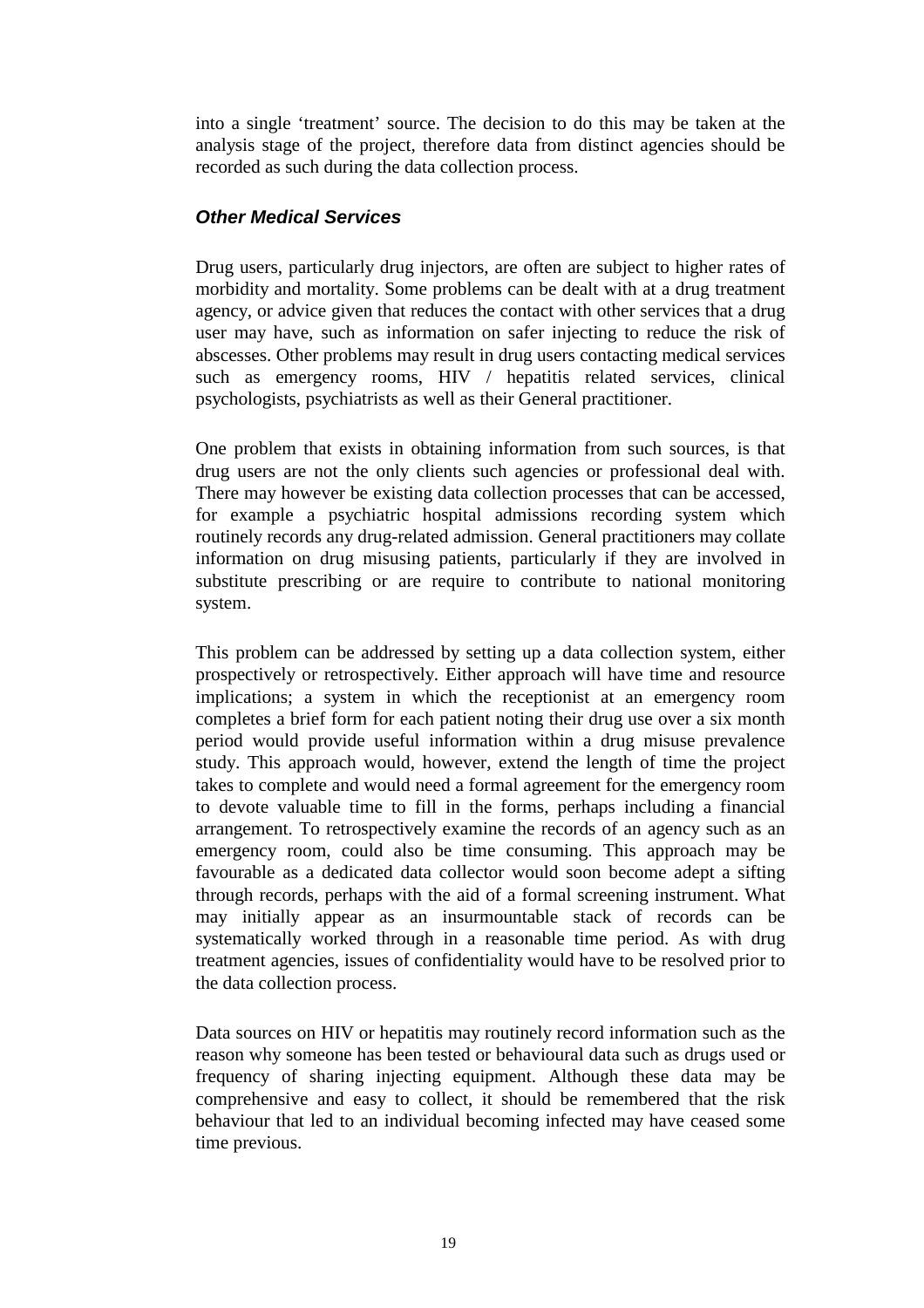The following sources have been used within capturerecapture studies in different locations:

- Vienna an Emergency Ambulance which deals with 'acute opiate intoxication'
- Rome a Mobile Emergency Unit which deals with overdose or withdrawals
- Helsinki a Hospital Patient Discharge Register

#### *Police*

The legal response to drug misuse varies throughout Europe, with laws relating to the consumption, possession or supply of illegal drugs. The police within a city may collate these data themselves either for their own use or for national statistics or they may allow access to crime reports to enable someone to retrospectively collate such data. It should be remembered that there may be a difference between being detained in connection with the use of drugs and being convicted for a crime. Where available, information on detainees would be more useful and any delays in the legal system should not influence the data in a prevalence study.

Just because someone has been found in possession of a drug, it does not necessarily mean they use that drug. This point may be more pertinent when considering people detained for supplying drugs. Similarly, just because someone is detained in connection with one drug, e.g. cannabis, it does not mean they do not use more problematic drugs such as heroin. It should also be recognised that strategic decisions by the police may influence the chances that a drug user is detained for drug offences. Policies may vary within and between cities. Therefore although it may be convenient to assume that a police sample would be more representative than a treatment sample, it may not be.

Clearly offences relating to the use, possession or supply of drugs are not the only reasons why drug users come into contact with the police. To achieve a high enough income to support a serious drug problem, many users have to commit crimes, and there often exists a relationship between drug use and crimes such as theft or shoplifting. In many cases, information on drug users that commit these crimes is not collated by the police, although increasingly the link between crime and drugs is being examined, one example being the use of drugs while driving.

An individual's drug use may be noted at other points in the legal system, for example when the punishment for the crime is determined. There may be a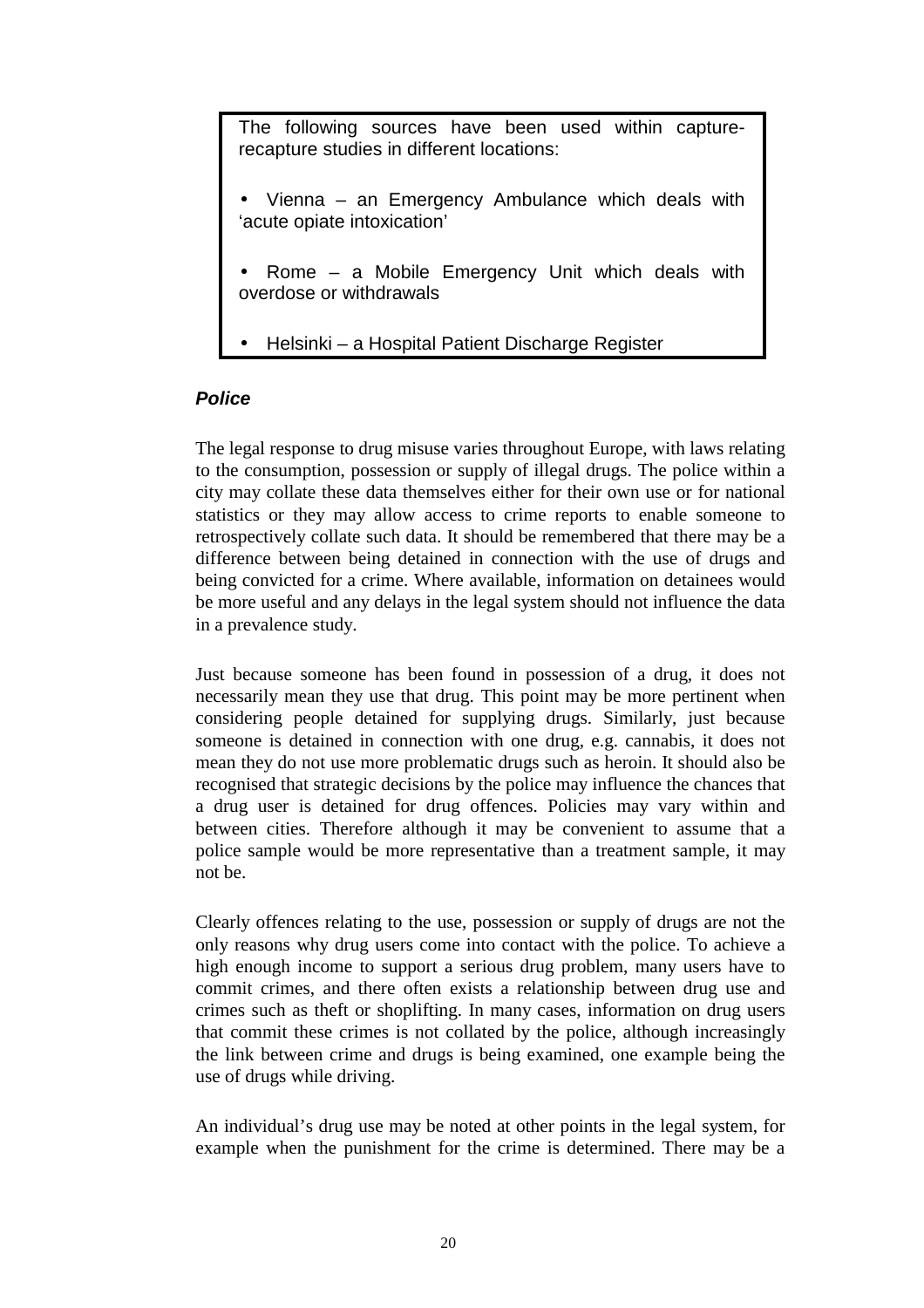system in which a report is completed on convicted individuals. This could be to establish whether or not a non-custodial sentence is appropriate, for example community service or attendance at a treatment agency. This function may be undertaken by various agencies, for example a probation service, a social service or even a drug treatment agency itself. If an individual does serve a prison sentence, the prison may assess whether or not they are a drug user, or offer substitute prescribing. Indeed the illicit use of drug often continues within a prison. Consideration has to be made as to whether the prison population is included within the remit of a prevalence study, although short term prisoners who are released back into the community may be of interest.

Police arrest data on possession or supply have been used in a variety of locations including Dublin, Helsinki, Toulouse and Vienna. In addition, police data in Dublin provided information on drug-related crime such as theft, and in Helsinki, information on those that had been arrested for driving under the influence of drugs has been used in a capture-recapture study.

#### *Summary*

We have described some of the sources of data on drug misuse, particularly those which may be of particular value in a drug misuse prevalence study. Other data on drug misuse may be available within a locality which may, or may not be useful, for example data from a youth service may not be useful in a project which specifically examines drug misuse in the adult population. When identifying data sources, a balance has to be made between gathering all possible information and the time or other resources available. While in some areas, case counting exercises have been undertaken which sought to count all drug users in contact with all agencies, in many other instances a comprise has to be made. Unfortunately, it will not become clear that enough relevant data have been collected until the analysis stage of a project.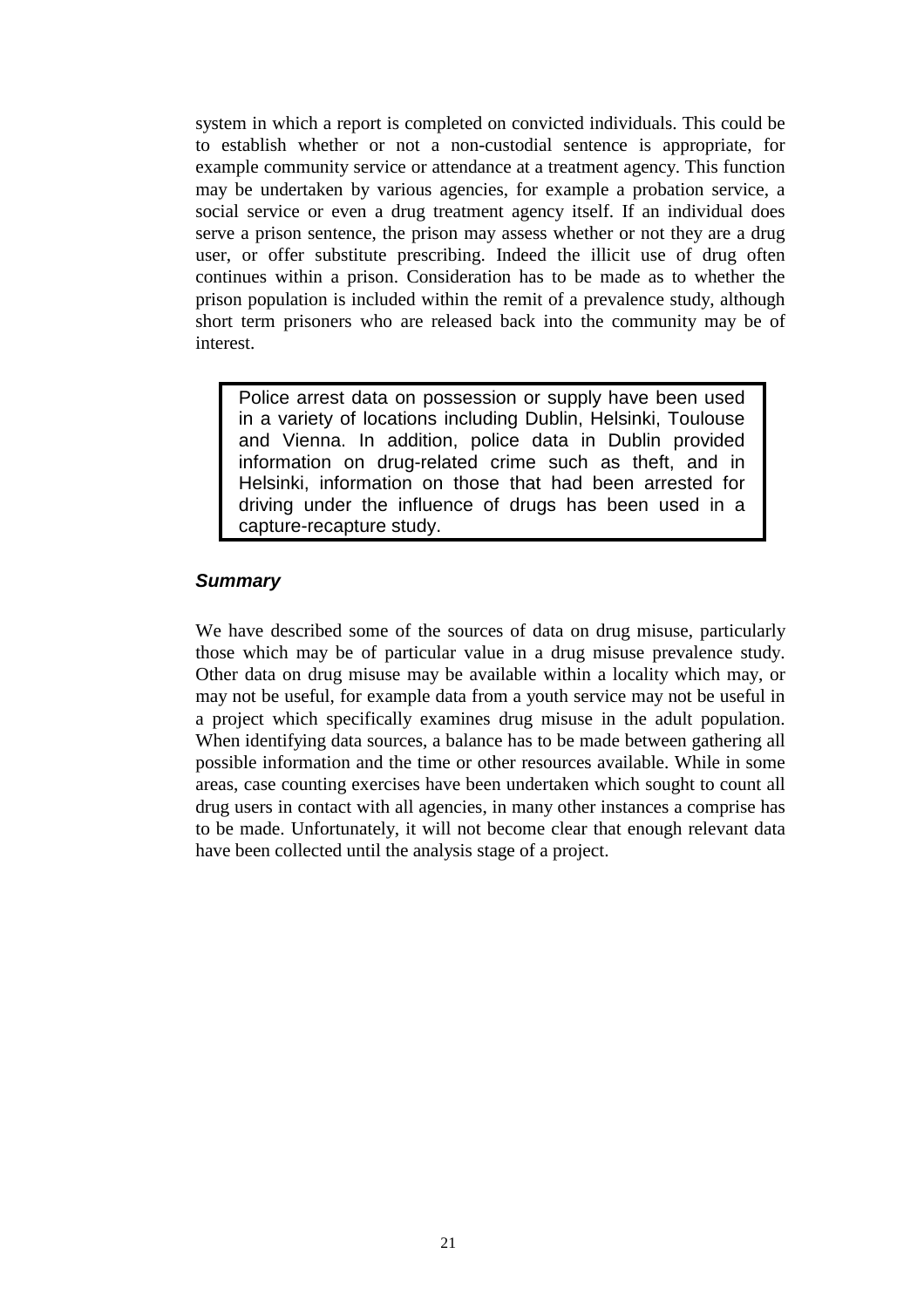#### **There are a range of sources of information on drug misuse**

- **drug treatment services**
- **methadone prescriptions** 
	- **police**
- **prisons**
- **emergency rooms**

#### **These sources often provide information on different types of drug misuse**

#### **3.2 Negotiating access to data sources**

A drug misuse prevalence study can only be undertaken with the co-operation of those who hold information on drug misuse. Each agency will have its own idea about the need or relevance of prevalence research, and each agency will have its own concerns about giving access to confidential data. Agencies which are not exclusively concerned with drug misuse may see requests for information on drug misuse as an additional burden which they may not be keen to take on.

They may also be more political obstacles to collecting data from some agencies. Drug misuse is a diverse phenomenon, and the social or medical response to it can be varied. Some agencies may not agree with the approach that other agencies have to drug misusers and may be apprehensive about contributing data to a prevalence project. Often this apprehension is increased because of the nature of a research project or its funding. For example a drug treatment agency may be uneasy about supplying data to a project undertaken by the local police. The independence of the researcher may result in easier access to data, particularly when the project is funded by a collection of policy makers or service providers which also fund the services which deal with drug users. It is also easier to persuade a manager of a service to give access to data when their funders have given their approval.

The main issue which agencies see as a reason for not giving access to their data is confidentiality. There could indeed be two distinct issues; the fact that a researcher may thus be free to sift through clients records and the fact that data can then be used to identify the clients of the agency at a later stage in the study. Medical records can be quite detailed, and during their contact with a service a drug user may disclose extremely personal information. The confidentiality of such information is imperative and drug treatment agencies may have reservations about allowing a researcher to have access to the records, particularly if there is a possibility that the researcher may know some of the agency's clients. The second issue can be almost entirely resolved by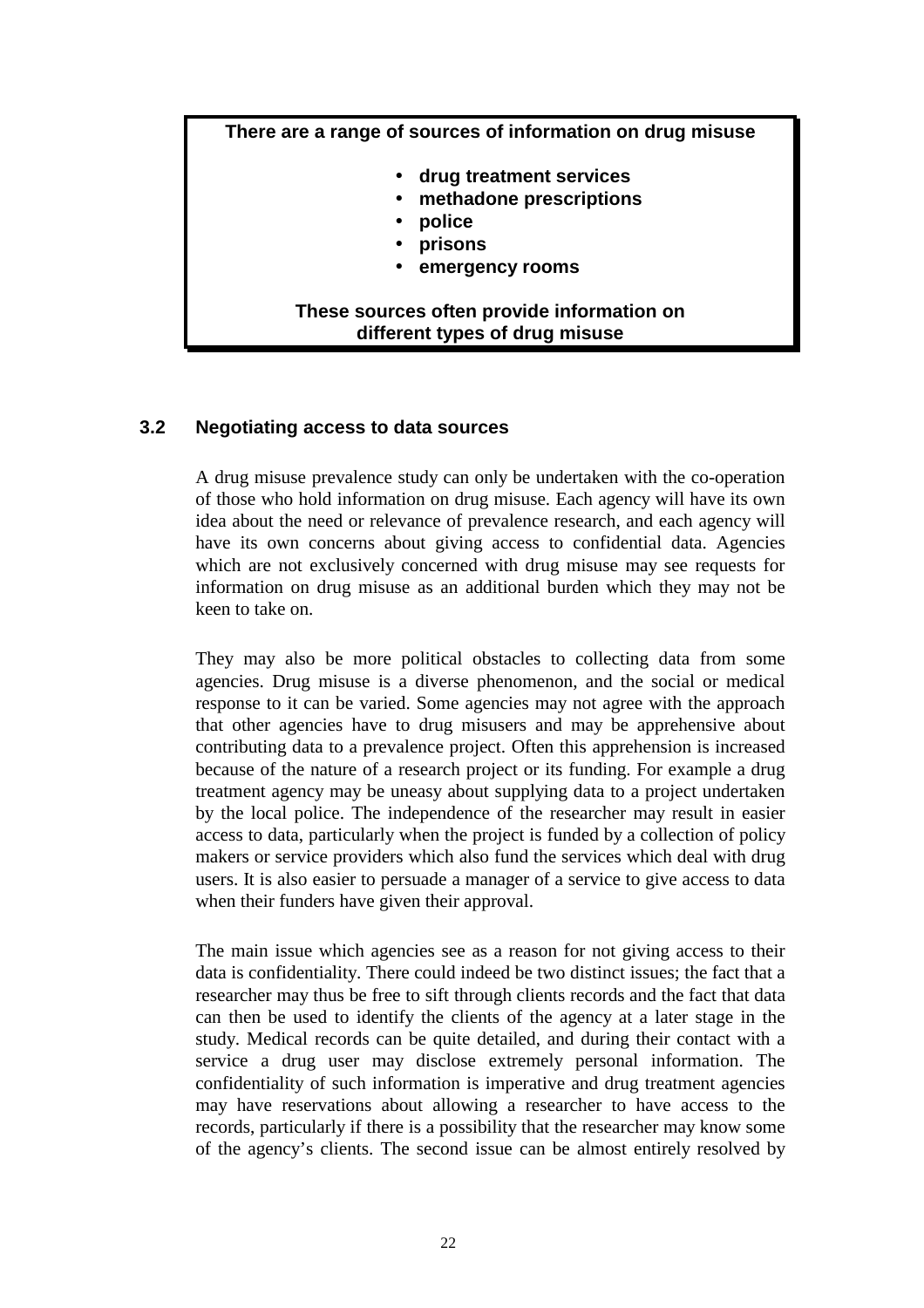only collating limited information on each client of the agency, as described below.

#### **3.3 Data Collection**

The collection of data within a prevalence study needs to considered as important as any other stage in the project particularly as any inaccuracies within the data collection process can unduly influence the resultant estimate. For this and other reasons it would be preferable to have the same person collecting, collating and analysing the data. Clearly this is not always possible, therefore those collecting the data should have a knowledge of the methodology and how any violations of the assumptions may affect the estimate. It may therefore be better to have a small number of people collecting data. This may also help in fostering a good working relationship between the data collectors and the contributing data sources. In an attempt to obtain consistency between the information gathered by different data collectors, a screening instrument may be used. This could, for example, provide a checklist for inclusion within the study in terms of drugs used or length of drug use. In some situations, it may be easier for the data collectors to be in regular contact with the researcher who will be analysing the data, particularly as some of the problems relating to data collection may not be anticipated as they are peculiar to an individual agency.

As a drug user may be in contact with more than one agency, and therefore be included in the data from more than one source, sufficient information is needed on each individual to identify multiple occurrences. Matching records between data sources can be complex, and within the area of record linkage, it is recognised that problems exist even when several different fields of data on each individual has been collected.

To alleviate concerns about confidentiality, many studies have restricted the data collection process to the following fields:

- forename initial
- surname initial
- date of birth
- sex

These fields of data should be sufficient to identify those that are in contact with more than one sources, but there are many problems that may have to addressed.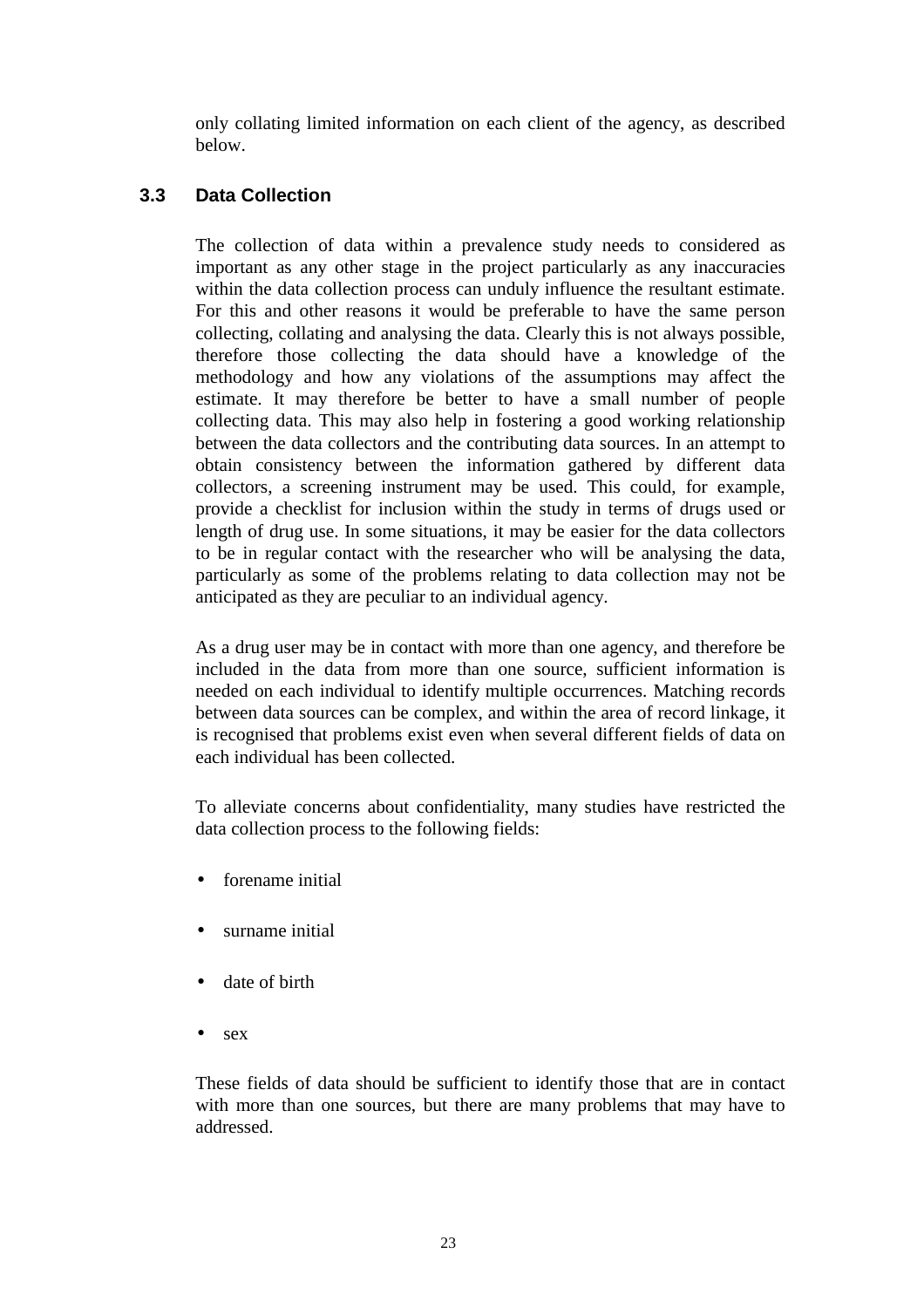To begin with, the possibility that errors in the recorded data exist should be acknowledged, for example dates of birth can be easily recorded erroneously, perhaps by transposing the month and day of the month. In some cases, the sex of an individual may not be obvious and as full names and addresses are collated at source; this may be a problem that is peculiar to the prevalence estimation project.

The names recorded by agencies may differ under different circumstances. This can partly be due to the culture of a country, for example people having a proper name that they would known as by the police, but maybe a middle name that they are more commonly known as at a low threshold treatment agency. Married women may interchangeably use their married or maiden name and people may be able to use an assumed name at some services. The data collection process will also be subject to missing data, for example an age recorded instead of a date of birth.

Even if all data were accurately recorded in the same manner at every contributing agency, there exists the possibility that two or more distinct individuals have the same identifier information. An obvious example would be twin brothers who have the same forename initial, however some combinations of initials may be more common than others.

There may be other ways of identifying which individuals are in contact with more than one source, for example Soundex codes which convert a surname into a code which can then be matched across agencies. In some areas, a common identifier number may be used by more than one agency, e.g. a social security number or a health service number. When a single agency undertakes more than one service, such as counselling and a needle exchange, they may themselves have a method of linking records together which can be used within a prevalence study.

In addition to the identifier information detailed above, information on an individual's drug misuse is required. As previously discussed, there may be inaccuracies inherent in these data such as someone found in possession of a drug they do not use by the Police. It may be easier to code the drugs used into a category, both to save time within the data collection process and to assist in the analyses.

A reference date for the information is useful within a prevalence study to assist in analysing the data. For example the date when someone was arrested or the date that an initial assessment at a treatment agency was undertaken. Care must be taken when an individual appears more than once in a single source. A good example would be a person who was detained for drug offences during the study period. Care must be taken in sifting out this multiple occurrence, particularly if they were detained for possession of cannabis on one occasion and possession of heroin later. Sifting out the heroin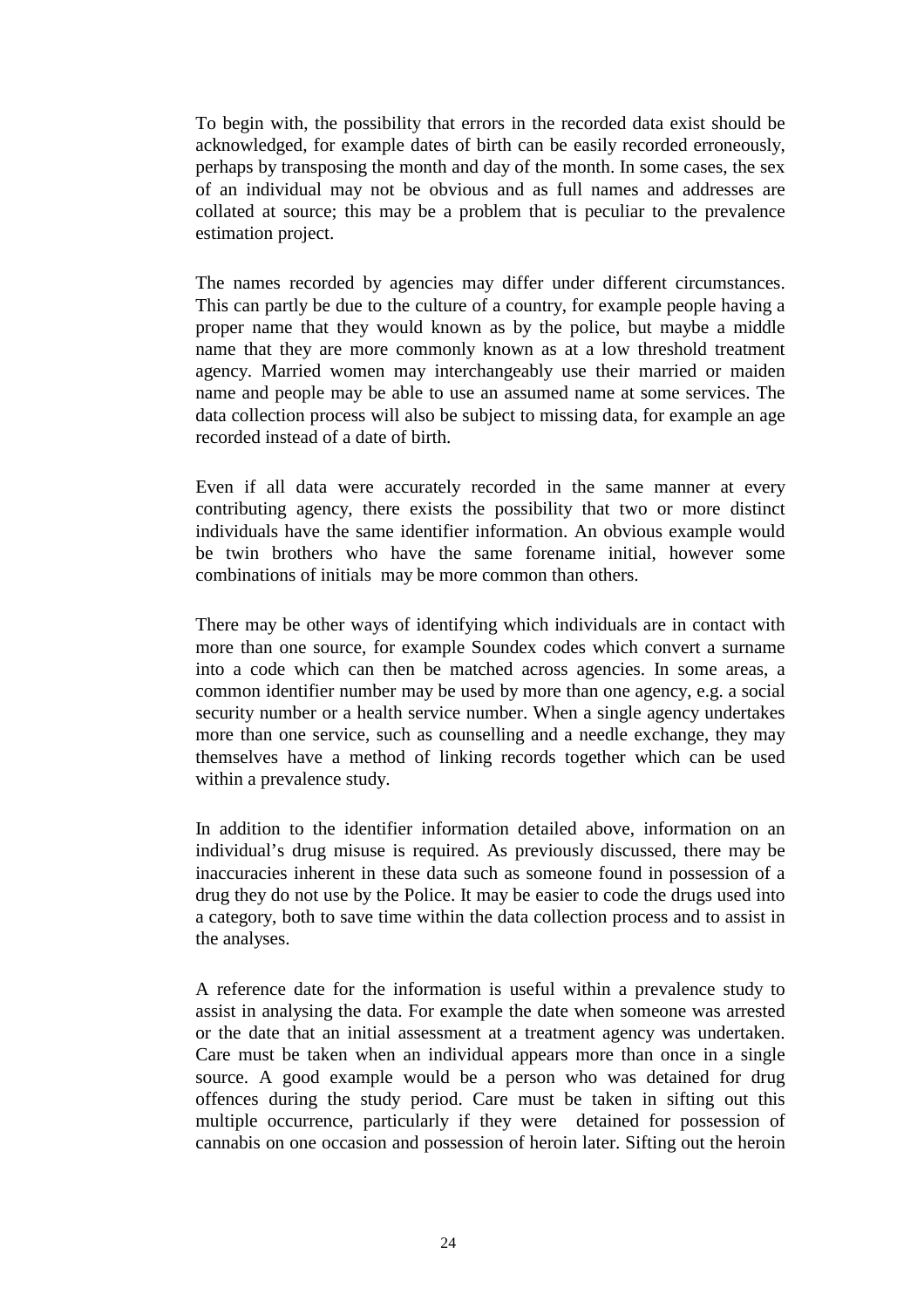instance may remove relevant data.

Finally, some indication of the area of residence of an individual is useful. These geographical data can be used to match individuals, however the accuracy of such data may not be sufficient. Rather, the information is useful in splitting the study area into different localities and to check that an individual actually resides in the study area. This process can often be more vague than the matching process, particularly when geographical information is not routinely recorded. Once the area has been divided up into various subareas then separate analyses made be performed for each of the smaller districts. An additional, more pertinent reason which will be discussed in greater detail is that prevalence estimation methods need to assume that those being studied are relatively similar, particularly in relation to their contact with services. If, for example, drug users for one part of a city were less likely to attend a service based at the other side of town, then this assumption would be violated.

Postal code data can also be used as geographical identifier information, although a system of identifiers used to speed up the delivery of mail may not be the most practical when examining drug use. Often the geographical information stored by one agency is in a different format to that of others.

In many cases, data has to be collected manually, either by pen and paper or being typed straight into a laptop computer. This can be a laborious process, not particularly due to the amount of data that is required, but more because of the logistics of extracting a large file from a filing cabinet, finding the page with the relevant information, then replacing the file. There may also be the problem of lack of space, with the person collecting the data having to seek accommodation near to filing cabinets thus getting in the way of agency staff. The work of an agency cannot be put on hold during the data collection process, and the files on some clients may be in use during the data collection period and thus cannot be accessed.

#### *Computerised data*

In many instances, the data that are required have already been computerised by the agency, although rarely in the form described above. Names need to be converted into initials, and the relevant information needs to be extracted from a larger computer file. There are many ways of doing this, depending on the computer package used to store the data within the agency and the package that will be used to collate and analyse the data by the researchers. It is often easier for the researcher to obtain a file that includes names and addresses and then delete out the names after the initials have been obtained and remove the address after postal codes or area of residence have been assigned. This is often contrary to the confidentiality requirements of the agency supplying the data and therefore staff within the agency may be required to convert their data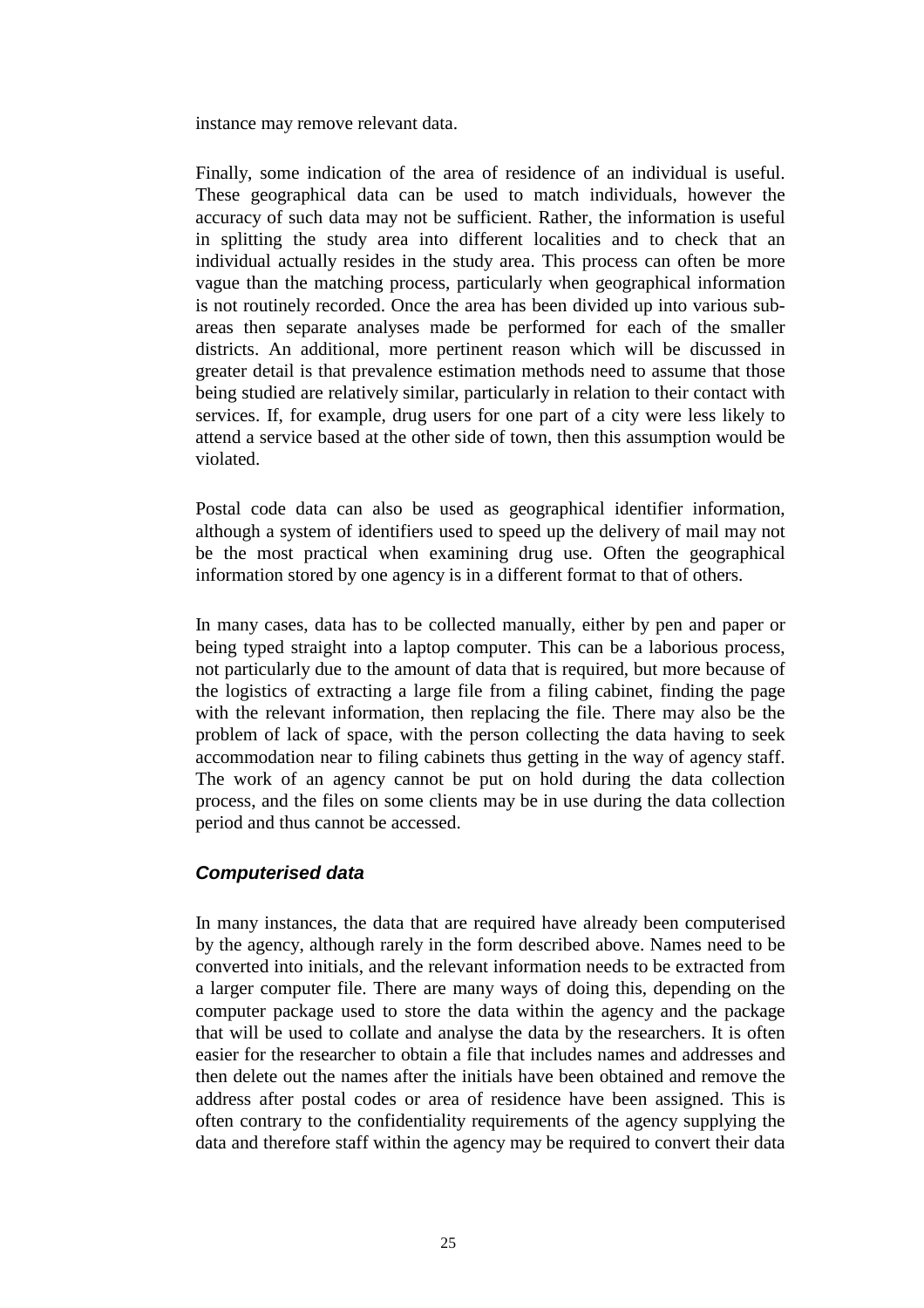into a satisfactory format.

### **Confidentiality is a key concern to agencies which collate information on drug misuse Un-named identifier information may be collated**  • **forename initial**  • **surname initial**  • **date of birth**  • **sex This allows identification of overlaps between data sources but preserves the anonymity of clients**

As different data sources collate different information and have different types of client, it is important to have consistency within the data collected in the course of a capture-recapture research project. Several definitions need to be employed, relating to the scope of the project:

#### *Time Period*

Although the capture-recapture method assumes that the number of drug users is relatively stable over the time period that is being studied, this time period needs to be long enough to give sufficient numbers from each source. In many studies, a 12 month period is used, however in some areas where patterns of drug use are more fluent, shorter periods perhaps should be employed, such as 3 months or 6 months. Even when a 12 month period is being examined, it is prudent to record drug users identified from different periods within the year, for example those who are identified only from the first six months, only from the later six months, and those that would be identified from both semesters. Thus if there are not a sufficient number of sources available to analyse the data using the traditional multi-sample capture-recapture method using distinct sources, the two semesters can be modelled as separate sources. This would then need to be recognised within the analysis, as it may be assumed to be some relationship between the two semesters.

#### *Age Group*

Drug use is often more prevalent within younger age groups, however as the method concentrates on data from sources such as drug treatment agencies which do not usually cater for younger drug users, it is sensible to impose a lower limit on the age of those included within a study. As population figures within cities are usually presented within 5 year age groups, capture-recapture studies often stratify the collated data into 15-24, 25-34 and 35-64 groupings.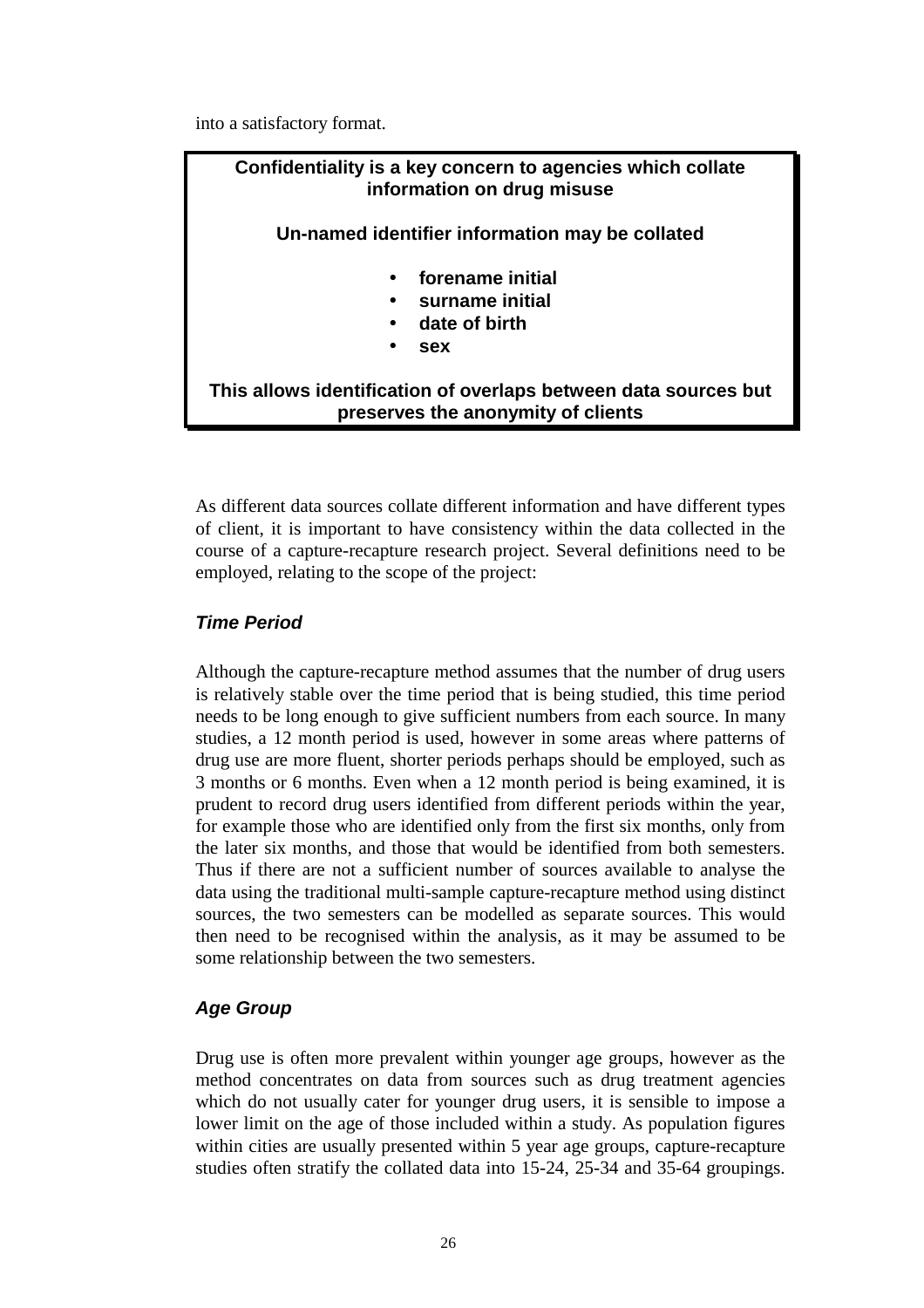In practice, it is often easier to collect all possible data then extract the data for the required age groups in the data cleaning stage of the analysis. As dates of birth are often collected to allow identification of overlaps the choice of cutoff ages for the groups may be taken at a later stage if necessary.

#### *Area*

Local prevalence estimation studies are usually undertaken in cities, with the expectation that the resultant estimate refers to the number of drug users resident within the city. Care must therefore be taken to use a consistent definition of a city, particularly when the same city name is used interchangeably to describe a local government area, a health authority area or a conurbation. As previously noted, some degree of geographical information should be collected from each contributing data source. This may not be necessary if it is clear that each source only collects data from the city, and uses the same definition of the city as the prevalence estimation project.

Similarly, care must be taken that each of the contributing data sources covers the whole of the city. If some data sources only cover specific areas of a city, it is important to merge similar sources to gain a larger coverage, for example, if a city has two drug treatment agencies covering different areas, the data from these two agencies should be merged together to obtain a single treatment source covering the whole city. If data, even from only one of the contributing sources, are only available for one part of the city, then the definition of the local area that is being studied needs to be altered.

We have described above some of the definitions that need to be considered when undertaking a local prevalence study. There may be additional issues that need to be addressed. For example, we have described how it is important that all contributing sources cover the same area and supply information over the same time period and use a common age range. In the same vein, a data source that only has data on females may not be of immediate use in the analysis.

The above definitions are usually easy to implement; either an individual is within the defined age range or they are not. Other definitions are harder to implement, such as those relating to the drugs used by the individual and how problematic their use is. But it is just as important that all contributing agencies use similar definitions, for example a needle exchange may have clients that only use amphetamines, or even clients that only use steroids, therefore it would be wrong to use such data within a study which is examining opiate use. We will discuss later how even when a strict definition (such as opiate use) is common to all sources, variation in the severity of use within and between sources may cause problems in analysing the data.

#### **Comparability of definitions between sources is required**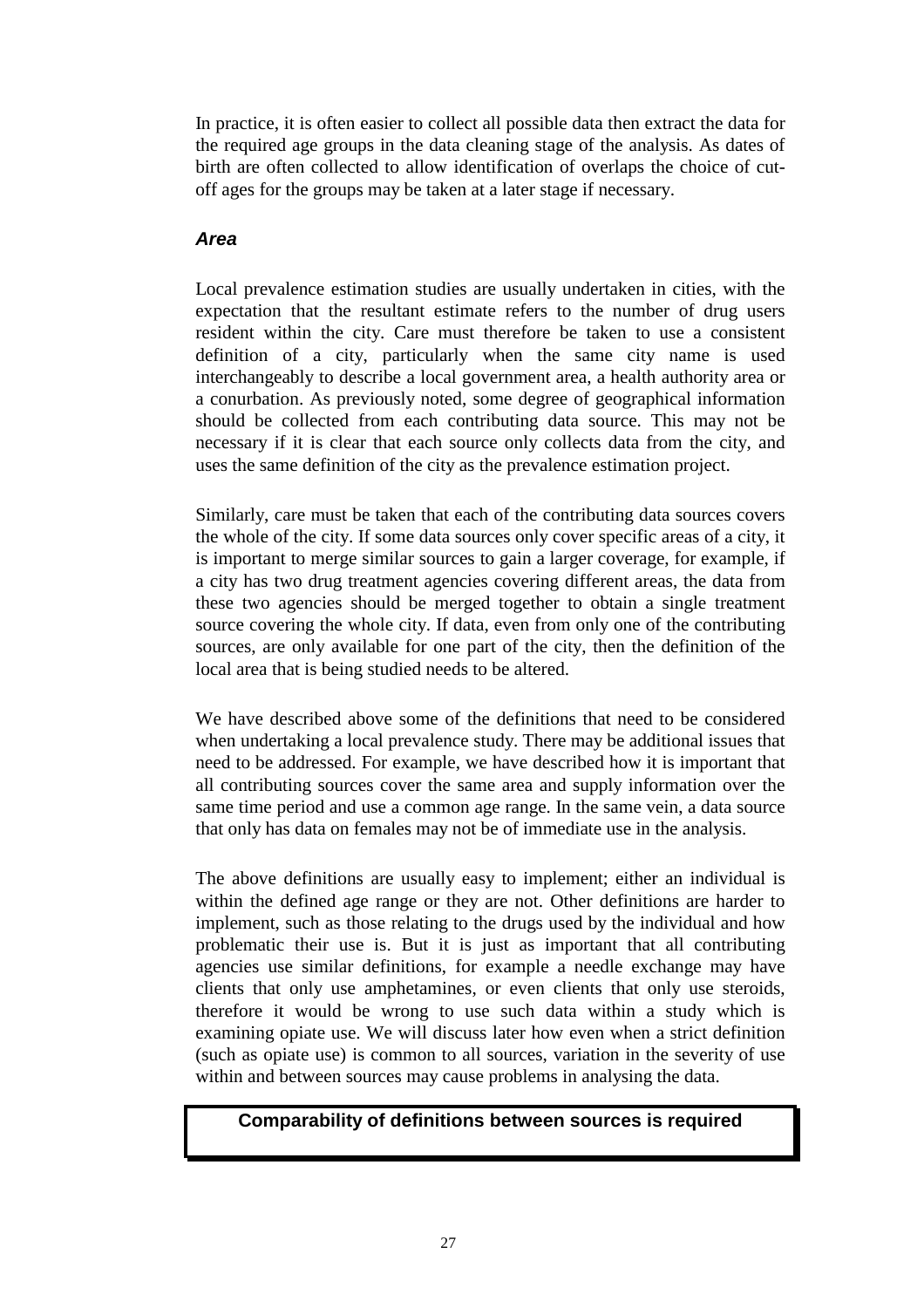- **time period**
- **age range**
- **geographical area**
- **drugs used**
- **nature of drug use**

#### **3.4 Data collation**

#### *Data cleaning*

An initial step in collating the data is to clean the data from each source. This process involves removing erroneous data and checking that all individuals meet the study criteria, i.e. they use the specified drug(s) and reside in the city. It is possible at this stage to produce summary statistics from each source, such as the number or clients, the mean age of the clients, the percentage that are male or the area of the locality that they reside in. When cleaning the data, a decision has to be made concerning records with missing fields, or those that have alternatives for a single field, such as a maiden and a married name for a female. It may be easier to eliminate all records that are incomplete, however where data are scarce, this may reduce the likelihood of obtaining a prevalence estimate. It is possible that a single data source may have multiple occurrence of the same individual, either in error or because of the nature of the data. If a record with missing fields refer to an individual who is already within the data source and a decision is made not to delete the record then the total number of people identified from within that source will be inflated. When eliminating multiple occurrences from within a single source, care must be taken not to eliminate potentially useful data. The example of deleting out a record where someone is detained in possession of heroin by the police instead of an instance when they were found in possession of cannabis has already been discussed, however if one record includes the person's area of residence and another does not, the geographical information should not be forgotten.

#### *Identification of overlaps*

Once the data from each contributing data source have been collected and cleaned, particularly in relation to the case definitions, a picture of the extent of drug use in a locality begins to be formed. The next stage is to fit the pieces of information together to identify the number of known users thus resulting in a multi-source enumeration. We have previously described the information that can be used to identify multiple occurrences, we will discuss the practical details of identifying these overlaps.

The information from each source must be stored in the same format, not only in terms of the computer packages used, but also in the structure of the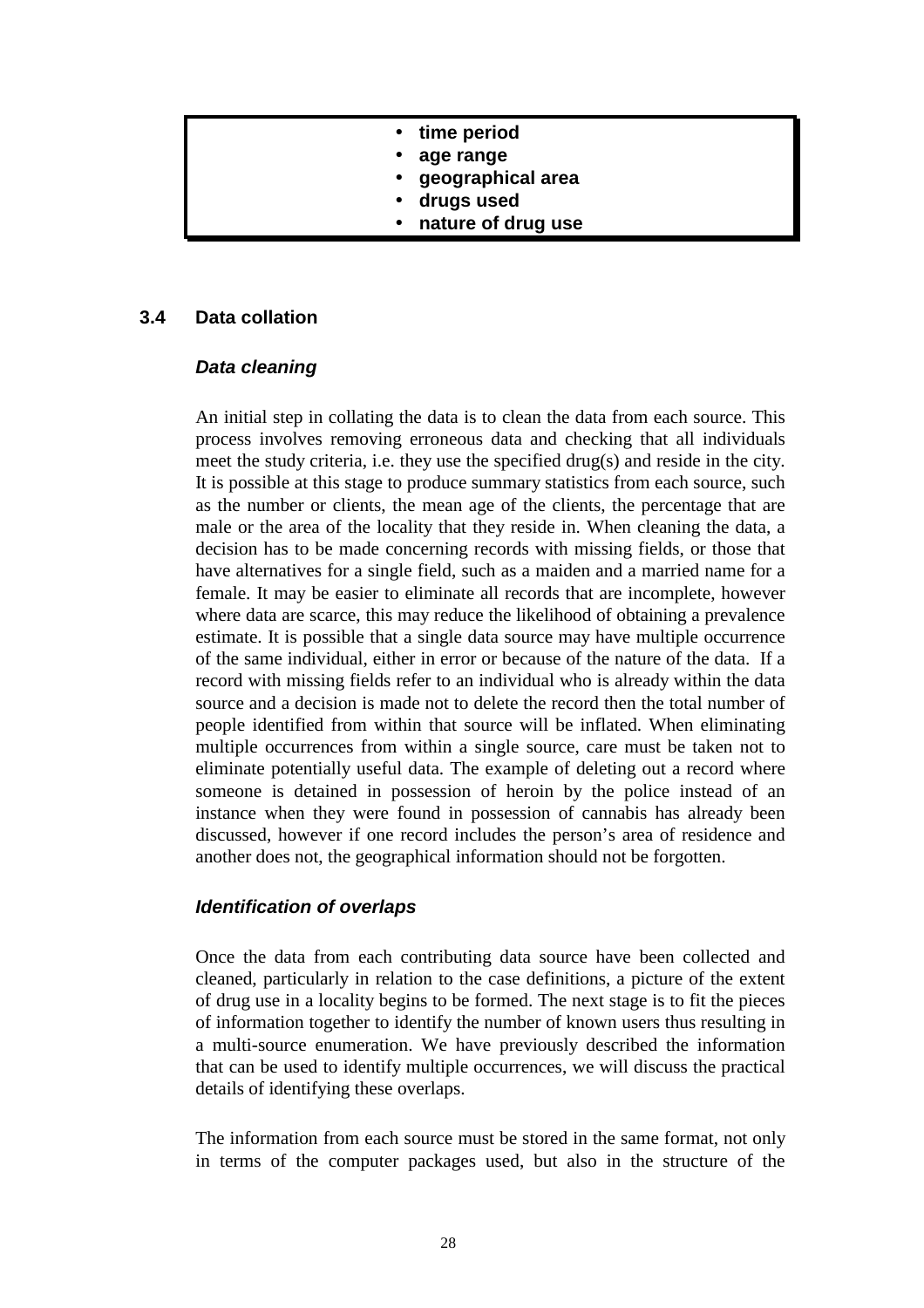database or the spreadsheet. Although possible, we discount the manual identification of overlaps as being impractical in anything but the smallest of prevalence studies. A typical spreadsheet storing information from a prevalence study could take the format shown in Figure 3.1

| Source | Ref. | Fore<br>Initial | Sur<br>Initial | Date of<br><b>Birth</b> | Sex |   | Area Drugs<br>Used | Date   |
|--------|------|-----------------|----------------|-------------------------|-----|---|--------------------|--------|
|        |      | A               | A              | 1/1/70                  | M   | N | H                  | 1/2/99 |
|        | 2    | B               | $\mathcal{C}$  | $12/12/74$   F          |     | E | A, H               | 1/3/99 |

**Figure 3.1** Typical Spreadsheet Storing Data from a Capturerecapture study.

In this example, the first record refers to a male with initials AA, born on the  $1<sup>st</sup>$  of January 1970, who lives in the north of the locality and was noted as using heroin on the  $1<sup>st</sup>$  of February. The second record refers to a female who was noted as using amphetamines and heroin. They are indicated as being in the same source (in this case Source 1), but have a unique reference number from within that source. Other auxiliary data may be stored, some of which would be particular to a specific source. For example, within a police source it may be useful to note if the person was detained for possession or supply, or within a treatment source it may be useful to have some indication about the length of time an individual has been using drugs. As long as the core fields in each record are stored in the same format and in the same column, it does not matter how much additional information is recorded within a spreadsheet.

Once the data from each source is in the same format, with a different number indicating the source, there are several approaches to identifying overlaps. The method used could be subject to the individual preference of the researcher, however several issues should be noted.

There are two main types of framework for identifying overlaps; deterministic and probabilistic. Within a deterministic framework, two records either match or do not match. Under a probabilistic framework, the probability that two records refer to the same individual is calculated, and this information is used to decide if it is a match or not. The former method is straightforward, however small inaccuracies within the data may affect the matching process. The later method may be too complicated to implement, therefore it is often a compromise between the two methods that is used.

An understanding about the fields within a record is needed before matching commences. In some areas of Europe, either the forename or the surname of an individual may be practically any of the 26 letters of the alphabet. But some initials will be more common than others. Clearly the probability of someone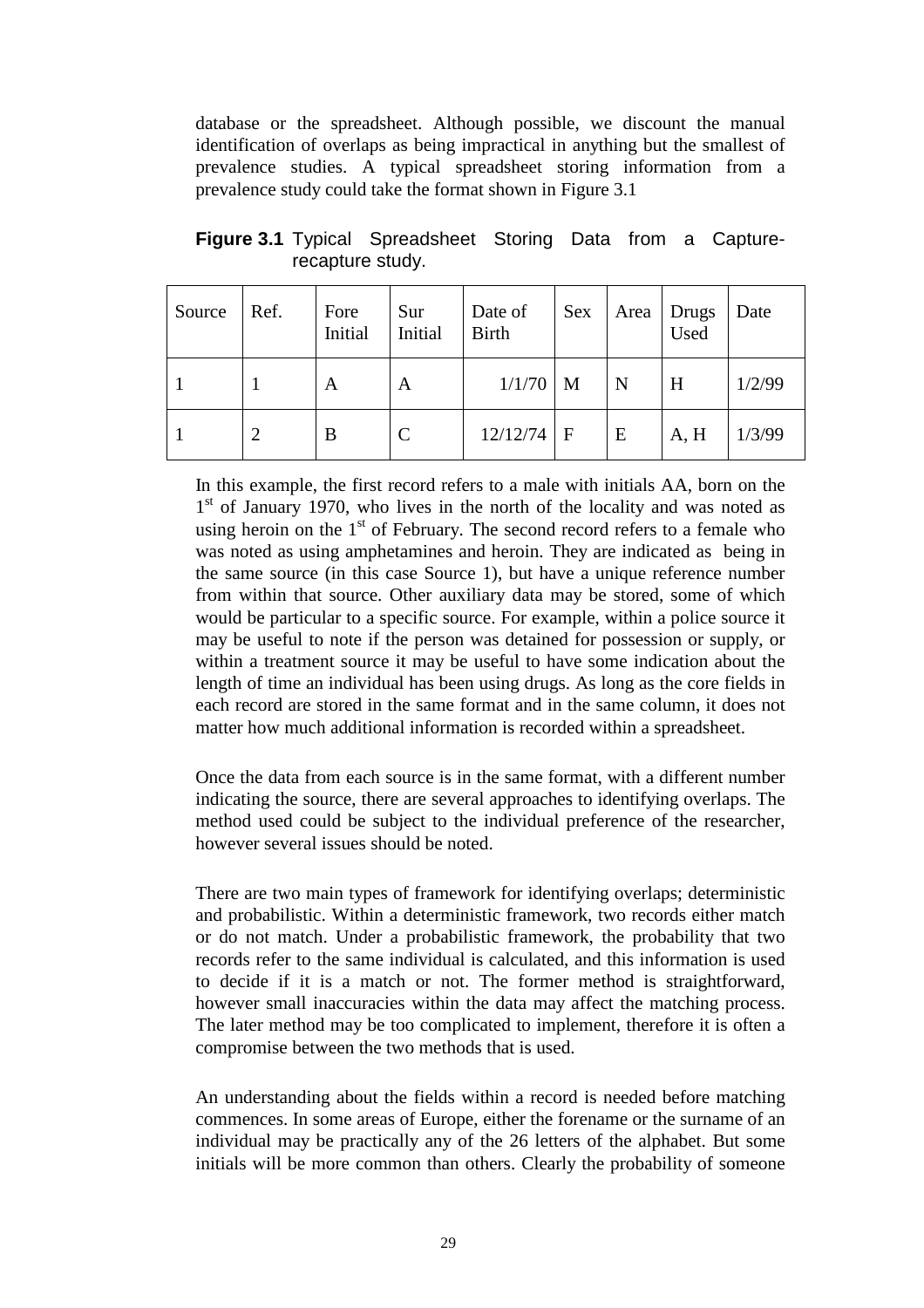having the initials AB will more greater than the initials XV. The popularity of initials will vary throughout Europe, taking into account regional variations. Due to the age distribution of drug users, dates of birth corresponding to younger ages will be more common than those for example, in their sixties. This information on the relative probability of an individual having a given set of identifier information may be little more than common sense, however using it within a matching process is rarely systematic, rather it can be used subjectively in deciding what is or is not a match in some instances.

One method of identifying overlaps would to merge the data from all sources into a single data file of a spreadsheet package then sort it by one (or more) of the identifiers. To minimise the effort in matching, it is prudent to sort first by the field which has the most permutations such as the date of birth. If a secondary sort is by surname initial then visual scanning of a file will quickly identify matches. It is also useful to have sorted by source number, particularly if there are three or more sources. This assists in categorising matches, e.g. by not differentiating between a '12' match and a '21' match which could both notify an individual as being in sources 1 and 2. Although a computerised matching procedure can be devised, perhaps using the macro facilities of a spreadsheet or its formulae, visual inspection and identification of overlaps may be the easiest way of accounting for inaccuracies in the data, e.g. by finding two records in which the initials are the same but the first two parts of the date of birth have been transposed. Although judgements about what will constitute a match in these cases can be subjective, it is important to be a systematic as possible in the process.

Finally, when matching between data sources, care must be taken when allocating a match to each individuals. For example, it is sometime possible to note an overlap as an individual as being in source 1 and source 2, and still note that individual as being in source 1. One method would be to delete out the multiple occurrence so that only one record per unique individual remains within the data file.

The result of this data collation process, whether done as described above or by using other methods, will be a large file which indicated the sources that each individual has been identified from. These data now need to be converted into a format to allow analyses by extracting the number of people identified as being solely in each of the sources and being in each combination of more than one source. This can be done either by counting the number of each different type of overlap, by using the statistical functions of the spreadsheet or by exporting the data to a statistical package. The sex, geographical area, the drugs used and the age (as calculated from the date of birth) should also be used to crosstabulate the data allowing the overlap pattern to be separately determined for males and females, younger and older drug users, opiate use / amphetamine users etc.

#### **The nature and quality of data will vary between sources,**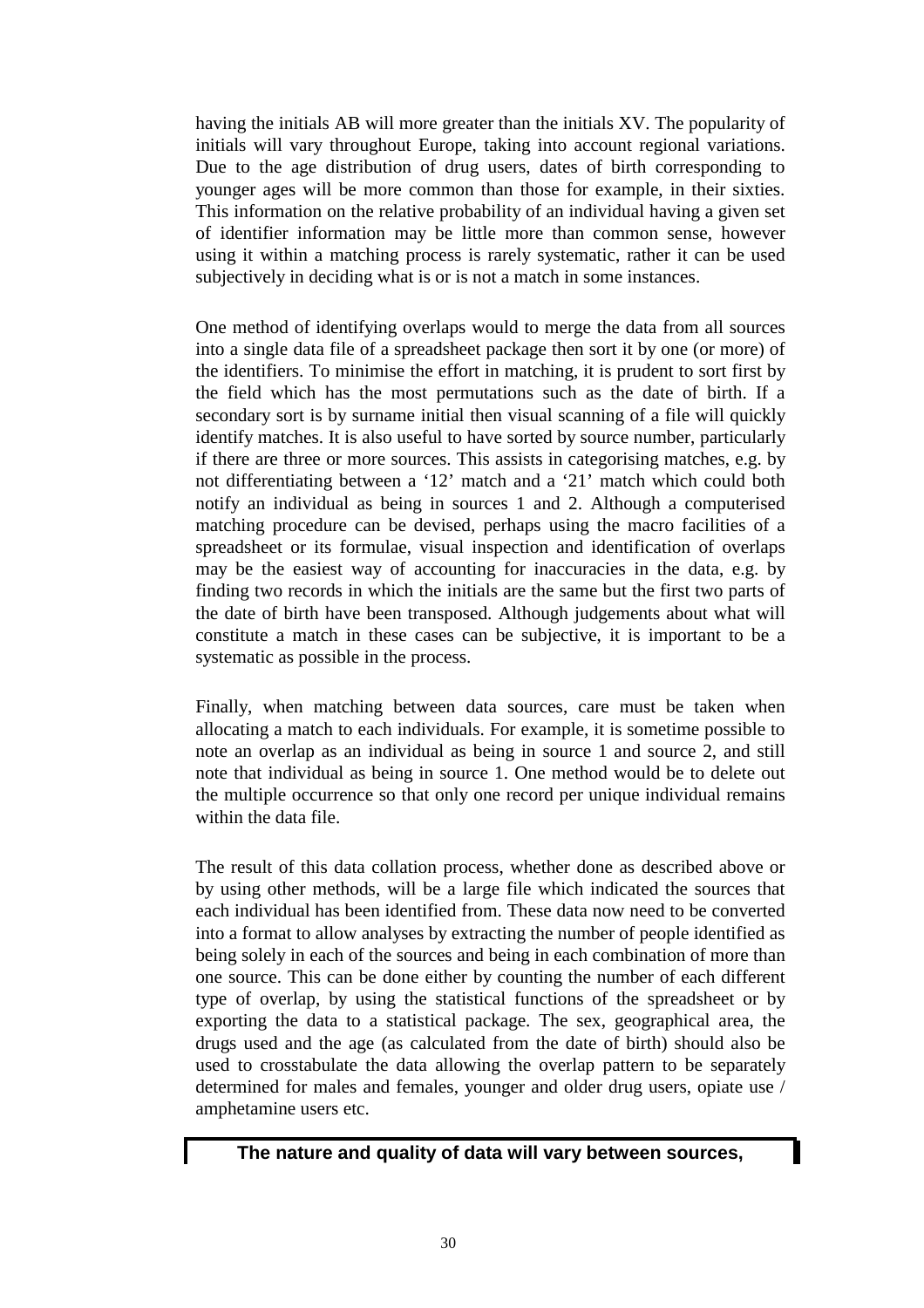#### **therefore the data cleaning and data collation may be a complex process**

#### **Identifier information is subject to error, therefore the identification of overlaps is subject to error**

#### **Errors in matching between sources may influence any prevalence estimates**

#### **3.5 Data Analysis**

Once the size of the overlap between the different data sources have been found, then the data can be presented in the following manner, which is known as a contingency table.

|  |                         | <b>Table 3.1</b> Typical Contingency Table Summarising Data from a |  |  |
|--|-------------------------|--------------------------------------------------------------------|--|--|
|  | Capture-recapture Study |                                                                    |  |  |

|          |         | Source 1 |        |         |        |  |  |
|----------|---------|----------|--------|---------|--------|--|--|
|          |         | Present  |        | Absent  |        |  |  |
|          |         | Source 2 |        |         |        |  |  |
|          |         | Present  | Absent | Present | Absent |  |  |
| Source 3 | Present |          |        | 34      | 389    |  |  |
|          | Absent  |          | 162    |         | х      |  |  |

In this table, we use data which were used to provide an estimate for the size of the opiate using population of Toulouse, see EMCDDA (1997*b*) for additional information on the three sources. Here six individuals were identified from all three sources, and 79 individuals were identified from Source 1 and Source 3, but not from Source 2. The hidden population is denoted as *x*, and it is this quantity that the capture-recapture method aims to estimate, and thus give an estimate of the total population size. The analysis of these particular data is presented as a worked example in an Appendix to this document.

Statistical packages can be used to fit different models to the data and thus provide an estimate of the size of the hidden population. These different models will include the different relationships that may be between the three sources. If, however, the drug users identified from the three sources are substantially different from the drug users that have remained hidden, then there would be a three-way relationship between the sources. If this was the case, then the analysis would not be able to offer a reliable estimate.

To measure how close each model fits the data, a value known as the deviance can be calculated. Thus each estimate will have an associated deviance and the estimate which has the lowest deviance may be the most accurate. A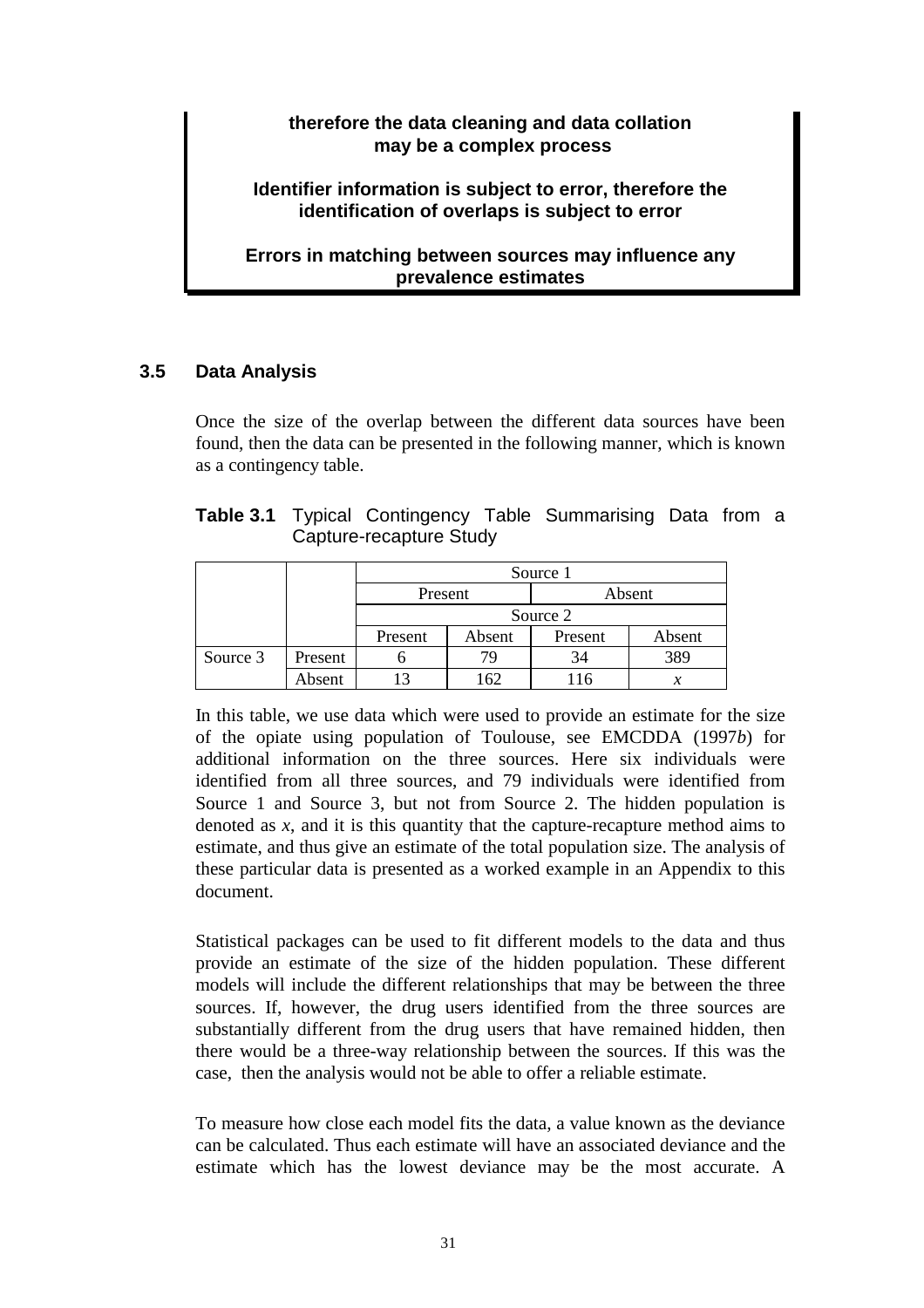confidence interval can be attached to each estimate to give an indication about how accurate the estimate will be.

As the analysis, and also the interpretation of the results, requires some statistical expertise, we leave an extended discussion to the next section. It is, however, recommended that those considering using capture-recapture methods to estimate the size of a drug using population should establish contact with those who have experience in using the methodology.

#### **The capture-recapture method may be used to obtain a prevalence estimate using data on the overlap between sources of information on drug misuse**

**This statistical method is not straightforward therefore statistical assistance may be required within a prevalence estimation project** 

**There are methodological issues that need to be considered when using the method to estimate the prevalence of drug misuse** 

#### **3.6 Dissemination of results**

Although the capture-recapture method may appear complicated, there are several points that need to be considered when describing the research and writing up the results for dissemination. Many of the points raised below are common to any scientific study; the description should be transparent enough to allow others to re-analyse the data and to judge whether or not the conclusions made, particularly the prevalence estimates, are valid. Thus when writing about the research, the method should be more fully described, including a critical assessment of its applicability within the project.

Within a report, each of the data sources should be described, along with summary statistics such as the age distribution and the sex breakdown. If geographical information from the various sources has been collected, then a description of the spatial distribution of the 'known' drug users can be illuminating. It may not be possible to completely describe how the case definitions of the project, in particular in relation to type and severity of drug use of the agency's clients, are influenced by the choice of contributing sources, however a description of each source would be useful.

A description of the matching process used to identify overlaps should be included, stating whether or not exact matching has been used or if a more subjective process has been followed, perhaps allowing for close matches to be identified as overlaps. Some indication about how accurate the process has been would aid the reader.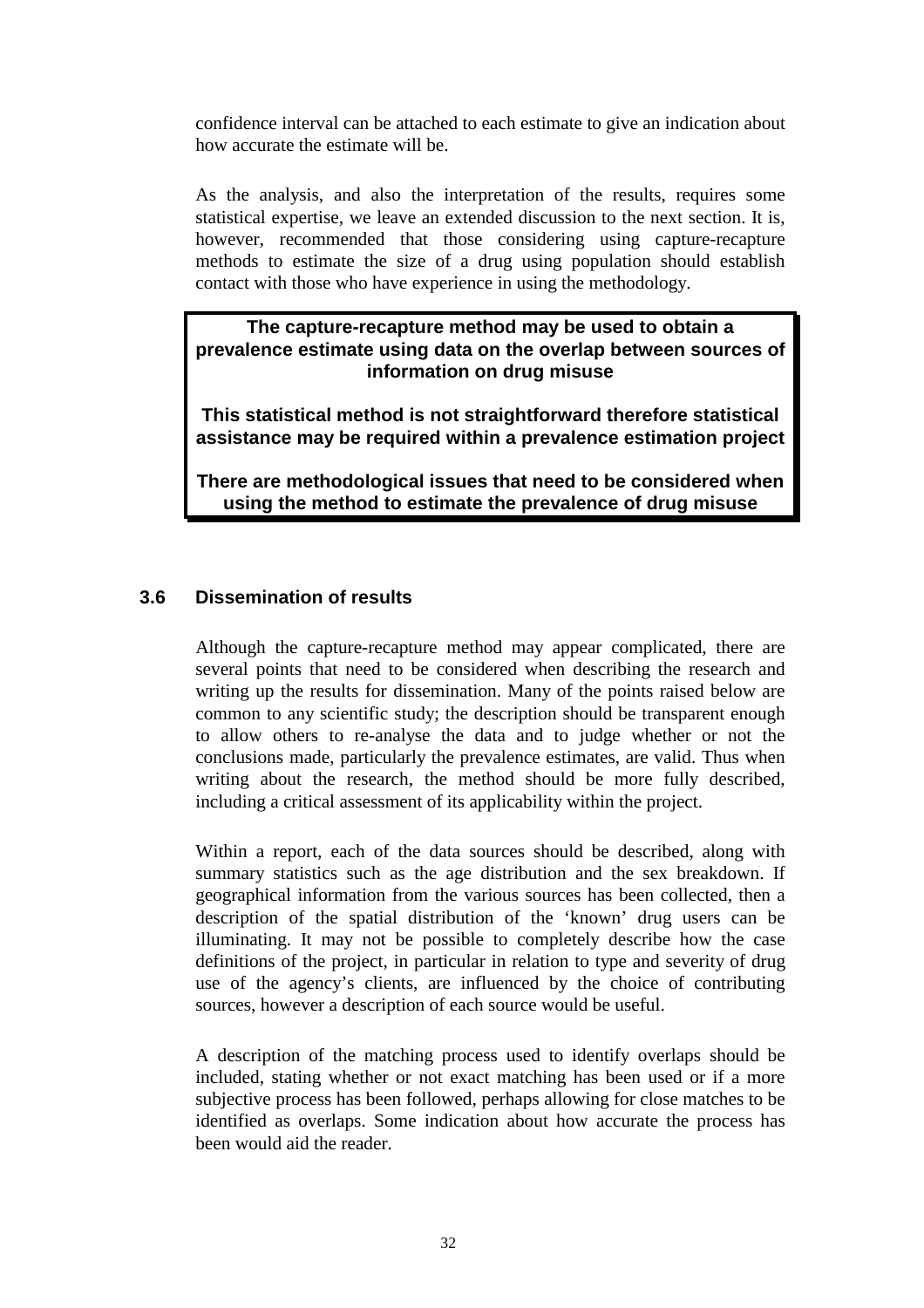In order that other people may analyse the data themselves, the overlap pattern should be presented in a contingency table, and where possible contingency tables of the stratified data should also be produced. A table detailing the results of the analysis should also be presented, including some of the statistical output such as the deviance and the 95% confidence interval from each of the possible models. A reference should be given to the method used to calculate the confidence estimate.

The resultant estimate should be placed in context with other information about the nature and extent of drug use within the locality within a discussion section. The estimate needs to be critically assessed, particularly in relation to the interactions that have been identified within the modelling process.

The results from a prevalence research project should not only be disseminated to policy makers and service providers, but also back to the agencies from which the data were obtained. Not only should this been done out of courtesy, but showing the end result from the research project may help in gaining future access to similar data.

It should be recognised that in producing a prevalence estimate, unwanted or inaccurate reporting in the media may follow. Indeed others with a vested interest in the results may seek to make political capital. Often there is little to compare a prevalence estimate with and what may appear to be a high prevalence of drug misuse may not be put into context or realistically compared with other areas. Unless comparable studies have been carried out over the same time period and using the same methodology and case definitions, there can be no valid direct comparisons made. That, however, may not stop people portraying the results as dramatic.

**Drug misuse prevalence estimates, particularly at the local level, may be open to interpretation** 

**Various people may have a vested interest in the estimates** 

**The prevalence estimates may be discussed, out of context, by sections of the media** 

# **3.7 Summary**

We have detailed the process that is undertaken when using the capturerecapture methodology to estimate the size of a drug using population. There are various stages, from identifying data sources, collecting the data and identifying overlap cases through to analysing the data using statistical methods. Each stage is important, however the skills needed differ. Many of the stages rely on a clear and systematic approach to working with the data, however the analysis stage may require additional statistical knowledge. In the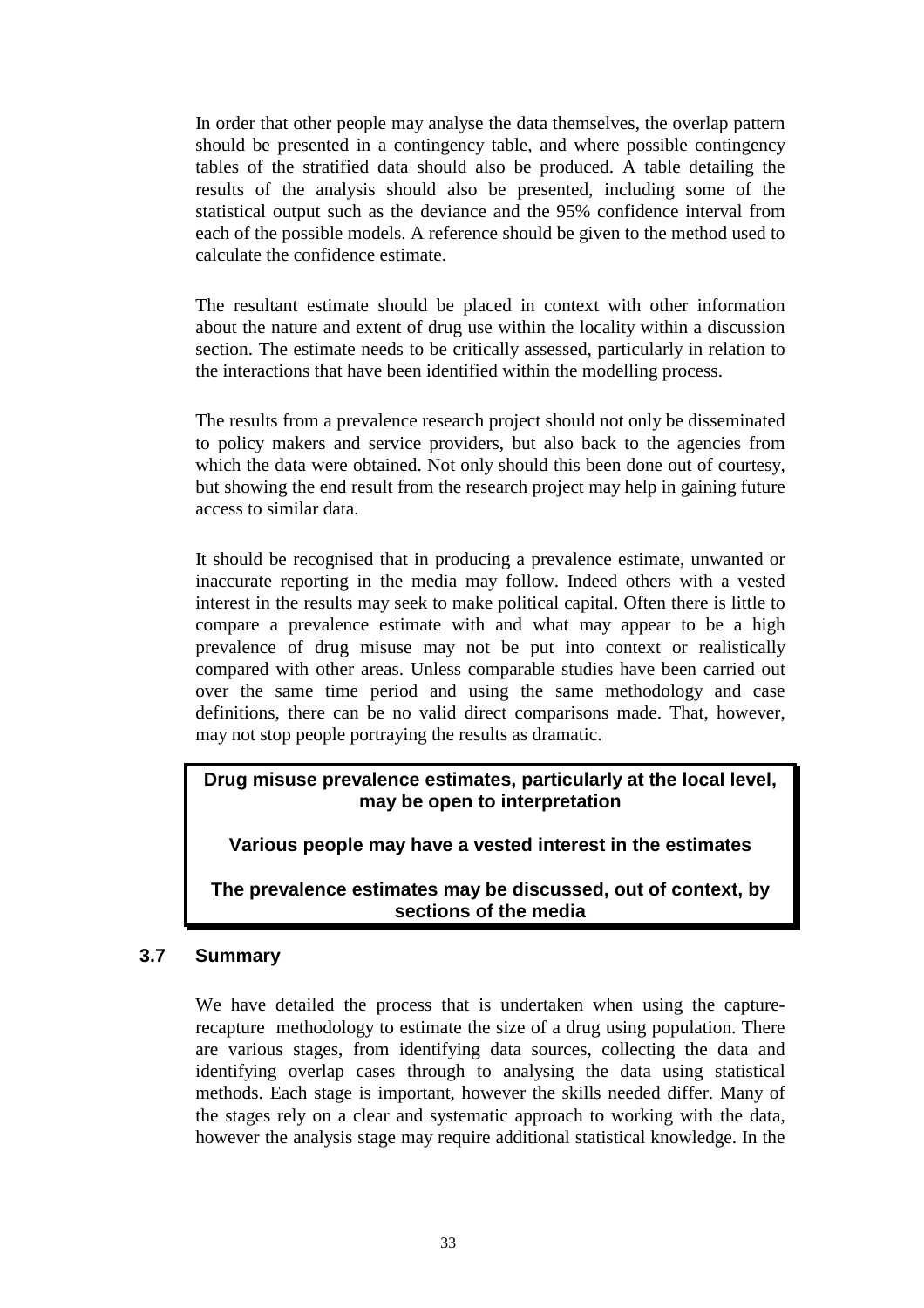next section we describe the statistical analysis in greater depth.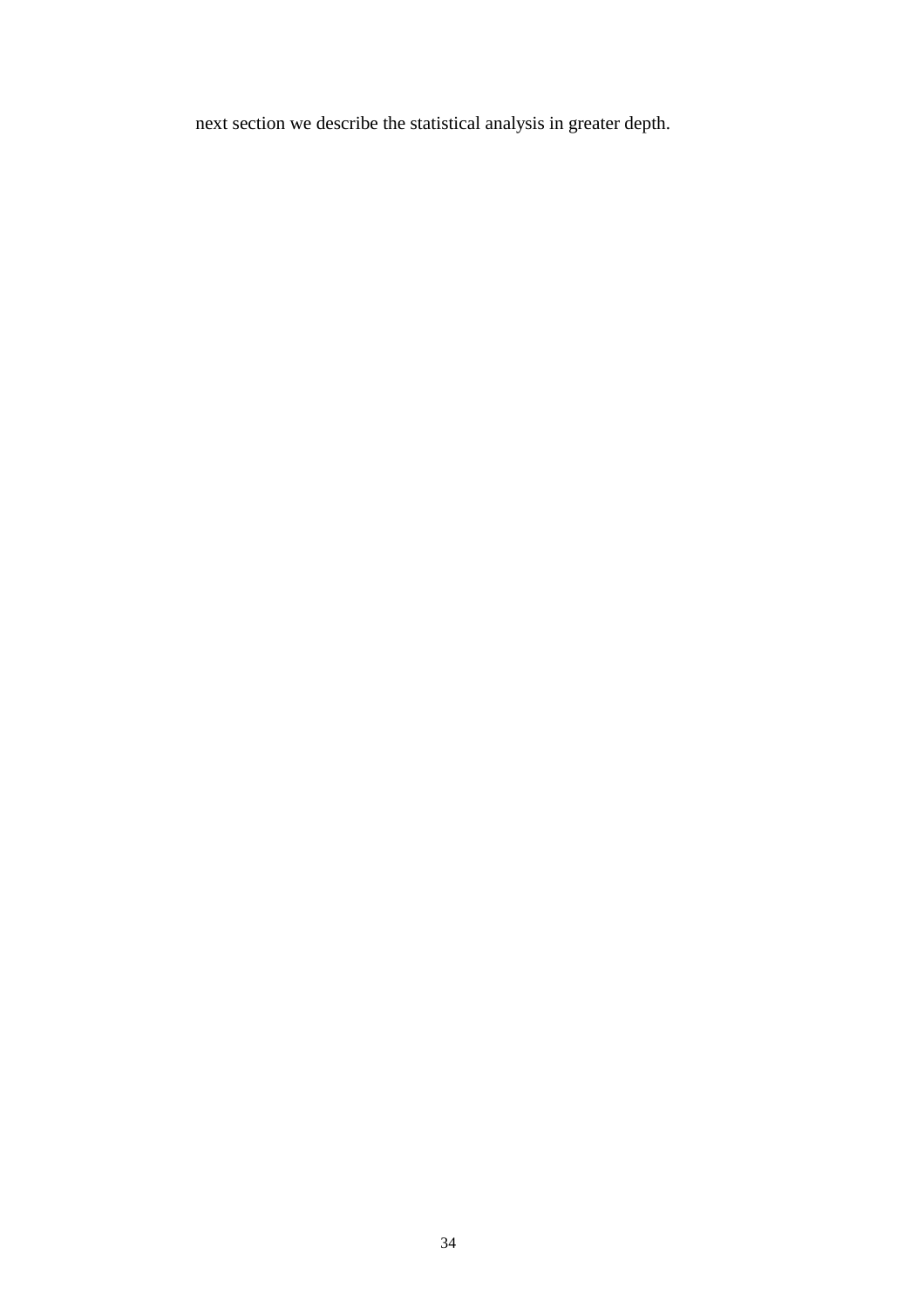# **4 Statistical Analysis**

In this section we explore further the capture-recapture methodology, which can be used to estimate the size of hidden populations such as drug users. While it has been important in the preceding section to describe the method and the related assumptions in a manner accessible to those without a statistical background, it is also important that the methodology is discussed more rigorously. It is therefore assumed that the reader of this section is experienced in basic statistical analyses and has experience of using a statisitcal package such as GLIM, SPSS, SAS or BMDP. Those readers without a statistical background are advised to turn to the discussion in the following section. The following examples assume that three sources of data are used, however the analysis can easily be extended to four or more sources.

# **4.1 Capture-recapture data**

Once the overlaps cases have been identified, using a method such as that described above, a contingency table can be constructed, as shown below.

**Table 4.1** Typical Contingency Table Summarising Data from a Capture-recapture Study

|          |         | Source 1 |        |         |        |
|----------|---------|----------|--------|---------|--------|
|          |         | Present  |        |         | Absent |
|          |         | Source 2 |        |         |        |
|          |         | Present  | Absent | Present | Absent |
| Source 3 | Present |          |        |         |        |
|          | Absent  |          |        |         |        |

In this table, the number of people who were identified from all three sources is denoted as *a*, those that were identified from Sources 1 and 2, but not Source 3 are denoted as *c*, and those that were only identified in Source 3 are denoted as *f*. The hidden population is denoted as *x*, and it is this quantity that the capture-recapture method aims to estimate, and thus give an estimate of the total population size.

The number in each found in each source can be confirmed as follows:

$$
N_1 = a + b + c + d
$$
  

$$
N_2 = a + c + e + g
$$
  

$$
N_3 = a + b + e + f
$$

Where  $N_1$  is the total of individuals identified from Source 1. The observed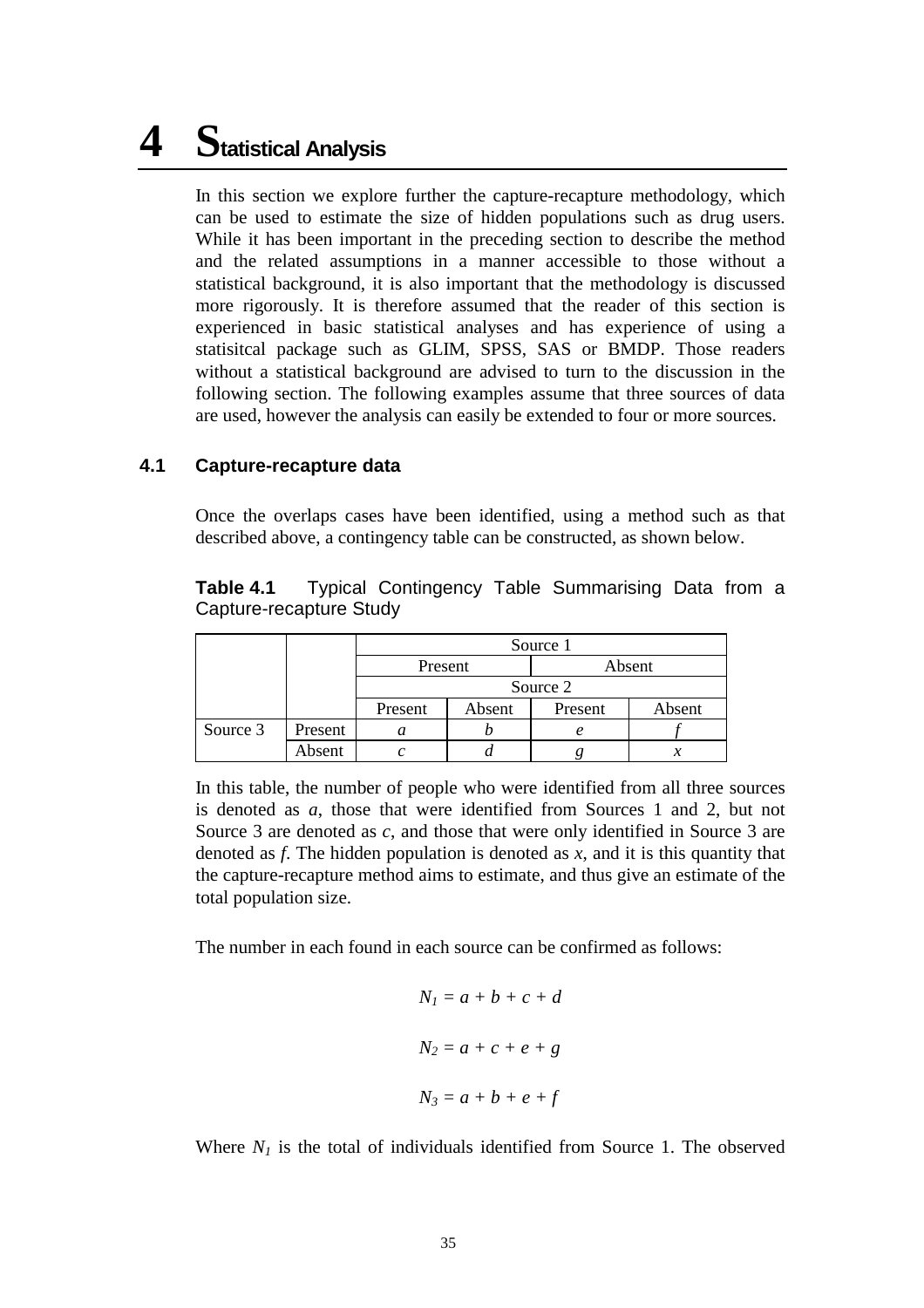population can also be found:

$$
N = a + b + c + d + e + f + g
$$

Thus *N* is the total number of drug users found from the multi-source enumeration.

The data can alternatively be presented as a Venn Diagram, as shown below.

### **Figure 4.1** Venn Diagram Summarising Data from a Capturerecapture Study



# **4.2 Log-linear models**

The capture-recapture data, as summarised by a contingency table, can be analysed using a statistical package such as GLIM or SPSS. A log-linear regression model can be fitted to the data and this model can be used to provide an estimate of *x*, the size of the hidden population. An introduction to log-linear modelling, in particular its application in estimating the size of hidden populations is to be found in Bishop, Fienberg and Holland (1975). Different log-linear models can be fitted to the data to include interactions between data sources. For example, if drug users attending a treatment agency were more likely to have been admitted to hospital, then there would be positive interaction between these two sources. A decision as to whether such interactions are present can be made by examining a value known as the deviance  $(G^2)$ . This measures how closely the observed data agree with the model and is similar to the  $\chi^2$  values commonly used to examine contingency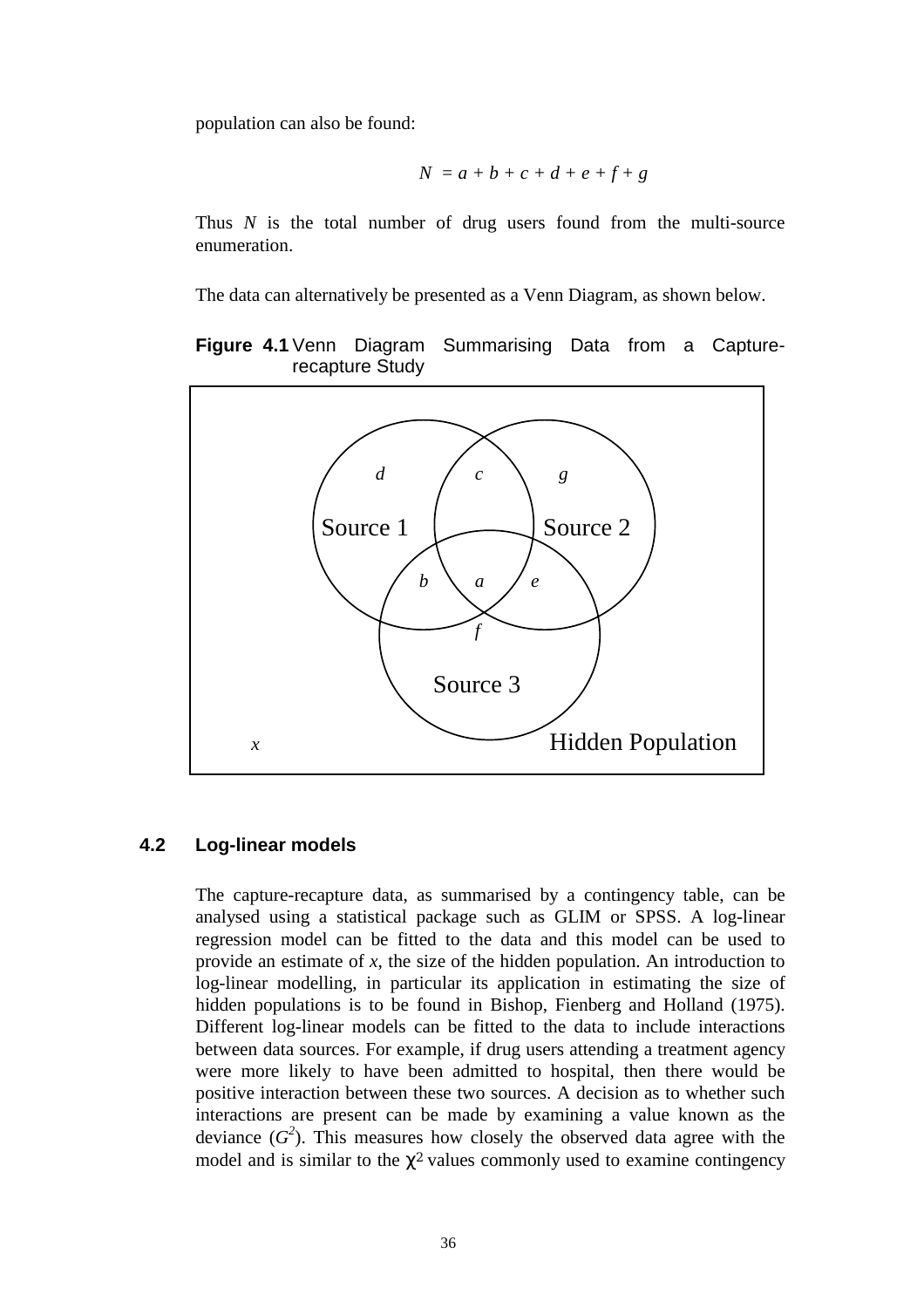tables. As there are only seven cells in the contingency table instead of the eight that would usually be in such a table, it is only possible to fit interactions between two data sources (although three of these different interactions can be fitted), along with fitting pairs of interactions.

It is not possible to include a simultaneous interaction between all three data sources therefore it is a necessary within the analysis to assume that this 'threeway' interaction is zero. This assumption may not be valid, and the validity will be related to the size of the deviance when fitting the best model to the data. If this deviance value is large, even after including all possible interactions, then the resultant estimate may be biased. Once an estimate has been obtained, then a confidence interval can be produced. Several methods can be used to produce this confidence interval, depending on the statistical package that has been used to analyse the data.

### **4.3 Model Selection**

Hook and Regal (1997) discuss the validity of methods for model selection and weighting for model uncertainty in capture-recapture estimation. In addition to describing the Akaike Information Criterion (AIC), which can be used to assess whether interactions should be included in models and therefore can be of use in choosing the 'best' model (Akaike, 1985), they discuss the Bayesian Information Criterion (BIC) which can take two different forms, the original as proposed by Schwarz (1978), the other an alteration proposed by Draper (1995). Hook and Regal denote these as SIC and DIC respectively. The formulae for these criteria are as follows:

$$
AIC = G2 - 2(df),\nSIC = G2 - (ln Nobs)(df),\nDIC = G2 - (ln (Nobs/2π))(df),
$$

where  $G<sup>2</sup>$  is the deviance and df is number of degrees of freedom associated with the model,  $N_{obs}$  is the 'known' population of opiate users and ln denotes the natural logarithm function. When using any of these criteria the model with the lowest value of the criterion would be the favoured one.

Hook and Regal go on to discuss the use of the weighted Bayesian Information Criteria, in which both the SIC and the DIC can be used to obtain a weighted average of the different estimates from the three-sample capture-recapture method; these weighted averages can also be applied to the upper and lower values of the 95% confidence intervals associated with the eight estimates. These weighted estimates can be considered as 'Bayesian' as they combine an estimate with a measure of how likely it is, to produce the weighted estimate. Hook (personal communication) recommends using all possible three-sample estimates to construct the weighted estimate, including the model which includes all two-way interactions between the three data sources and has an associated deviance of zero. There does, however, appear be to some justification for not including this 'saturated model'. Similarly, it may be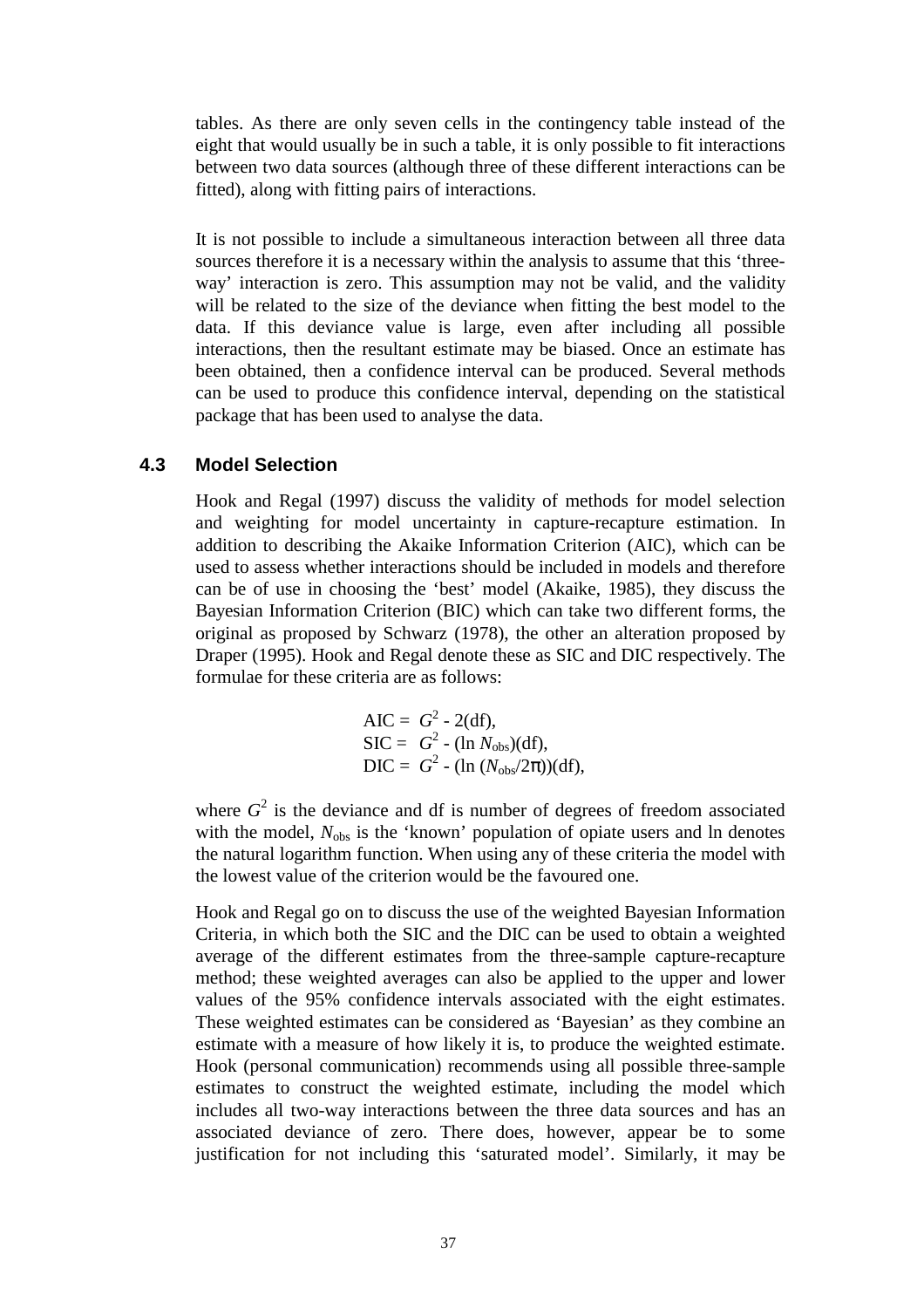questionable to include estimates in which the associated deviance suggests that the model clearly does not fit the data.

The selection of the models used to describe the overlap pattern and to produce an estimate of the size of the hidden population is, on one level, intrinsically linked with the discussions about case definitions and the data sources that are employed. On another level the concept of parsimony is also important such that simple models without complex interactions may be preferable. It is not always possible to fit certain models to the stratified data due to zero values in some cells. Related to the problem of structural zeros, where a mechanism exists which ensures that no overlap can occur between certain sources is the problem of artificial overlaps where inclusion in one source will automatically mean inclusion in another.

An additional benefit of the three-sample capture-recapture method, as opposed to the two-samples, is that a specific interaction can be included in the model, even when a criterion such as the AIC does not make the suggestion. In many instances, interactions can be included which are consistent with what professionals in the field would expect, i.e. 'medical' sources being dependent on each other but independent of a 'legal' source. Without returning to the discussion the case definitions, this is sensible when you consider the differences between those who have 'medical' problems due to drugs and those who only have legal problems.

The debate between including interactions because they seem sensible, and being led by statistics such as the change in deviance or the AIC, is made more interesting because log-linear modelling, which capture-recapture modelling essentially consist of, is the preferred method of examining categorical data, and thus discovering relationships between sources. It is also possible that the sample sizes, in this case the data from the sources may not be large enough to show significant interactions, even when they are present. If these interactions are thought to be present between data sources then they should perhaps be included.

# **4.4 Confidence Intervals**

The estimates obtained from the application of a method such as capturerecapture need to be assessed in conjunction with the statistical uncertainty that is inherent in any estimate. Those that successfully undertake capturerecapture studies are in some way fortunate in that the estimates produced can usually only be compared with ball-park estimates derived by those working in the field. The number of 'current' drug users within a city will be variable and, as trends in drug use can fluctuate, the best any prevalence study can hope for when using retrospective data is a historical estimate of drug use; this usually is still of relevance to policy makers at the present time. Additionally, any statistical estimate needs to be interpreted with caution for the reasons detailed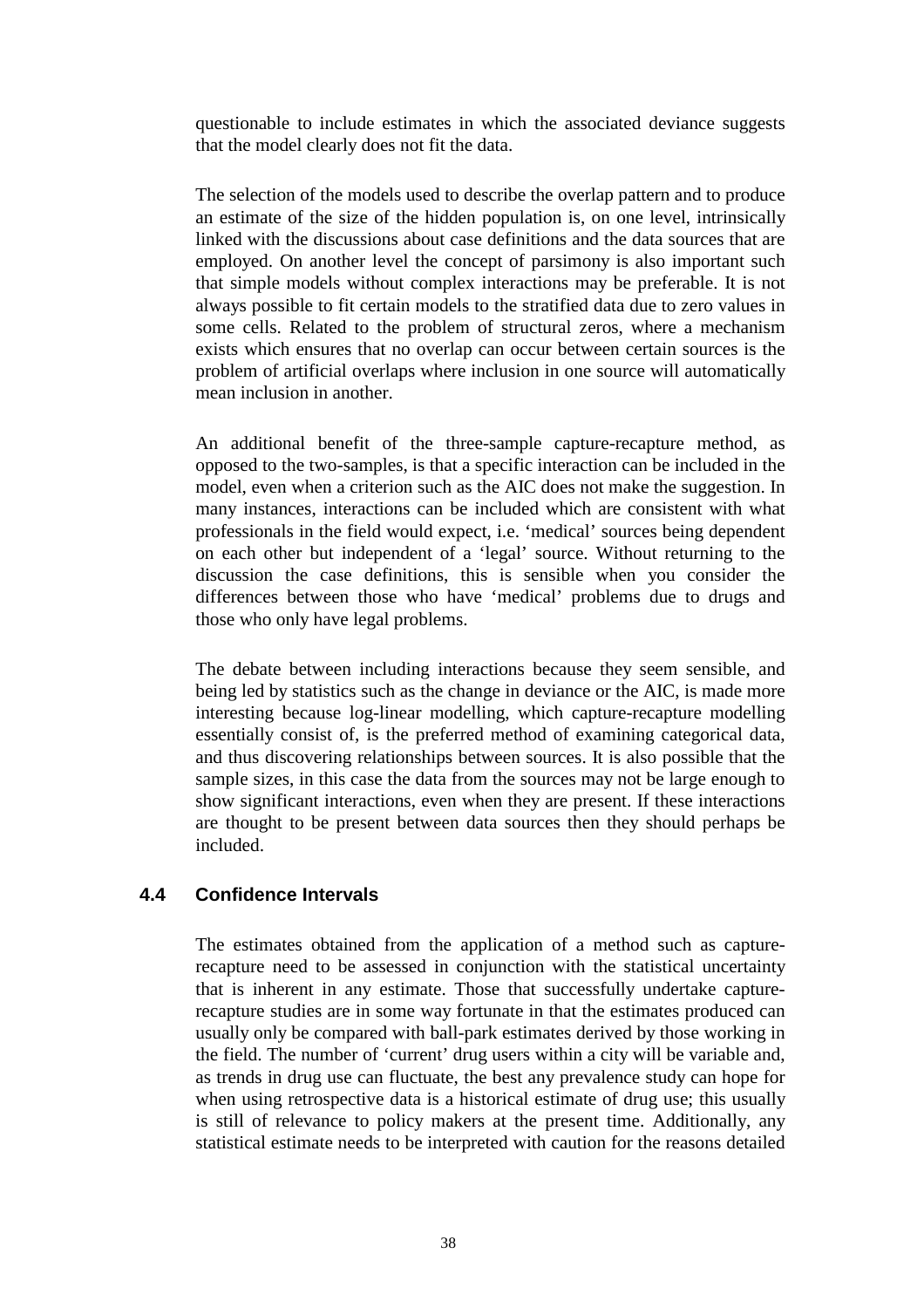below.

The estimate produced from a capture-recapture project is the end point of a process in which error can be introduced at several stages. Mistakes can be made during the collation of an individual data source; identifiers such as the date of birth can be recorded erroneously either by mistake or because falsified information has been recorded, particularly in a low-threshold agency. The matching process is not always guaranteed to correctly identify all matches, or eliminate any possible false matches. It is only once a contingency table has been produced that the statistical modelling can commence, and even then, the relevance of the confidence interval depends on how accurately the model portrays the relationships between the data sources.

Various methods for producing a confidence interval can be used, however a method favoured by Cormack (1992) and by Regal and Hook (1984) which recognises that the estimate for the hidden population is derived from an asymmetric distribution has commonly been used. Thus the possible problem of producing confidence intervals, in which the lower bound of the total drug using population is less than that which has been identified from the multisource enumeration, does not arise. Sometimes, however, the upper limits of the confidence intervals reported are simply not feasible, and these usually occur when the model has included more than one interaction. That is not to say that a preferred estimate should be chosen because of its small confidence interval.

The three-sample capture-recapture analysis can be carried out on a range of statistical software, often with the aid of pre-written macros or subroutines. While the point estimates derived are usually exactly similar, the methods for obtaining confidence intervals sometimes differ therefore there needs to be a consensus about which packages are of most use. We can now demonstrate the use of two different packages, GLIM and SPSS in analysing capture-recapture data.

# **4.5 Analyses using GLIM**

This section describes how the GLIM statistical package (Francis et al, 1994) can be used within the analyses of data from multiple sources within a capturerecapture analyses. The GLIM package (GLIM4) was developed by the Royal Statistical Society (UK). It is described as 'The Statistical System for Generalized Linear Interaction Modelling' and can be used in many types of statistical analysis of data, including model fitting. More information about the package can be found at the NAG website http://www.nag.co.uk It should be noted however that the package operates on PCs through an interface to MS DOS, and both the installation and operation of the package are less straightforward than traditional Windows based packages.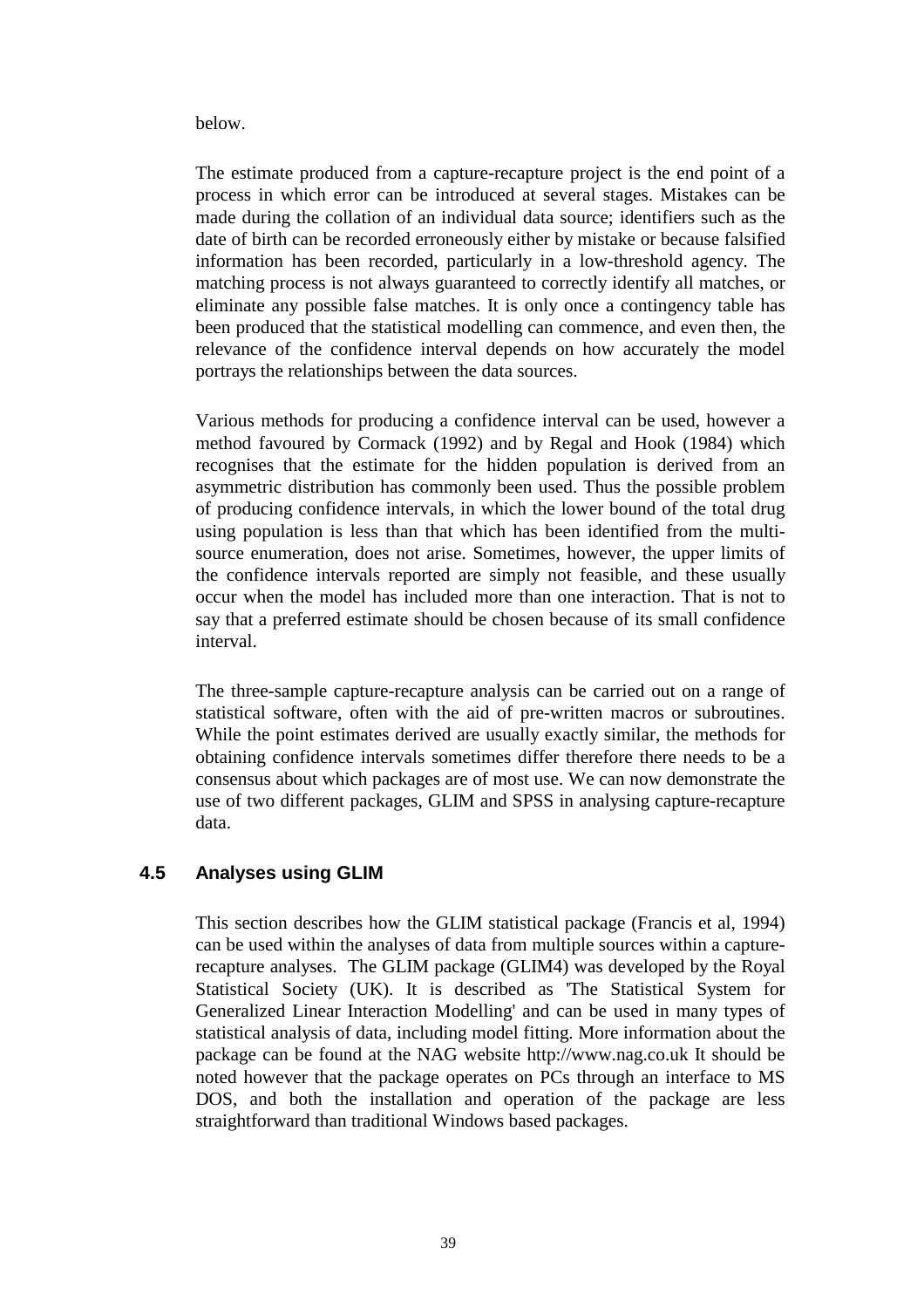#### *Capture-recapture data*

To analyse the data using GLIM, we assume that the data has been converted into the following format.

| Source 1 | Source 2 | Source 3 | Count               |
|----------|----------|----------|---------------------|
|          |          |          | a                   |
|          |          |          | $\boldsymbol{\rho}$ |
|          |          |          |                     |
|          |          |          |                     |
|          |          |          | r                   |
|          |          |          |                     |
|          |          |          |                     |
|          |          |          |                     |

# **Table 4.2** Data Table Summarising Data from a Capture-recapture **Study**

The hidden population in all of the above is denoted as x, and it is this quantity that the capture-recapture method aims to estimate, and thus give an estimate of the total population size. Within the data table, the presence in each source is denoted by 1, and absence by 0.

$$
N_1 = a + b + c + d
$$
  

$$
N_2 = a + c + e + g
$$
  

$$
N_3 = a + b + e + f
$$

The observed population can also be found:

$$
N = a + b + c + d + e + f + g
$$

### *Analyses*

The three sources are known as factors and the 7 counts (and the missing value) are known as the response variable. Annotated output from a GLIM session is presented within this document. Once a GLIM session has started, commands are inputted and they appear in the annotated output preceded by [i]. Commands in GLIM are always preceded by the dollar sign  $\hat{S}$ , and a command line is terminated by  $\frac{1}{2}$ . Only the first four letters of a command are recognised, therefore abbreviations can be used. To repeat a command the ':' can be used. The first command is to set the standard length of the data, using the command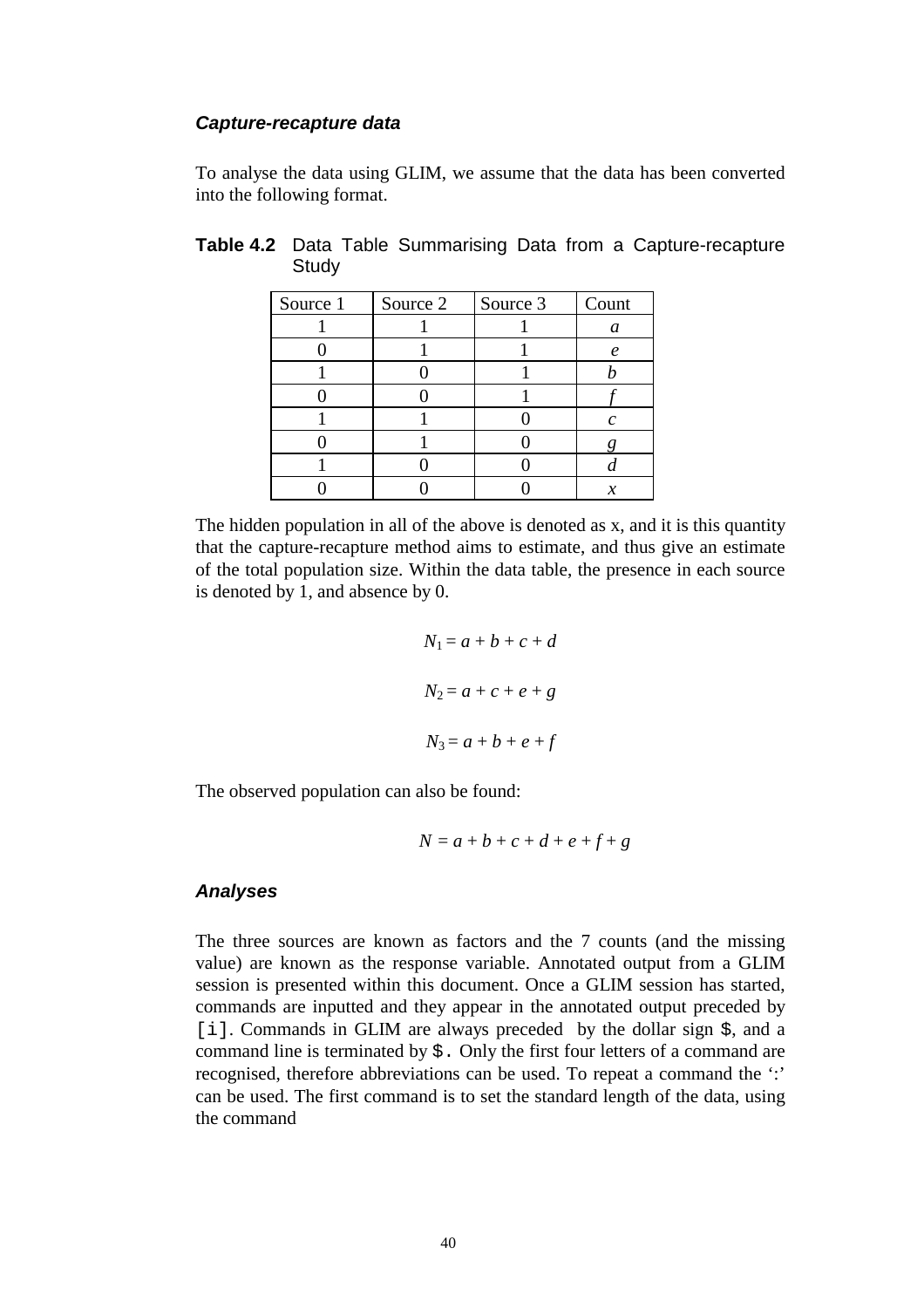\$units 8\$

Thus when any data are entered, GLIM expects 8 values. The series of counts can then be entered, using the  $\dagger$ data r $\dagger$  and  $\dagger$ read commands. To input the data line by line, we can omit the final  $\hat{S}$  to get prompted for data by GLIM. Thus the seven counts will be stored in a variable *r*. By convention the missing value is set to be zero.

We need to input the factors (presence or absence from each source) and other information about the modelling process that will be undertaken. By convention, the factors are named  $p1$ ,  $p2$  and  $p3$ , and a weighting variable w is assigned. This weighting variable lets GLIM know that the  $8<sup>th</sup>$  value of *r* is missing. To assist in fitting different models, it is useful to assign names to the different interaction terms that can be fitted. By convention, an interaction between source 1 and source 3 is named *i13*. To shorten these names, the interaction between source 1 and source 2 is named *i1* instead of *i12* and the other interaction term is named *i2*. This is done by multiplying the factors together, using the commands such as

\$calc i1=p1\*p2\$

Some other information is needed for GLIM to fit different models; an indication of which variable is the response variable, what distribution the values of the count variable will take (usually Poisson), and what weight should be used

```
$yvar r$
$err p$
$weight w$
```
Fitting different models is done using the  $$f$ it\$ command. For example

```
$fit p1+p2+p3$
```
will fit the basic model with no interactions. GLIM responds with two values, the scaled deviance and the residual df. The scaled deviance, known as  $G^2$ , is comparable to values compared to a  $\chi^2$  when examining contingency tables.  $G^2$ is a measure of how well the model fits the data, and thus we wish it be low. There are 3 degrees of freedom (df) when fitting this basic model.

Different interactions terms can be added:

\$fit +i1\$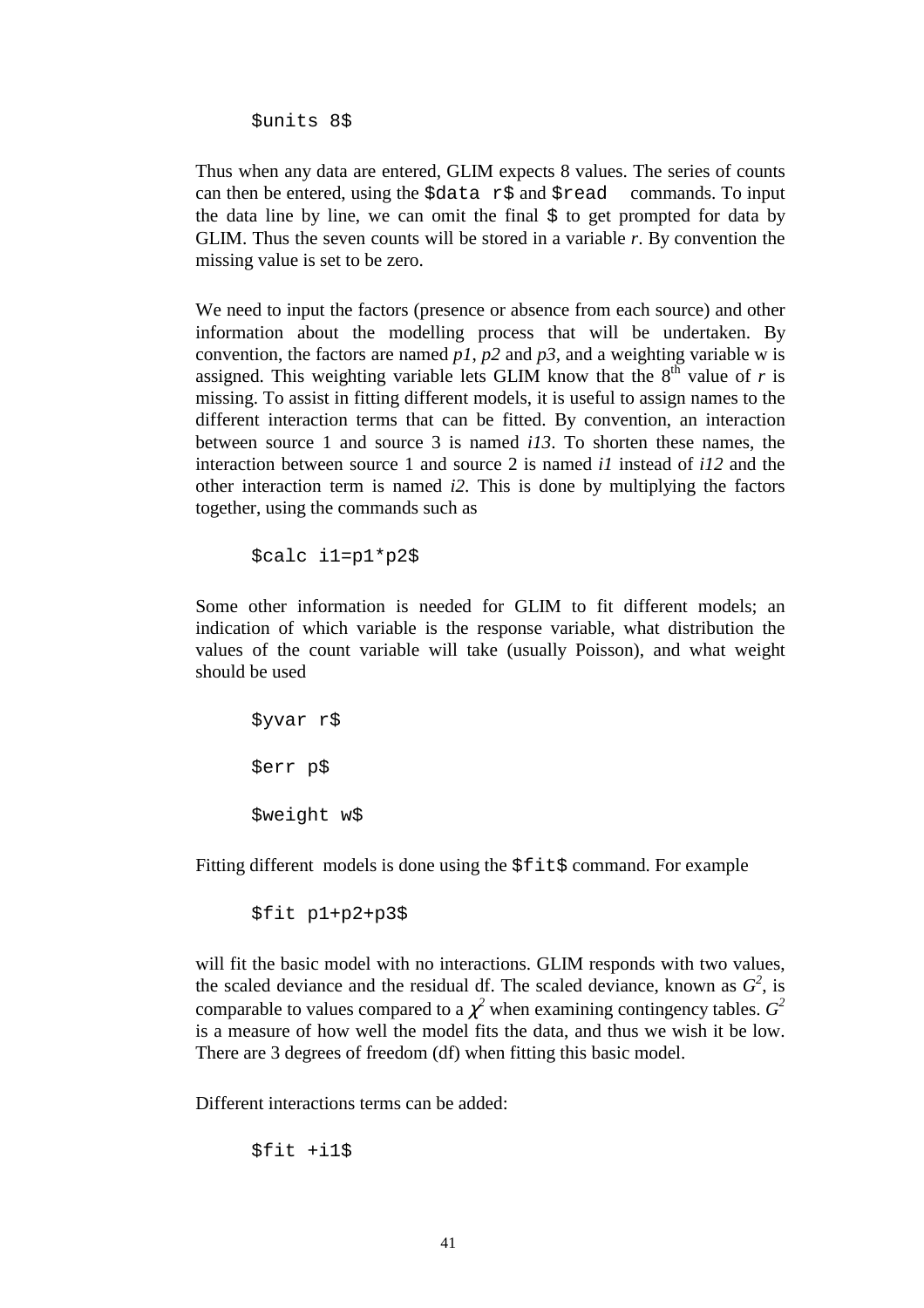or removed

\$fit –i1\$

such that

\$fit p1+p2+p3\$

followed by

\$fit +i1\$

would fit the model with an interaction between source 1 and source 2. Alternatively this can be done directly by

\$fit p1+p2+p3+i1\$

The benefit of adding and removing the interaction terms is that GLIM will give the change in deviance as well. As a check to see what model has actually been fitted by **d**isplaying the **m**odel.

\$d m\$

would display the model. To see what GLIM has estimated the missing value to be there are two options. One is to **d**isplay a table which presents the observed and fitted values, along with the **r**esiduals:

\$d r\$

The other would be to **look** at the **8**th **f**itted **v**alue:

\$look 8 %fv\$

It should be noted that this is the estimated size of the hidden population, the known population (the sum of the other seven cells) must be added to get the total population size estimate. When there are three data sources, there are essentially only eight models that can be fitted. The independence model with not interactions, the three models that have one interaction, the three models that have two interactions, and the model that has all three interactions, which is known as the saturated model. As the saturated model uses all available data, the degrees of freedom should be zero, as will be the deviance.

To examine the significance of each of the interactions that are included in the model, the GLIM can **d**isplay the **e**stimates: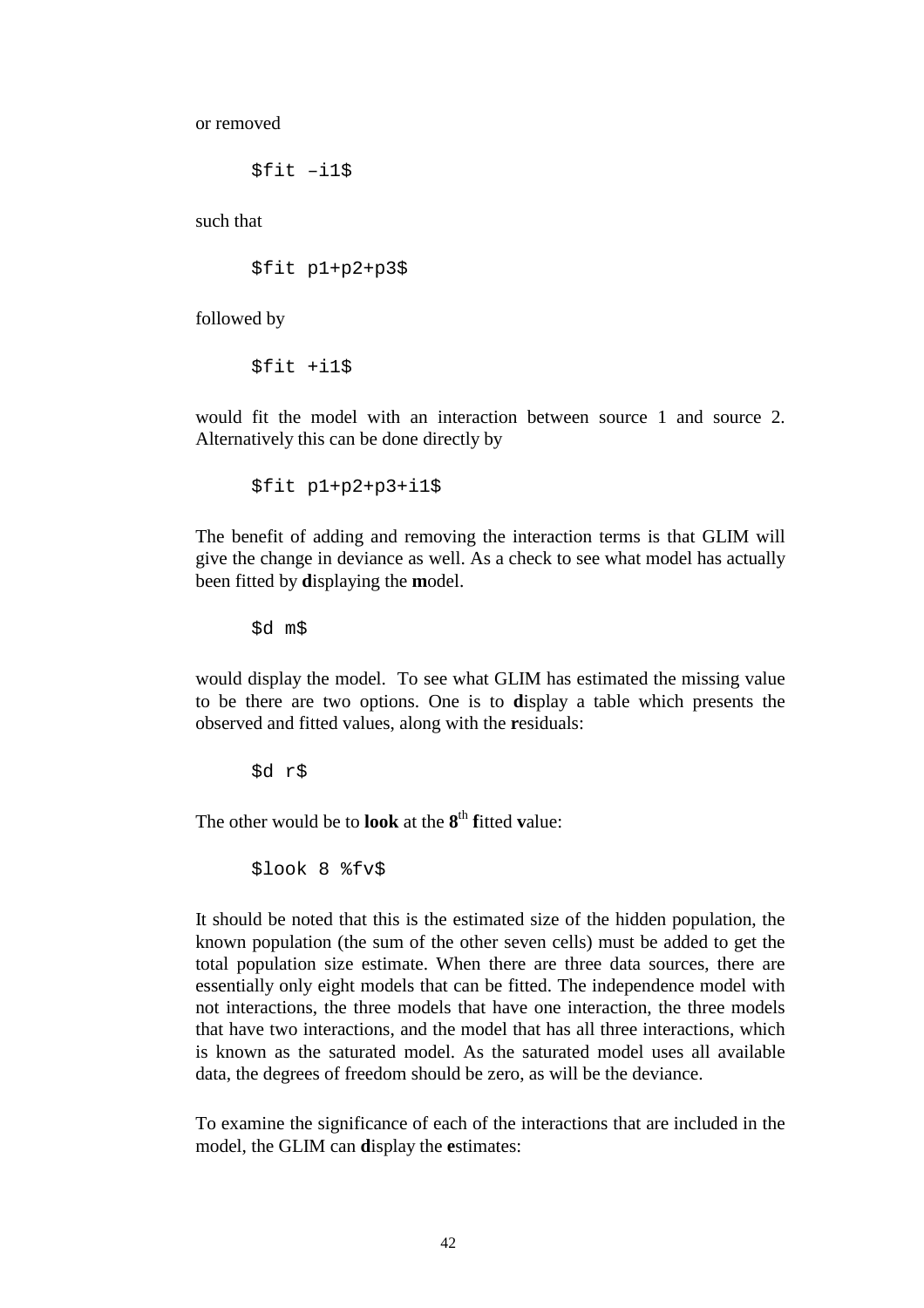\$d e\$

It is quite useful to know the size of the interaction and the standard errors associated with them, particularly when the sample size is small or when a lot of interaction terms are included in a model.

So far, only point estimates (along with a measure of how good the associated model is) have been obtained. It is also necessary to obtain confidence intervals. Although Bishop, Fienbierg and Holland (1975) suggest a method for obtaining symmetrical confidence intervals, the approach, independently proposed by Cormack (1989) and Regal and Hook (1984) is preferable. Both method aim to find a value, sufficiently far from the point estimate to increase the deviance by 3.84 (the 5% significance point of the  $\chi^2$  distribution). Two further point estimates, both known as weighted Bayesian estimates, can be produced, along with confidence intervals. In short, these estimates use either the DIC or SIC, along the corresponding estimates, to obtain a weighted estimate.

Finally, the command to end a GLIM session is \$stop\$ and two files should have been produced glim.jou, which records the commands that have been entered in the preceding session, and glim.log which additionally records the output. As the next session of GLIM would overwrite these files, it may be useful to rename them if they are to be needed again.

Macros can be written for GLIM, and the analysis of capture-recapture data can be simplified by using a macro, however it is useful to have a basic knowledge of some of the commands used in GLIM. For example, most of the commands used in describing the analysis, apart from setting the unit length and entering the count data, can be undertaken by running a macro. A macro can also be created to obtain and output the estimate for the size of the hidden population for each possible model. Such a macro can also easily calculate the two sample estimates (e.g. only using source 1 and source 2 and looking at the traditional two-sample estimate). Following on from Hook and Regal (1997), criteria for selecting the 'best' model such as the AIC, DIC or SIC can also be calculated using a macro and the method for obtaining a 95% confidence interval proposed by Cormack can also be implemented using a macro.

### **4.6 Analyses using SPSS**

This section describes how the SPSS statistical package can be used within the analyses of data from multiple sources within a capture-recapture analyses. It may be easier to analysis capture-recapture data using the GLIM software, partly because these packages are more suited to the type of analysis. A description of the analyses using SPSS is presented more for those who are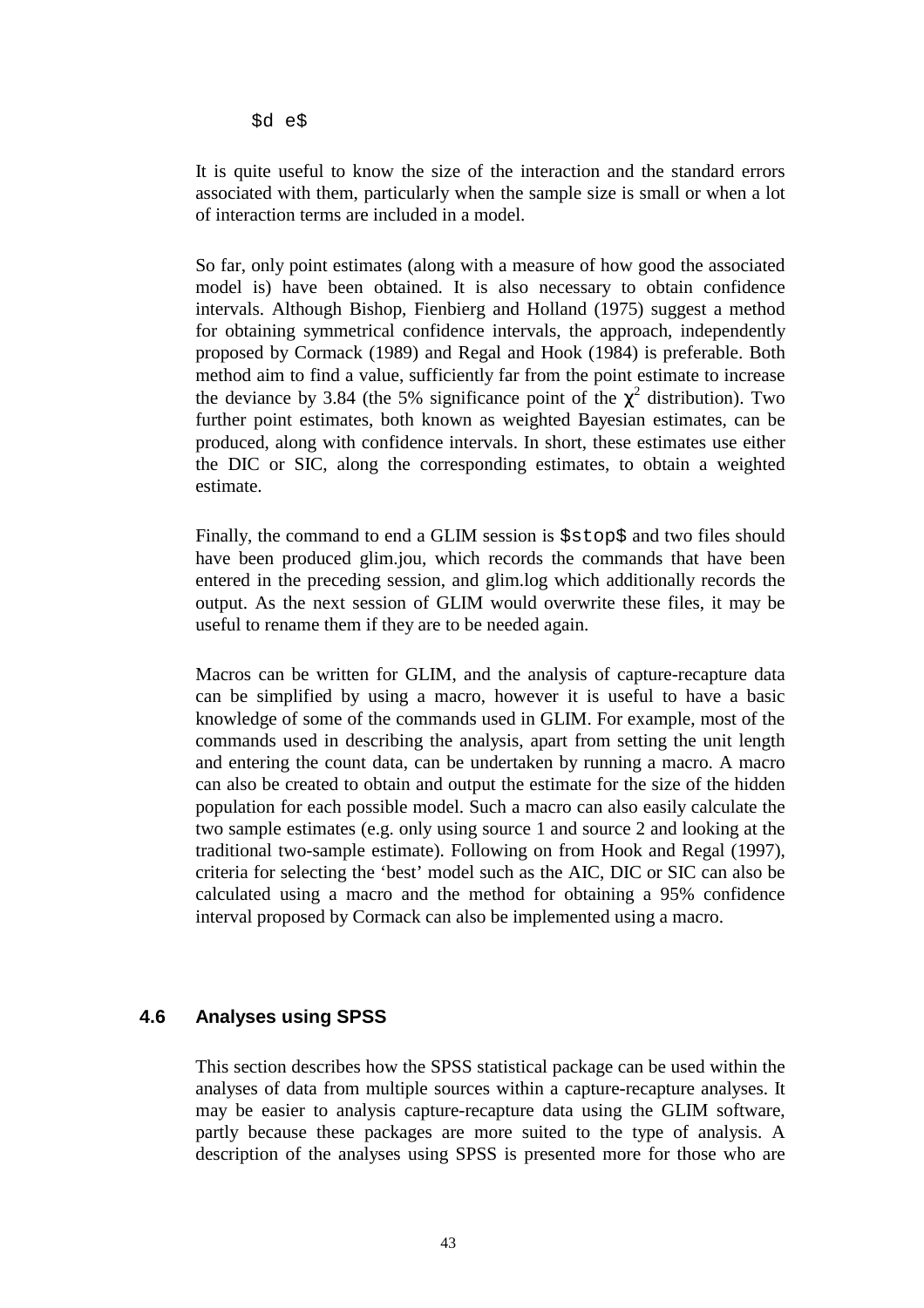acquainted with this statistical package or for those who only have access to this package.

SPSS is a powerful software package for data management and analysis. Various versions will be in use on different computer systems, however the analyses described in this report requires the equivalent of Version 6.1 for Microsoft Windows or a more recent version. The examples presented within this report were obtained by using Version 7.5 for Microsoft windows using the General Loglinear analysis commands which are contained within the Advanced Statistics add-on enhancement to the base system. Further information on the SPSS package can be found at http://www.spss.com

The more recent versions of SPSS make use of drop down menus as opposed to syntax commands that some more experienced SPSS users may be more familiar with. The following example describes the use of the menus, however the syntax is also presented.

### *Capture-recapture data*

We have previously shown how the data can be presented visually within a Venn diagram. We now need to show how this data can be converted into a format required by SPSS.

| Source 1 | Source 2 | Source 3 | Count |
|----------|----------|----------|-------|
|          |          |          | a     |
|          |          |          | e     |
|          |          |          |       |
|          |          |          |       |
|          |          |          | r     |
|          |          |          |       |
|          |          |          |       |
|          |          |          |       |

**Table 4.3** Data Table for Use with SPSS

The hidden population in all of the above is denoted as  $x$ , and it is this quantity that the capture-recapture method aims to estimate, and thus give an estimate of the total population size. Within the data table, the presence in each source is denoted by 1, and absence by 2. It should be noted that this terminology differs from the conventional '1 for presence and 0 for absence' which is used when analysing the data using GLIM. This is to enable the analyses in SPSS.

The number in each found in each source can be confirmed as follows:

$$
N_1 = a + b + c + d
$$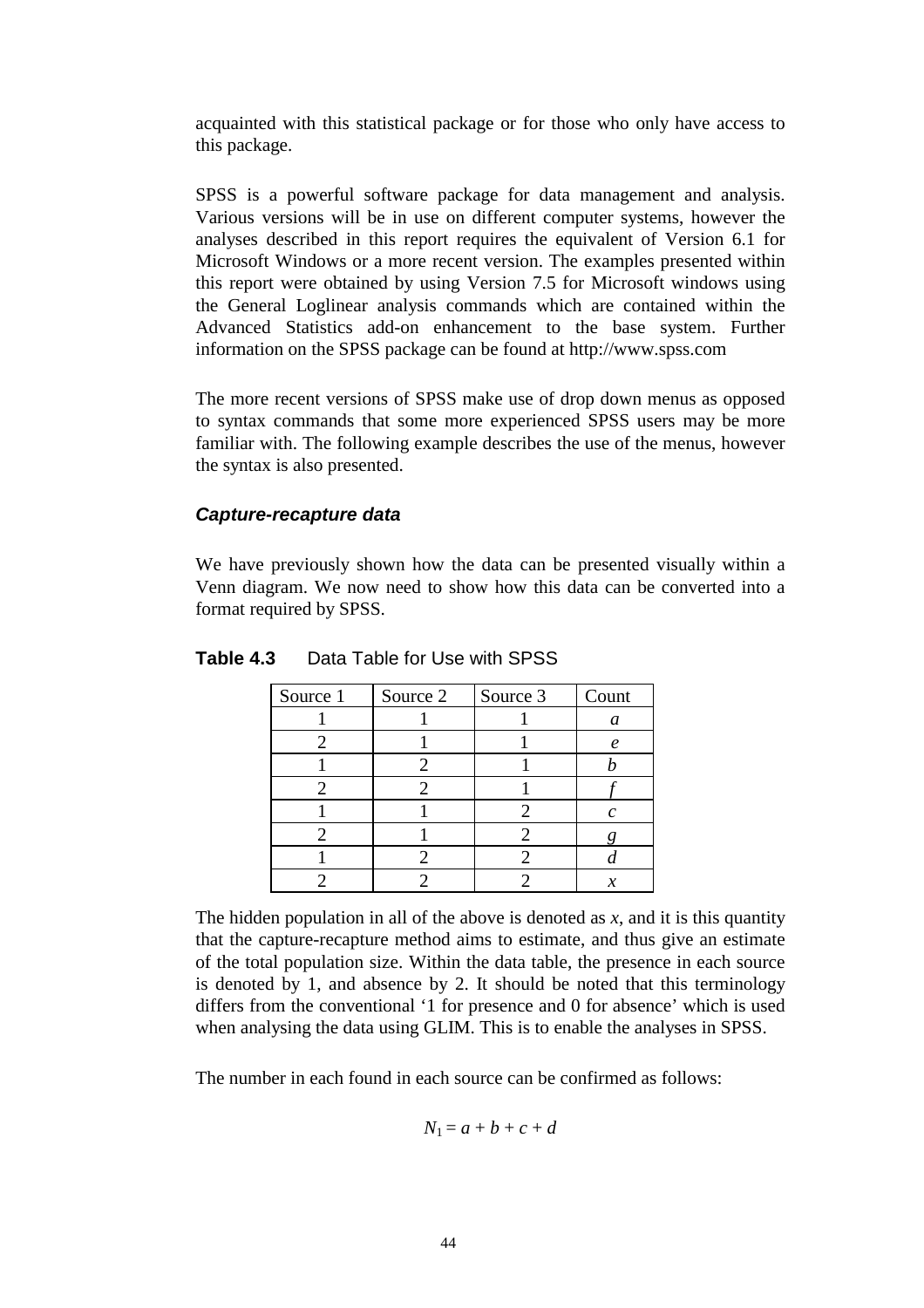$$
N_2 = a + c + e + g
$$
  

$$
N_3 = a + b + e + f
$$

The observed population can also be found:

$$
N = a + b + c + d + e + f + g
$$

#### *Analyses*

To analyse this type of data, it must be in the format of a data table as described above. The three sources are known as factors and the 7 counts (and the missing value) are known as the response variable. Annotated output from an SPSS session is presented as within this document.

The first step is to enter the data into SPSS. The data presented here is the same as that presented in the GLIM analyses to enable a more direct comparison. The data can be entered in the following format:

| Table 4.4 | <b>SPSS Spreadsheet</b> |
|-----------|-------------------------|
|-----------|-------------------------|

| $\mathbf{p1}$  | $\mathbf{p}$   | p3 | W | r   |
|----------------|----------------|----|---|-----|
|                |                |    |   |     |
| 2              |                |    |   | 34  |
|                | 2              |    |   | 79  |
| $\overline{2}$ | 2              |    |   | 389 |
|                |                | 2  |   | 13  |
| $\overline{2}$ |                | 2  |   | 116 |
|                | $\overline{2}$ | 2  |   | 162 |
|                | 2              | 2  |   |     |

It may be convenient to define each variable p1, p2, p3, w and r as type 'Numeric' with 0 decimal places. We show here the data that are analysed as a worked example in an Appendix.

The variable which stores the seven counts, r, needs to be identified as such. This can be done by using the

#### **Data Weight Cases… Weight cases by**

commands, where the 'Frequency Variable' is selected to be r.

In order to find the best fitting model, a variety of approaches can be taken, however one of the most convenient would be to fit the model with all 2-way interactions and use the back stepping method to test which interactions can be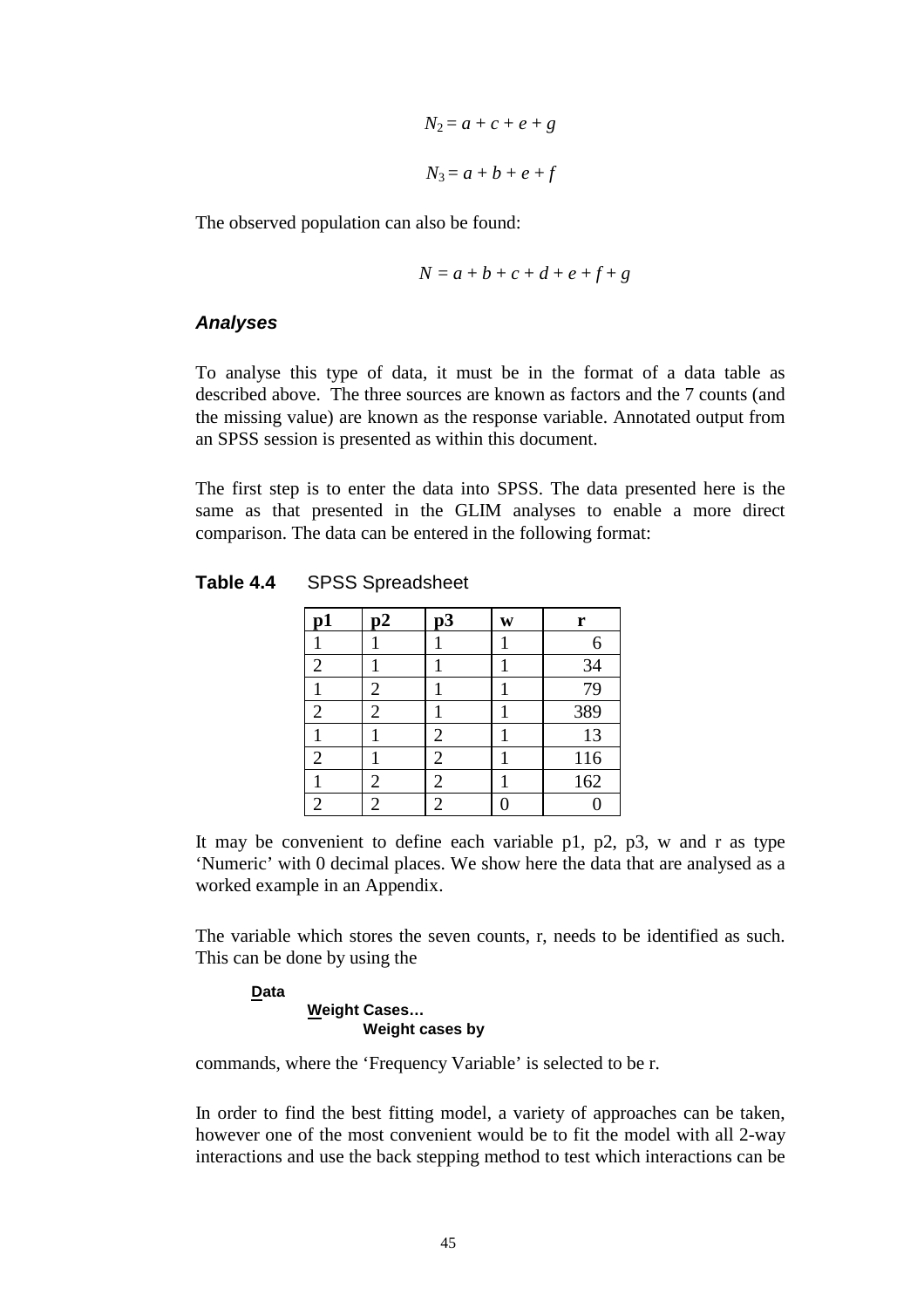removed from the model (Smit, Brunenberg and Van der Heijden, 1996).

To do this, the

#### **Statistics Loglinear Model Selection**

commands are used. The three factors; p1, p2 and p3, are entered into the **Factor(s)** box and the range of these factors are defined to have the minimum value 1 and maximum value 2. The **Cell Weights** are set to be w. The **Model…** window can be used to include all 2-way interactions  $(p1*p2, p2*p3$  and  $p1*p3$ ) as the model which the backward elimination starts at. Using this method should result in the most parsimonious model which SPSS then displays.

To then go on to find the estimate of the hidden population size, the parameter estimates for that model must be obtained. This is done by using the

#### **Statistics Loglinear General**

commands. Here again p1, p2 and p3 are entered into the **Factor(s)** box and w is entered into the **Cell Structure** box. The **Distribution of Cell Counts** should be set to be Poisson and the **Model…** window should be used to enter the specific model which SPSS has suggested is the most parsimonious (or for that matter any other model for which an estimate is required). Use the **Options…** window to specify that the **Estimates** are required. The plots that SPSS suggests are not required.

The estimate of the hidden population size can be calculated as the exponential of the value of the constant parameter. An asymptotic 95% confidence interval for the size of the hidden population can be obtained by calculating the exponentials of the vales SPSS gives as a confidence interval.

Instead of using the menu-driven commands, the following SPSS syntax can be used, after the data has been entered in the above format.

```
Weight by r. 
Hiloglinear 
         p1(1,2) p2(1,2) p3(1,2) 
         /cweight w 
         /method backward 
         /print freq resid 
         /design p1*p2 p1*p3 p2*p3. 
Genlog 
         p1 p2 p3 
         /cstructure = w 
         /model = Poisson 
         /print estim 
         /plot none
```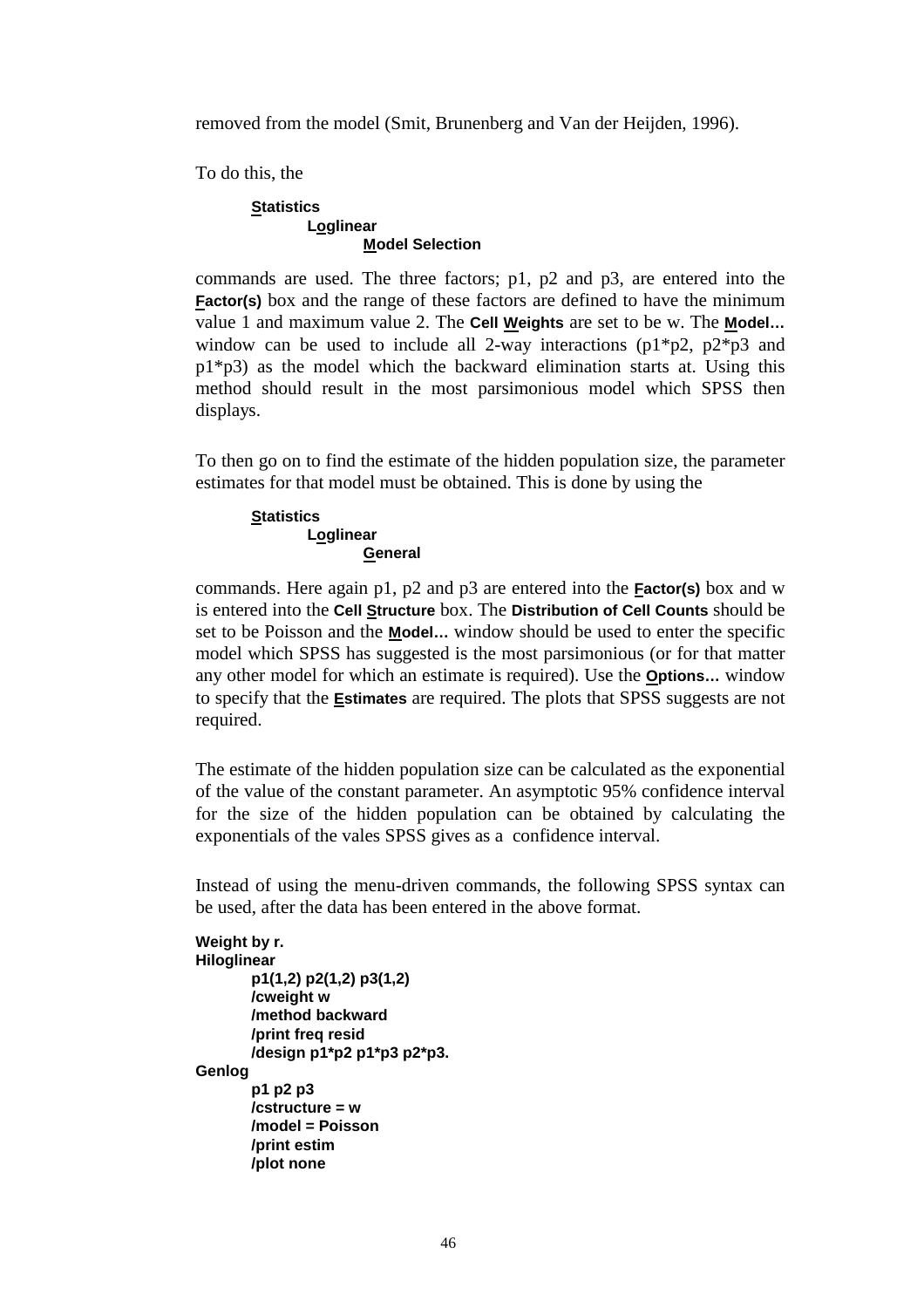*I***design p1 p2 p3 p1\*p3.** (or whatever the suggested model is)

The annotated output from such an analyses is to be found at the end of this report.

Although SPSS can be used to fit various models to capture-recapture data, and thus provide an estimate for the size of a hidden population, it does not appear capable of calculating non-symmetric confidence intervals based on the likelihood approach such as that proposed by Regal and Hook (1984) or Cormack (1992).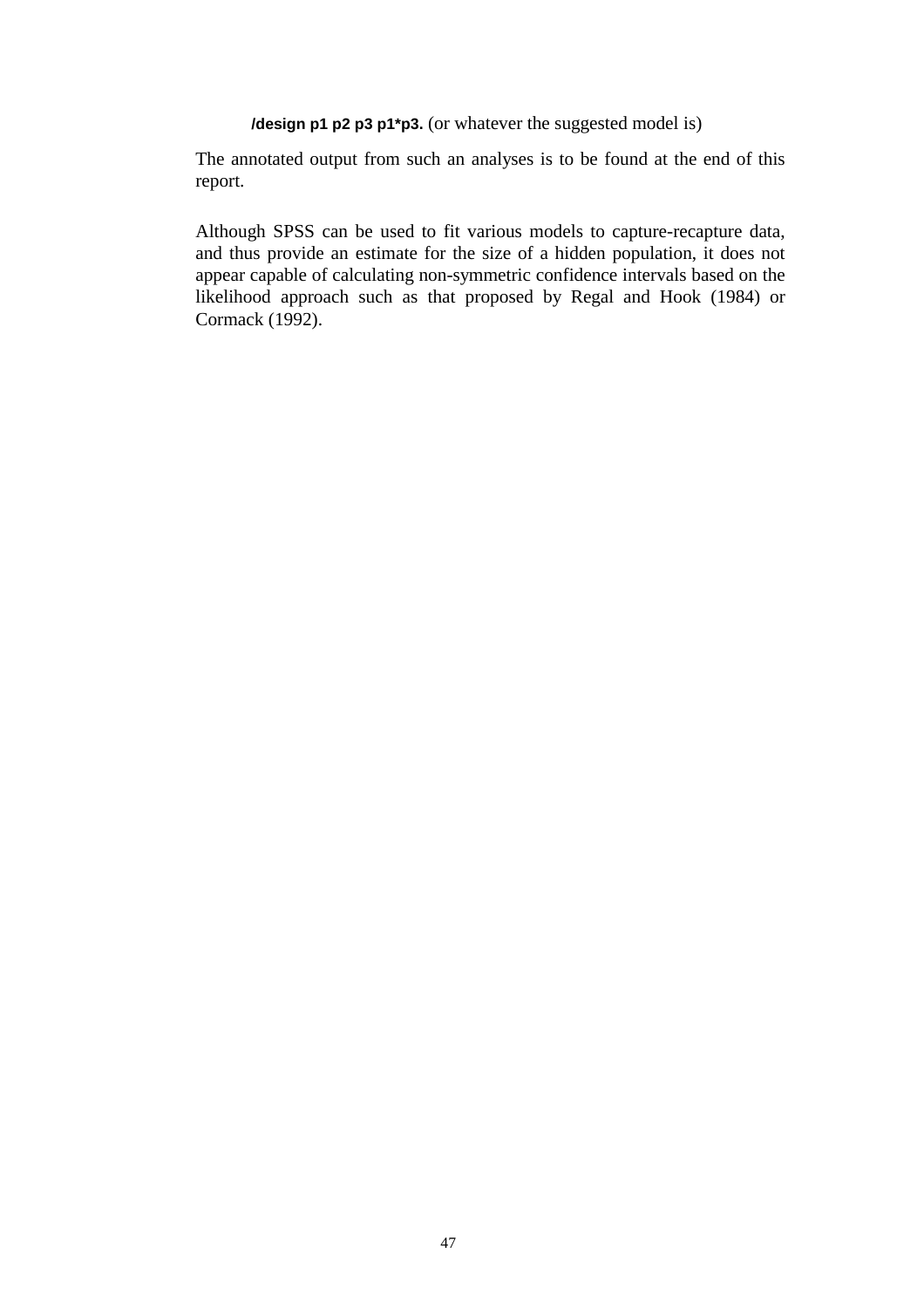# **5 Discussion and Conclusions**

In the preceding sections we have described how data on drug misuse can be collected from a range of sources and can then be used to provide an estimate of the prevalence of drug misuse using capture-recapture methods. In this section we provide a methodological discussion, focussing on aspects of the prevalence estimation exercise that need to be addressed when the reliability and validity of an estimate is considered.

# **5.1 Methodological issues**

The capture-recapture methodology was developed to estimate the size of animal populations and has been used in epidemiological studies to estimate the size of under-reporting in disease registers. A review of the theoretical development of the methodology is to be found in a related publication, however a discussion of the methodological issues, particularly in relation to estimating the size of drug using populations is now warranted.

In studies which aim to estimate the size of an animal population (for example see Seber, 1982), there are a series of assumptions or conditions that must be true for the estimates to be valid. Most of the assumptions translate into our epidemiological application, for example:

- The population is closed; there is no movement into or out of the population in the period that is being studied;
- Those that are present in more than one source the overlap cases are identified as such.
- Being present in one source does not effect the probability of being in another source;

We can now look at these assumptions in closer detail and discuss their validity with respect to drug misuse prevalence estimation.

For the first assumption to be true, then the population of drug users must remain constant over the study period and nobody starts or ceases to fall under the remit of the study. There are two main ways that this can be violated, either by individuals moving away from or into the study area, or by people either ceasing or starting to use drugs. In some areas, the movement in and out of a city by drug users can cast doubts on the validity of the assumption, for example by drug 'tourists' visiting areas where drugs are more available. This problem can be partially addressed by stipulating in the study definition that persons must be resident in the city, or have been resident for some time prior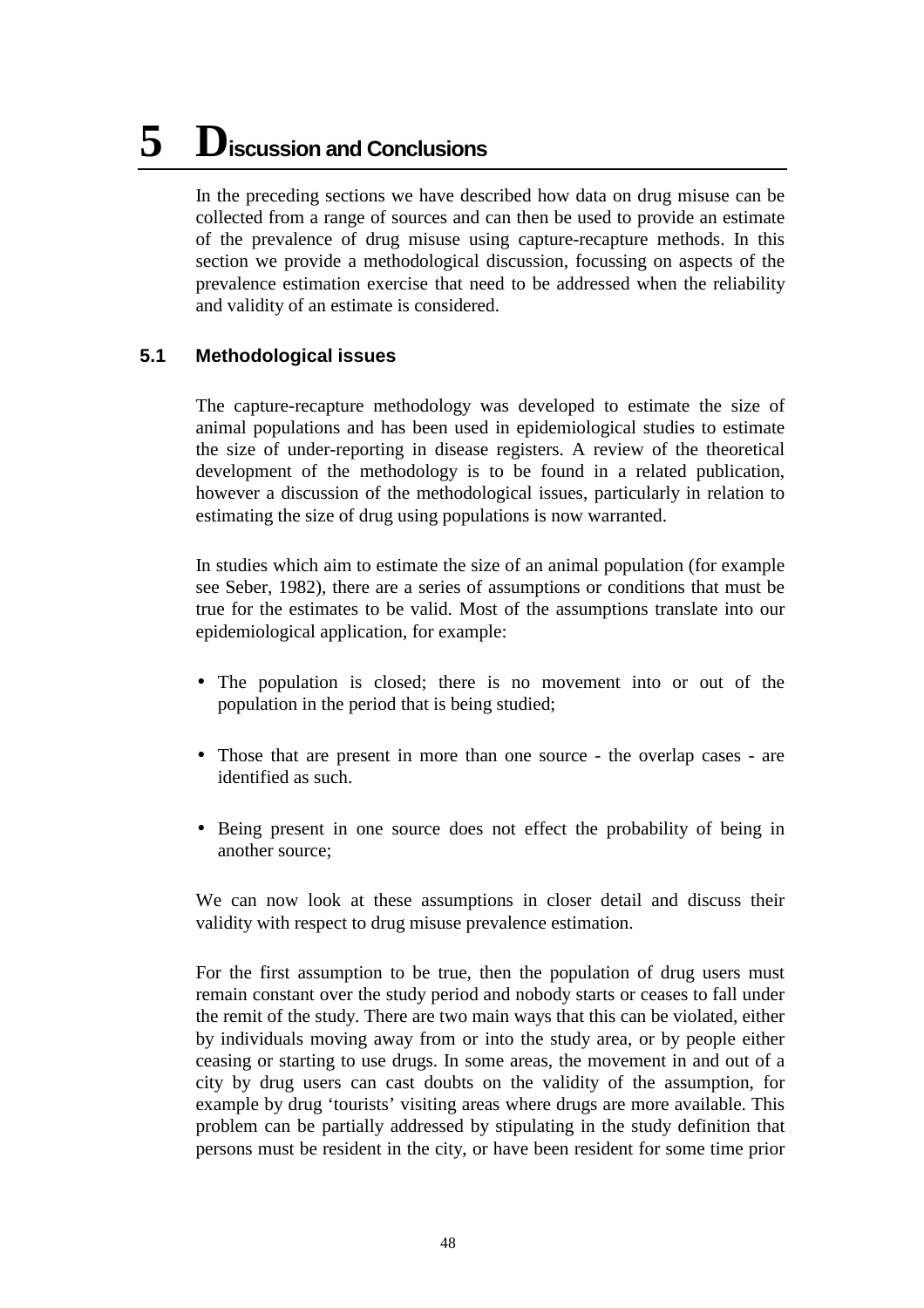to inclusion in the study. In other areas, the small amount of migration of drug users would do little to affect the analysis.

The second problem with the 'closed population' assumption is often harder to address. It would be unrealistic to assume that people would not begin using drugs during the study period, and clearly the provision of drug treatment services may indeed help people to stop using drugs. The increased mortality of drug users should not be ignored either. One approach to making the assumption more valid would be to shorten the study period. The associated cost may however be to reduce the amount of available data on drug users such that it is not possible to fit the most realistic model. This may result in either a totally unrealistic estimate or a plausible, but false, one.

The second assumption requires that the identification of overlaps is not subject to error. As in other areas, there exists the possibility of false positives and false negatives. Due to errors in the recording of data, and because full identifier information is seldom available with which to match, people may be wrongly identified as being in more than one source, or more likely that an overlap case is not identified as such.

The third assumption is often harder to describe as it relates to more than one problem. The first problem is that the study population is heterogeneous; drug users, for whatever reason, are not all equally as likely to be present in a particular source. The second problem is that those present in one source may be more, or less, likely, to be in another. Drug users, and their lifestyles, are diverse, and this diversity can be reflected in many ways. Steps can be taken to make the first part of the assumption valid. It may perhaps be possible that male drug users have a different probability of being arrested than female drug users, or that younger drug users are less likely to contact services than older drug users. This variability, if it exists, should therefore be accounted for. One method would be to stratify the population, perhaps by age or sex, to give a more homogenous population on which to undertake the analysis, however the comment above about reducing the amount of data on which to perform the analysis is equally valid.

There is a related problem in that spatial variation may also exist. This problem may not be so pertinent when an entirely urban location is being studied, but if there are areas within the study location where perhaps access to drug treatment services are reduced, or the police may be less likely to detain drug users then a model fitted to the data for the entire city may not be valid for that area. Again a solution may be to stratify the data by geographical area.

There also exists the problem such that, although it may be possible to stratify the population by age or sex, a more worrying source of heterogeneity may be the severity of a persons drug problem. Clearly those with a bigger drug problem would be more likely to contact services, therefore a prevalence study which only used sources of data which cater for more problematic drug user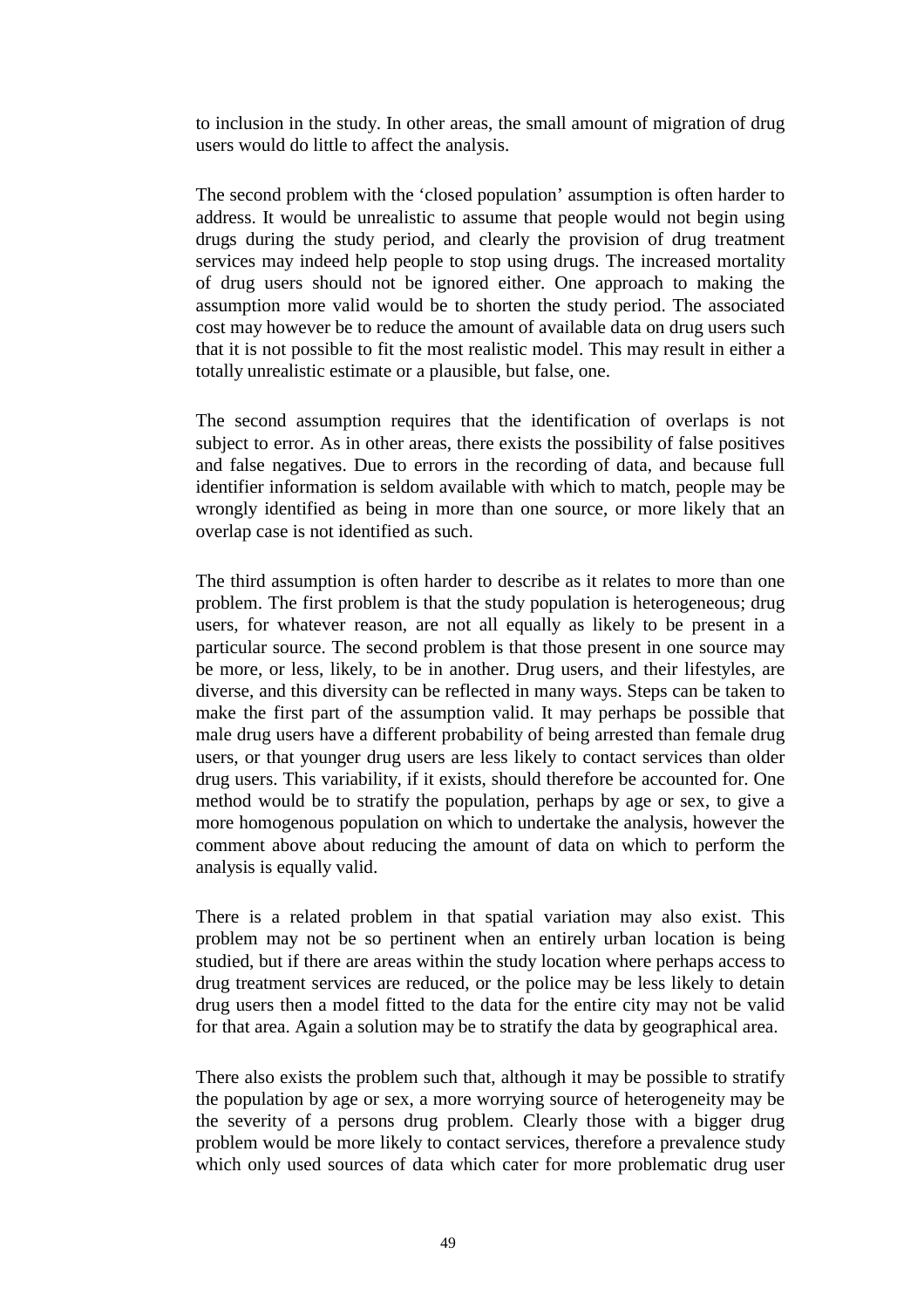should result in an estimate of the total number of problematic drug users in that area. However, other drug users may be better classified as having only a legal problem with drug use, either due to laws restricting the possession or the supply of drugs, or the need to commit crime to finance their drug use. These drug users may be unlikely to contact medical services and if the contributing sources therefore include both problematic and non-problematic drug users, the 'equal probability' assumption may be violated.

The second part of the 'equal probability' assumption is also difficult to resolve. An example of how this assumption may be violated would be a system where those who have been detained for a drug offence by the police would be required to attend at a drug treatment service, or perhaps because someone is being prescribed methadone from one treatment source then they would not be attending the local needle exchange.

The effect of this, and the other violations of the assumptions is often unclear. Methodological studies can begin to explore the possible effects on prevalence estimates any violation of the assumptions may have, unfortunately the dynamics of drug misuse is often far to complex to be completely understood. While the violation of one assumption may result in an underestimate, another violation may result in an overestimate. It cannot however be assumed that these would cancel each other out.

It is often not until the analysis stage that the effect of any violation of the assumptions may be recognised, perhaps by the inability to obtain a simple model that fits the data. Even when a model appears to accurately describe the overlap data, it cannot be guaranteed that a violation of the assumptions has rendered the estimate unreliable. It is because of this that some regard the capture-recapture method itself as being unreliable and would not recommend its use in prevalence estimation (Papoz *et al*., 1996). Others take a more pragmatic approach, preferring to undertake the analysis and then to judge the estimate's reliability, particularly in relation to the assumptions and the model that has been fitted to the data (IWGDMF, 1995; Hook and Regal 1995). There is no right or wrong answer, the estimate produced is just that; an estimate. Whether or not that is of use in determining how many people use drugs in a specific locality is a decision that can only be made after the analysis is completed.

### **5.2 Refinements**

There are several refinements to the basic analyses that can be made, lessening the effect possible violations of assumptions and thus making the resultant estimate more valid. While one approach would be to increase the number of data sources, perhaps by collecting additional data, it may be more sensible to effectively decrease the number of sources that are used within the analyses.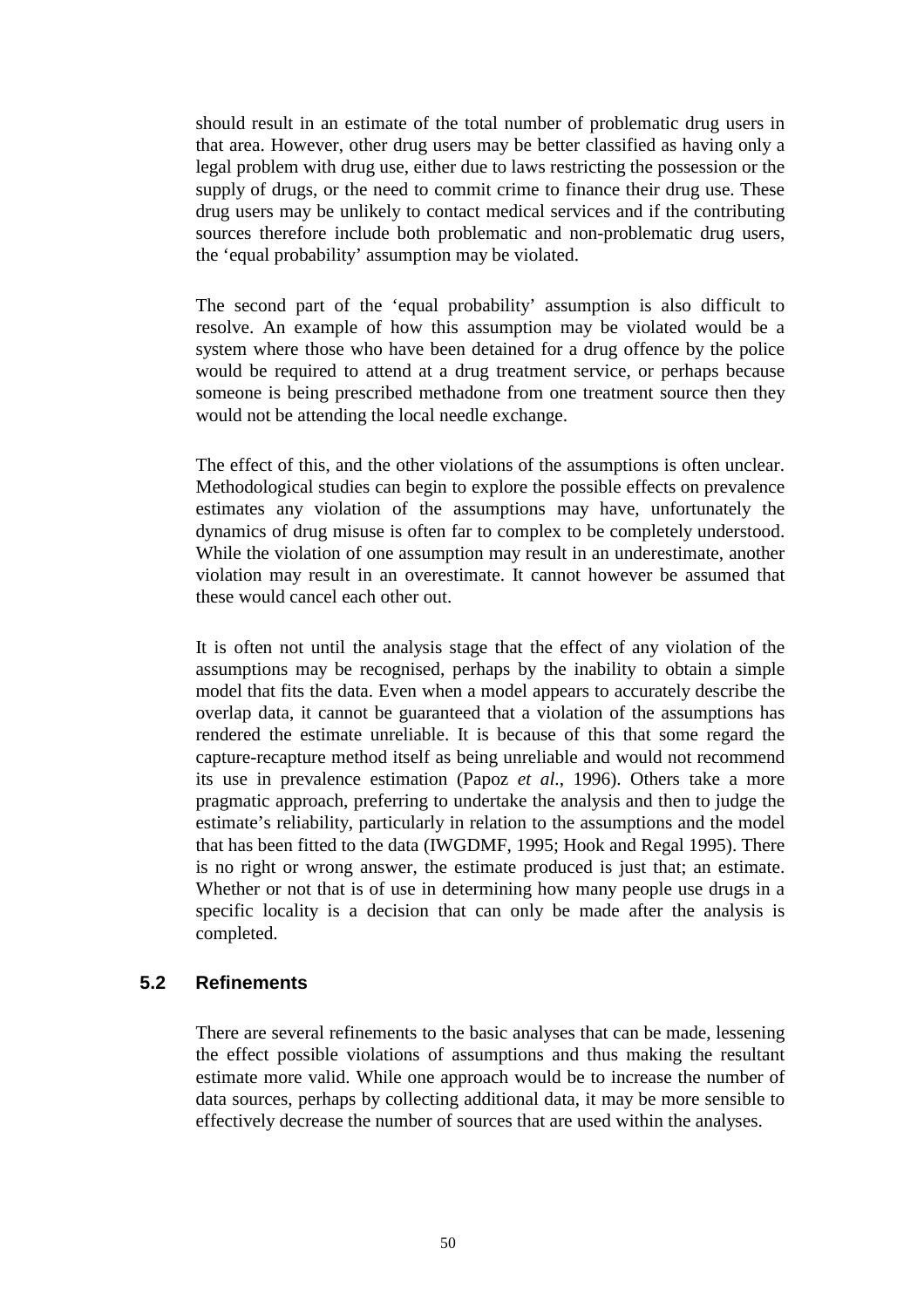If many sources are available, it may be that some of them have a similar remit or that relationships exist between them to justify merging them together. Thus a capture-recapture recapture study which initially had four or five sources may benefit from merging similar sources together and re-analysing the data. Another approach may be to examine combinations of sources selected from the total number of available sources. For example, if five sources were initially available, systematically removing one or two sources and reanalysing the data may uncover relationships between the sources and aid the decision as to what constitutes a valid estimate. An extreme example of this would be to perform two-sample analyses on subsets of the data. It would be unlikely if any of these estimates in themselves would be reliable, however the combination of estimates may then give an insight as to what the true population size may be.

There is a related method, known as the truncated Poisson model which can be used to obtain a prevalence size estimate from one source of data. It requires information on the number of times an individual has been in contact with that particular source, and therefore may be more suited to some sources rather than others. It works on the principle that if the number of people attending once, twice, three times and so on is known, then this information can be used to estimate how many people have attended zero times, i.e. the hidden population. In a similar manner to the three-sample capture-recapture method assuming a log-linear model to describe the contact pattern between sources, the truncated Poisson model would model the number of contacts within a single source as a Poisson distribution. As no information can be drawn about the number of zero contacts, the Poisson distribution is truncated. A fuller description of this methodology is to be found in the report from the previous EMCDDA project (EMCDDA, 1997*b*), however it should be noted that the estimates are again subject to some of the assumptions present in the capturerecapture analysis: the closed population assumption, the homogeneous population assumption and the constant probability of being observed more than once assumption, in this case over time.

Other refinements to the basic model may theoretically possible, for example by implicitly modelling an open population, however such models would require more data than the closed population capture-recapture method. Thus this method has rarely been used within Europe.

# **5.3 Conclusions**

We have described above some of the more pertinent issues that need to be considered when carrying out a local prevalence study using the capturerecapture method. The section has been drawn from the authors experience in applying the methodology in a variety of settings, however it would be overoptimistic to assume that all possible problems that a prevalence study may encounter have been described. Local variations in the nature and extent of drug misuse, along with factors such as the availability of data may serve to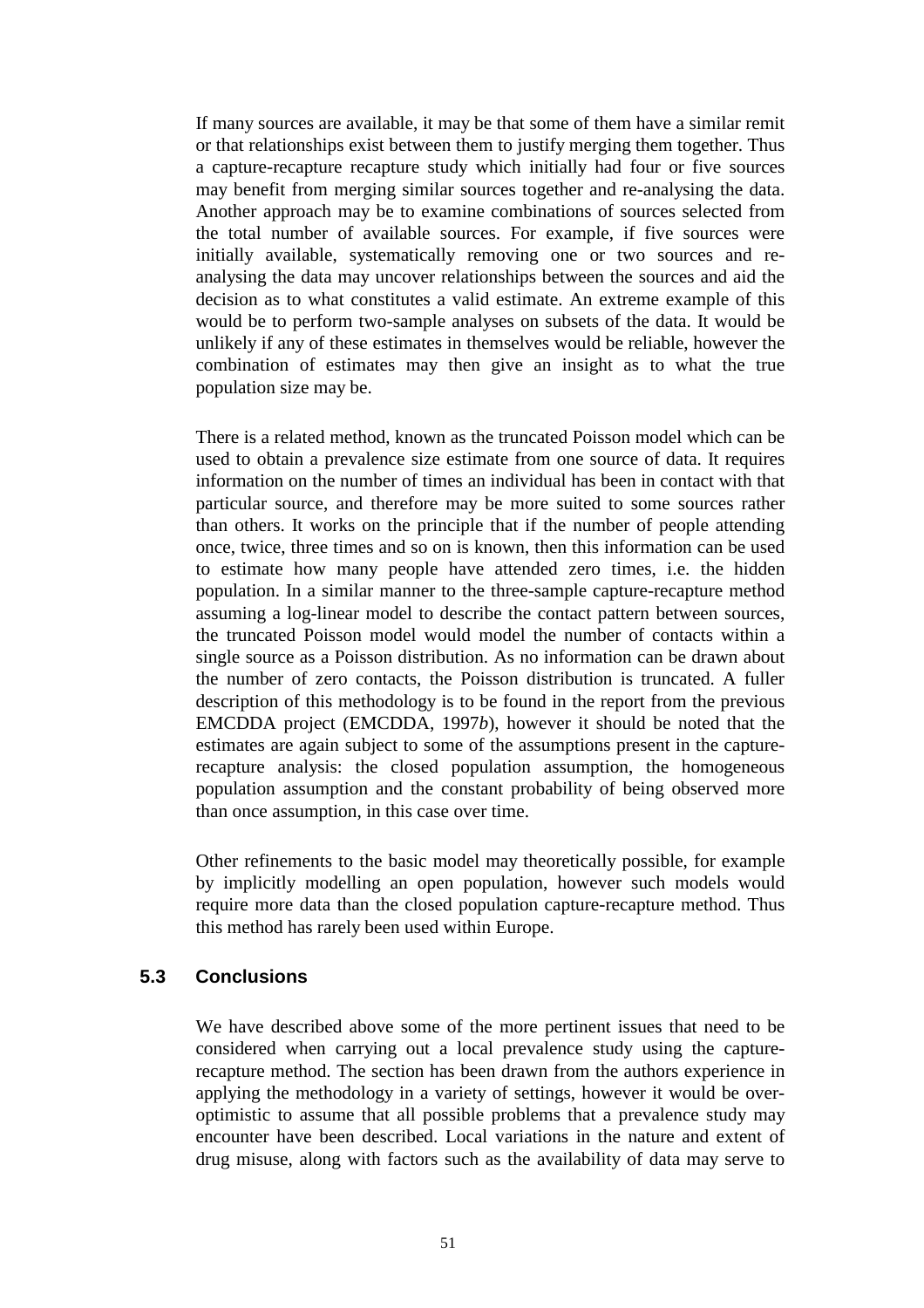present additional problems that can only be addressed at the local level.

The estimation of the prevalence of drug misuse at the local level should be put into context. In some instances the availability of data may result in the costs of initiating a study becoming prohibitive, particularly when the success of a study may be limited because of the scarcity of data. In other areas, data on drug misuse is already being collated, and a capture-recapture study may be an inexpensive way of interpreting the data and giving an estimate of the total population size. Thus the costs of a prevalence study need to be weighed against the possible benefits, particularly in relation to other the different methods that can be used. The fact that a capture-recapture study can use existing data may mean that it can be one of the quickest methods of providing a prevalence estimate, particularly if it is incorporated into a monitoring system. Although repeat capture-recapture studies have been rare, there appears no reason why they cannot be systematically applied, perhaps in conjunction with a monitoring system to provide information on trends.

Thought must also be given as to the uses of prevalence estimates and the proper interpretation. As an initial step within a capture-recapture study is to find the number of known users, the ratio of known to unknown users can be obtained and considered. Care must be taken however in making direct comparisons between the known population, the estimated population and the number of people contacting treatment services. There may be many valid reasons why only a proportion of the total population of drug users are in contact with services. Some drug misusers may not wish to seek treatment for their drug problems, indeed they may not even perceive themselves to have a problem. Other drug misusers may feel that their problems may not be catered for by existing services.

Finally, care must also be taken to distinguish what the prevalence estimate does not encompass. Capture-recapture estimates typically refer to drug misuse at the more problematic end of the drug using spectrum, and can often disregard the use of particular drugs such as amphetamines. When using any prevalence estimate, it must be stressed that other drug problems may exist, and just because one type of drug problem has been enumerated, it does not mean that others are irrelevant. This warning may be particularly pertinent when using the results of a capture-recapture study to plan services. There may be a vicious circle in that data from treatment agencies which mainly provide treatment for opiate use are used to show that opiate use is prevalent in that area and therefore more opiate misuse based services should be provided, perhaps at the expense of providing services for other forms of drug misuse.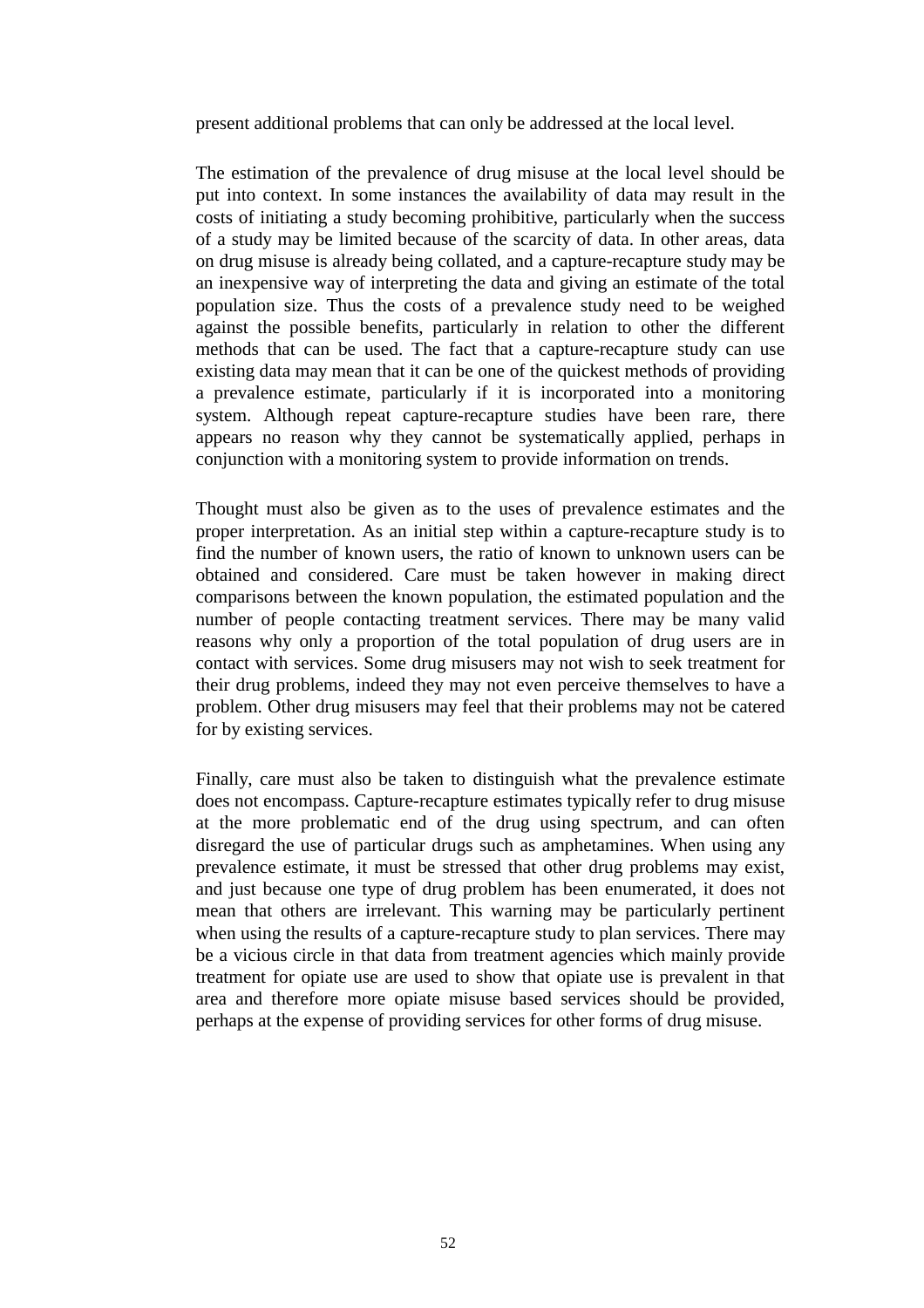# **6 References**

Akaike, H. (1974) A new look at the statistical model identification. *IEEE Transactions on automatic control,* **19**:716-723.

Bello, P.-Y., and Chêne, G. (1997) A capture-recapture study to estimate the size of the addict population in Toulouse, France In EMCDDA Scientific Monograph Series, Number 1, *Estimating the prevalence of problem drug use in Europe*. EMCDDA, Lisbon

Bishop, Y., Fienberg, S., and Holland, P. (1975) *Discrete Multivariate Analysis*. MIT Press, Cambridge MA.

Cormack, R. M. (1992) Interval estimation for mark-recapture studies of closed populations. *Biometrics,* **48**:567-576.

Domingo-Salvany, A., Hartnoll, R. L., Maguire, A., *et al*. (1995) Use of Capture-Recapture to Estimate the Prevalence of Opiate Addiction in Barcelona, Spain, 1989. *American Journal of Epidemiology,* **141**:567-574.

Draper, D. (1995) Assessment and propogation of model uncertainty. *Journal of the Royal Statistical Society, Series B,* **57**:78-79.

EMCDDA (1997*a*) Scientific Monograph Series, Number 1. *Estimating the prevalence of problem drug use in Europe*. EMCDDA, Lisbon.

EMCDDA. (1997*b*) Methodological pilot study of local level prevalence estimates. EMCDDA, Lisbon.

Francis, B, Green, M, Payne, C. eds. (1994) *The GLIM System, Release 4*, Oxford: Clarendon.

Frischer, M. (1992) Estimated prevalence of injecting drug-use in Glasgow. *British Journal of Addiction*, **87**:235-243.

Frischer, M., Leyland, A., Cormack, R., *et al*. (1993) Estimating the population prevalence of injection drug use and infection with human immunodeficiency virus among injection drug users in Glasgow, Scotland. *American Journal Of Epidemiology*, **138**:170-181.

Ghodse, A, Sheehan, M, Taylor, C, and Edwards, G. (1985) Deaths of drug addicts in the United Kingdom, 1967-1981. *British Medical Journal*, **290**, 425- 428.

Hartnoll, R., Mitcheson, M., Lewis, R., *et al*. (1985) Estimating the prevalence of opiod dependence. *Lancet,* **i**:203-205.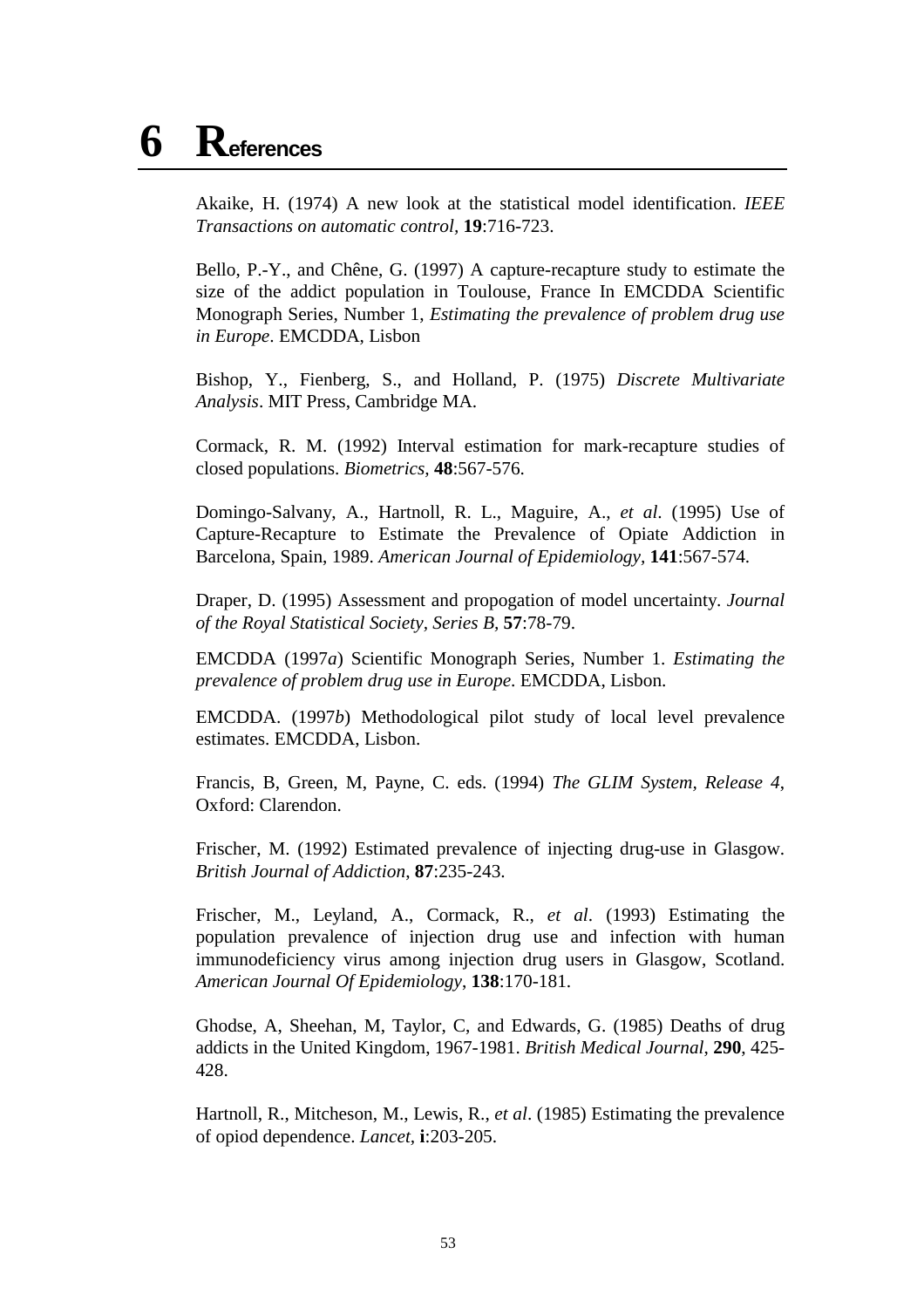Hay, G., and McKeganey, N. (1996) Estimating the prevalence of drug misuse in Dundee, Scotland: An application of capture-recapture methods. *Journal of Epidemiology and Community Health,* **50**:469-472.

Hook, E. B., and Regal, R. R. (1995) Capture-recapture methods in epidemiology - methods and limitations. *Epidemiologic Reviews,* **17**:243-264.

Hook, E. B., and Regal, R. R. (1997) Validity of methods for model selection, weighting for model uncertainty, and small sample adjustment in capturerecapture estimation. *American Journal of Epidemiology,* **145**:1138-1144.

International Working Group for Disease Monitoring and Forecasting. (1995) Capture-recapture and multiple-record systems estimation II: Applications in human diseases. *American Journal Of Epidemiology*, **142**:1059-1068.

Korf, D. (1997) The tip of the iceberg: Snowball and nomination techniques, the experience of Dutch studies. In EMCDDA Scientific Monograph Series, Number 1, *Estimating the prevalence of problem drug use in Europe*. EMCDDA, Lisbon.

Olson, B. (1997) Problems of definition and other aspects of case finding: the Swedish nationwide studies. In EMCDDA Scientific Monograph Series, Number 1, *Estimating the Prevalence of Problem Drug Use in Europe*. EMCDDA, Lisbon

Papoz, L, Balkau, B and Lellouch, (1996) Case counting in epidemiology – limitations of methods based on multiple data sources*. International Journal of Epidemiology*, **25**, 474-478.

Regal, R. R., and Hook, E. B. (1984) Goodness-of-fit based confidence intervals for estimates of the size of a closed population. *Statistics in Medicine* **3**:287-291.

Schwarz, G. (1978) Estimating the dimension of a model. *The annals of statistics,* **6**:461-464.

Seber, G. (1982) *The estimation of animal abundance and related parameters*. Charles Griffin, London.

Smit, F, Brunenberg, W, Van der Heijden, P. (1996) Het schatten van populatiegrootes: toespassingen en een voorbeeld. *Tijdschrift Sociale Gezonheidszorg*, **74**, 171-176.

Squires, N. F., Beeching, N. J., Schlecht, B. J. M., *et al*. (1995) An estimate of the prevalence of drug misuse in Liverpool and a spatial analysis of known addiction. *Journal Of Public Health Medicine,* **17**:103-109.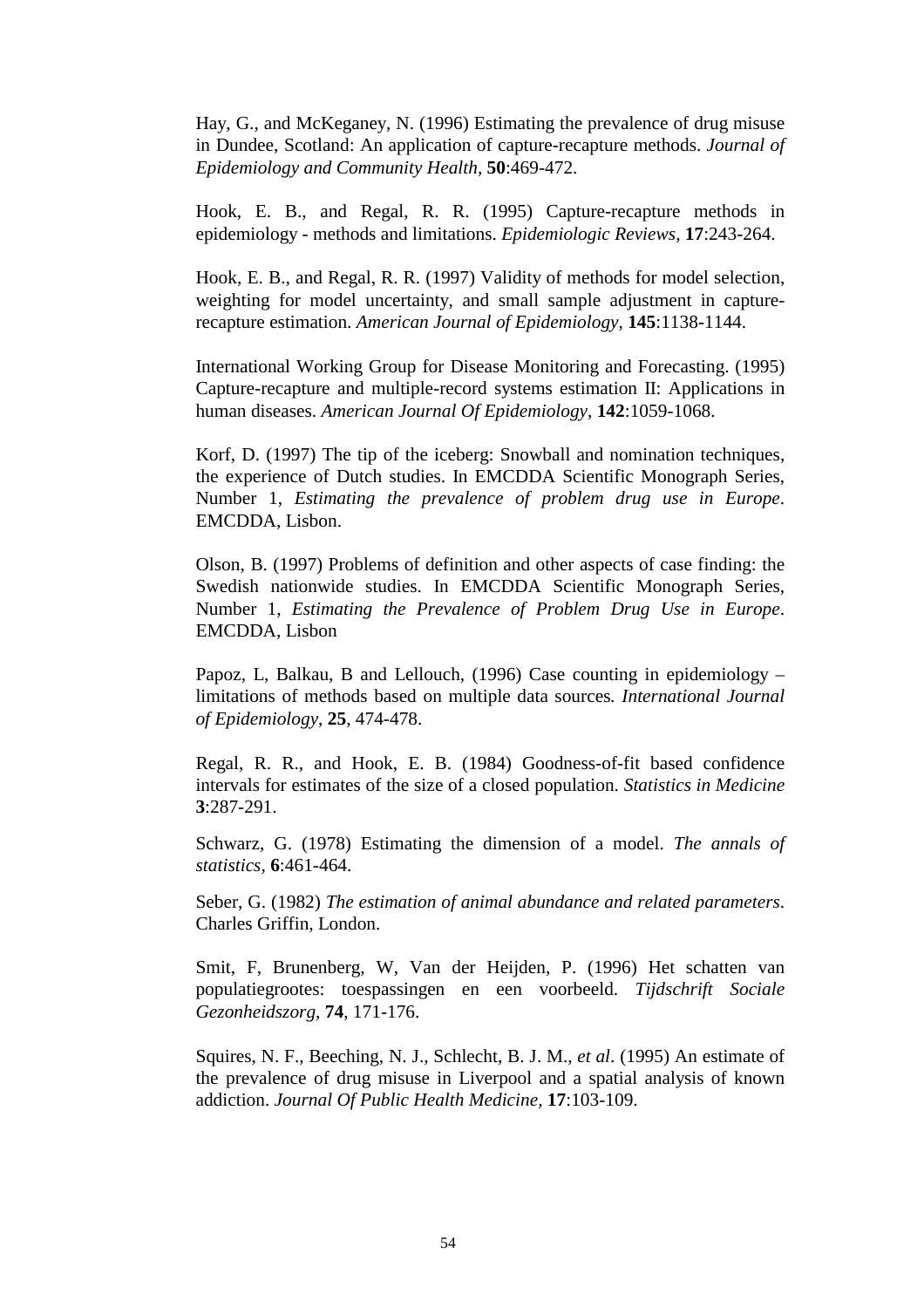|                                                      |                                                                                                                                                    | hidden population using data from 3 sources.                                                                                      |
|------------------------------------------------------|----------------------------------------------------------------------------------------------------------------------------------------------------|-----------------------------------------------------------------------------------------------------------------------------------|
| $[ \circ ]$<br>[0]                                   |                                                                                                                                                    | [o] GLIM 4, update 8 for IBM etc. 80386 PC / DOS on 27-Jun-1998 at 14:38:07<br>(copyright) 1992 Royal Statistical Society, London |
| [i]<br>[i]<br>[i]<br>[i]<br>[i]<br>[i]<br>[i]<br>[i] | ? \$units 8\$<br>? \$data r\$<br>? \$read<br>\$REA? 6<br>\$REA? 34<br>\$REA? 79<br>$[i]$ \$REA? 389<br>\$REA? 13<br>\$REA? 116<br>$[i]$ \$REA? 162 | Sets the size of the data columns. 8 cells in the contingency table.<br>Input the data from the contingency table                 |
|                                                      | $[i]$ \$REA? $0$                                                                                                                                   | This is the missing cell which we aim to estimate. It should be set to zero.                                                      |
| [i]<br>[i]<br>[i]<br>[i]<br>[i]<br>[i]<br>[i]        | $[i]$ ? \$data p1\$<br>? \$read<br>\$REA? 1<br>\$REA? 0<br>\$REA? 1<br>\$REA? 0<br>$[i]$ \$REA? 1<br>\$REA? 0<br>\$REA? 1<br>$[i]$ \$REA? $0$      | This factor describes presence or absence from source 1                                                                           |
|                                                      | [i] ? \$data p2\$                                                                                                                                  | This factor describes presence or absence from source 2                                                                           |

# **Appendix I Typical GLIM session which provides an estimate of the size of a**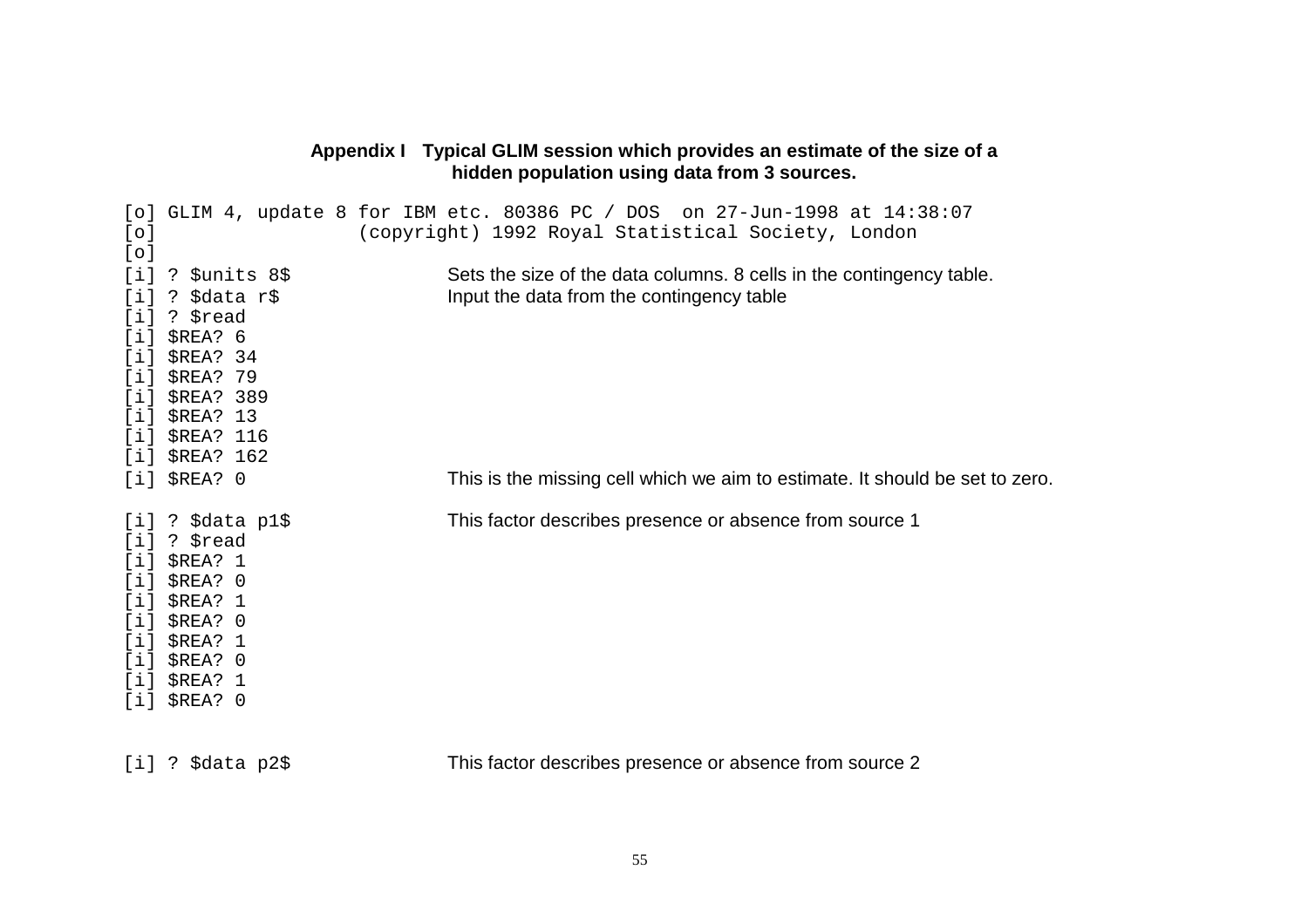| $[i]$ ? $$read$<br>$[i]$ \$REA? 1<br>$[i]$ \$REA? 1<br>$[i]$ \$REA? $0$<br>[i]<br>\$REA? 0<br>[i]<br>\$REA? 1<br>$[i]$ \$REA? 1<br>[i]<br>\$REA? 0<br>$[i]$ \$REA? $0$                          |                                                                    |
|-------------------------------------------------------------------------------------------------------------------------------------------------------------------------------------------------|--------------------------------------------------------------------|
| $[i]$ ? \$data p3\$<br>$[i]$ ? $$read$<br>[i]<br>\$REA? 1<br>$[i]$ \$REA? 1<br>$[i]$ \$REA? 1<br>[i]<br>\$REA? 1<br>[i]<br>\$REA? 0<br>$[i]$ \$REA? $0$<br>$[i]$ \$REA? $0$<br>$[i]$ \$REA? $0$ | This factor describes presence or absence from source 3            |
| [i] ? $\frac{1}{2}$ calc i1=p1*p2\$<br>[i] ? $\frac{2}{2}$ and i2=p2*p3\$<br>[i] ? $\frac{2}{3}$ calc i13=p1*p3\$                                                                               | Calculates the interaction terms                                   |
| [i] ? \$data w\$<br>$[i]$ ? $$read$<br>$[i]$ \$REA? 1<br>[i]<br>\$REA? 1<br>$[i]$ \$REA? 1<br>[i]<br>\$REA? 1                                                                                   | This variable is a weight used to denote which is the missing cell |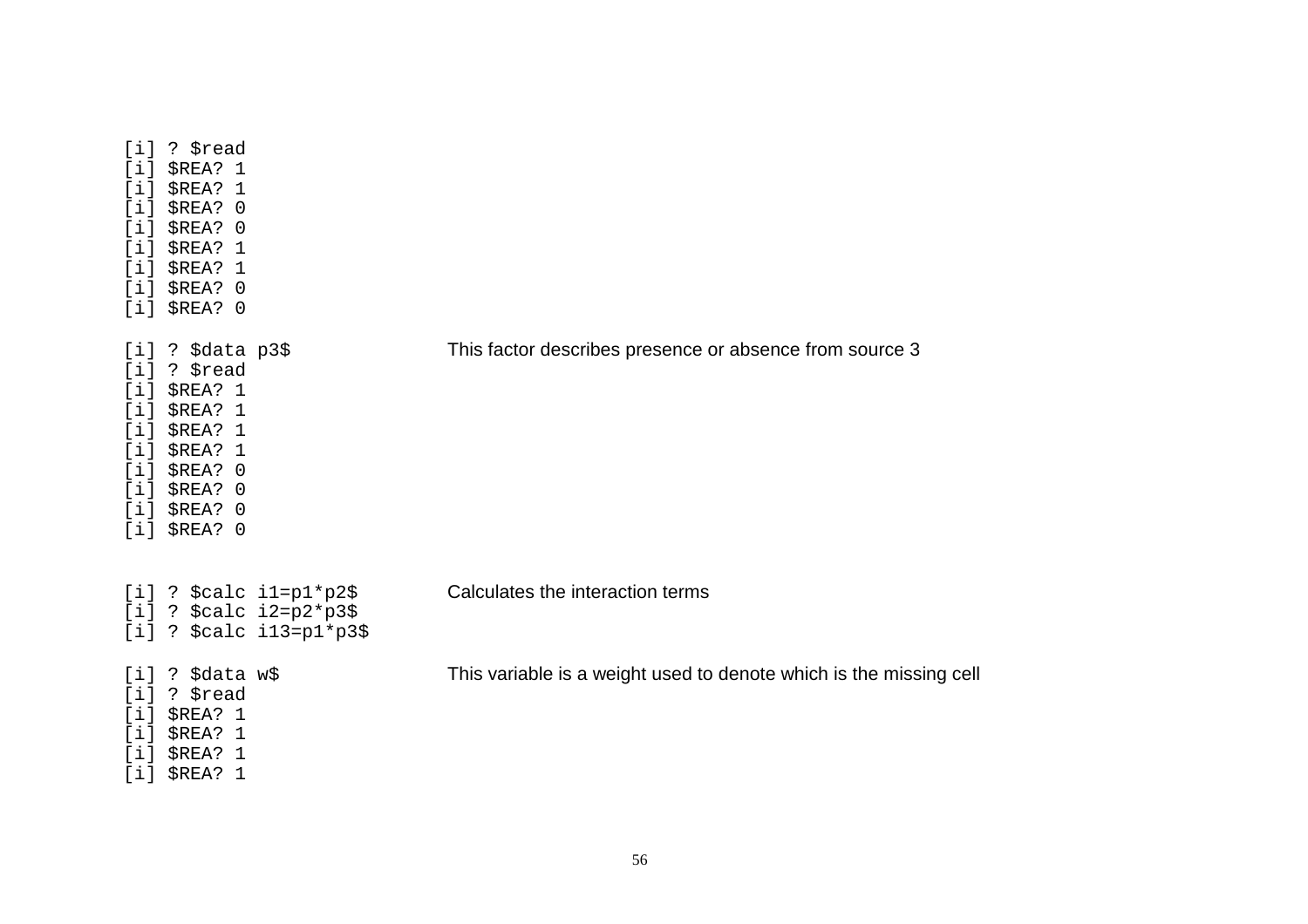[i] \$REA? 1 [i] \$REA? 1 [i] \$REA? 1 [i] \$REA? 0

[i] ? \$look p1 p2 p3 w r\$ Just to check the structure of the variables

| [o]         |   | P1                                                            | P2    | P3    | W                 | R      |                                                                                                                                                                                                      |
|-------------|---|---------------------------------------------------------------|-------|-------|-------------------|--------|------------------------------------------------------------------------------------------------------------------------------------------------------------------------------------------------------|
| [0]         | 1 | 1.000                                                         | 1.000 | 1.000 | 1.000             | 6.00   |                                                                                                                                                                                                      |
| $[ \circ ]$ | 2 | 0.000                                                         | 1.000 | 1.000 | 1.000             | 34.00  |                                                                                                                                                                                                      |
| [0]         | 3 | 1.000                                                         | 0.000 | 1.000 | 1.000             | 79.00  |                                                                                                                                                                                                      |
| $[ \circ ]$ | 4 | 0.000                                                         | 0.000 | 1.000 | 1.000             | 389.00 |                                                                                                                                                                                                      |
| $[ \circ ]$ | 5 | 1.000                                                         | 1.000 | 0.000 | 1.000             | 13.00  |                                                                                                                                                                                                      |
| [0]         | 6 | 0.000                                                         | 1.000 | 0.000 | 1.000             | 116.00 |                                                                                                                                                                                                      |
| [0]         | 7 | 1.000                                                         | 0.000 | 0.000 | 1.000             | 162.00 |                                                                                                                                                                                                      |
| [0]         | 8 | 0.000                                                         | 0.000 | 0.000 | 0.000             | 0.00   |                                                                                                                                                                                                      |
|             |   | $[i]$ ? \$yvar r\$<br>$[i]$ ? \$err p\$<br>[i] ? \$weight w\$ |       |       |                   |        | Tells GLIM that r is the response variable in the regression model<br>Tells GLIM that the error structure is Poisson<br>Tells GLIM to ignore the cells that we have weighted out when fitting models |
|             |   | $[i]$ ? \$fit p1+p2+p3\$                                      |       |       |                   |        | This fits the basic model with no interactions between the data sources                                                                                                                              |
|             |   | [o] scaled deviance =                                         |       |       | 6.5681 at cycle 3 |        |                                                                                                                                                                                                      |
|             |   |                                                               |       |       |                   |        |                                                                                                                                                                                                      |

```
[o] residual df = 3 from 7 observations
```
[o]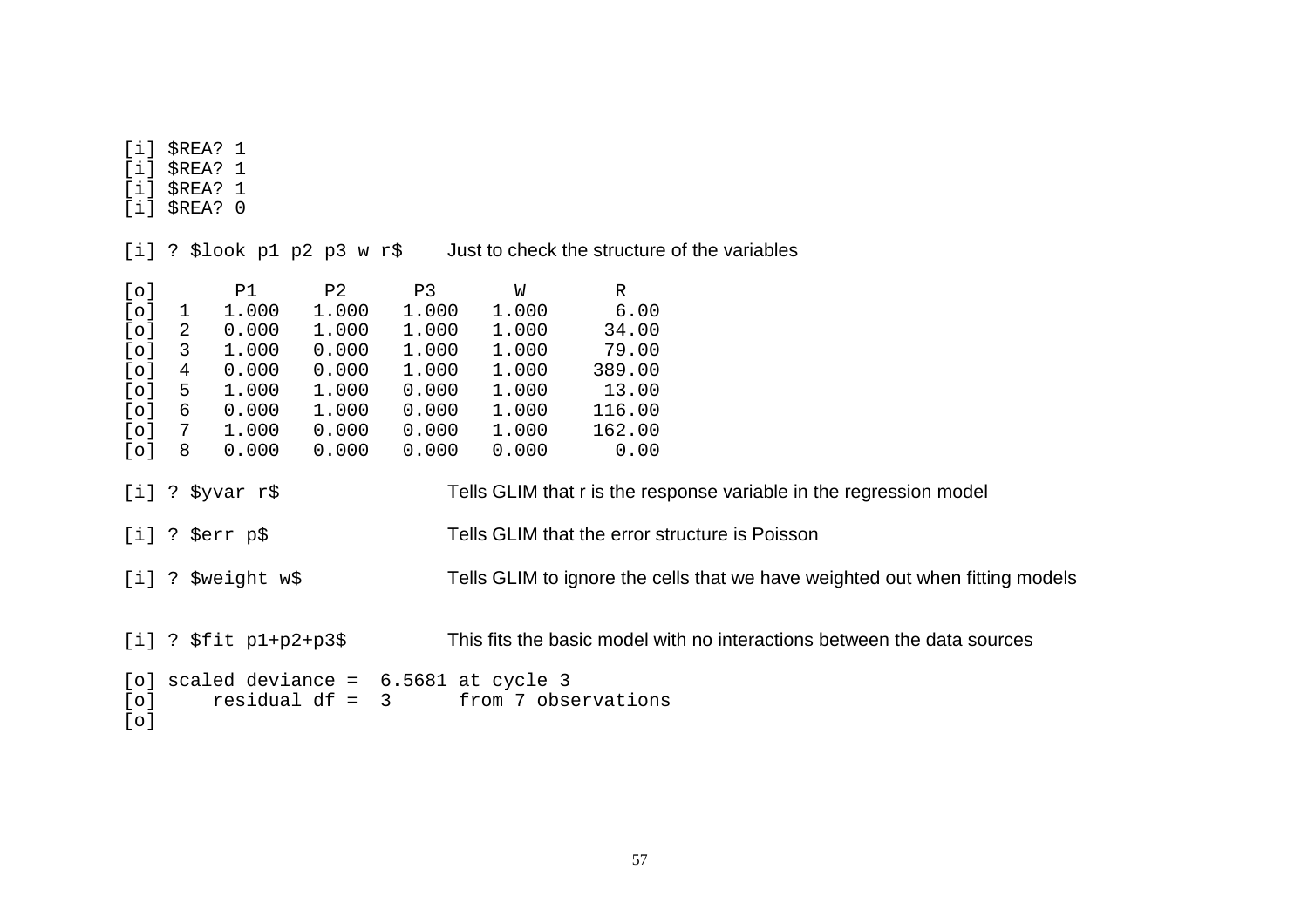|             |                                                                                                     |                 |                                                | distribution with 3 degrees of freedom. | The output here presents the deviance (G <sup>2</sup> ) value, which can be compared with a $\chi^2$ |  |  |  |  |
|-------------|-----------------------------------------------------------------------------------------------------|-----------------|------------------------------------------------|-----------------------------------------|------------------------------------------------------------------------------------------------------|--|--|--|--|
| [i]<br>[0]  | Here we can check the estimated value (the $8th$ fitted value)<br>$$$ look 8 $$$ fv $$$<br>?<br>%FV |                 |                                                |                                         |                                                                                                      |  |  |  |  |
| $[ \circ ]$ | 1009.<br>8                                                                                          |                 |                                                |                                         | The estimated hidden population would be 1,009 if this model was the best fitting                    |  |  |  |  |
| [i]         | \$d r\$<br>$\cdot$ ?                                                                                |                 |                                                |                                         |                                                                                                      |  |  |  |  |
| [0]         | unit                                                                                                | observed        | fitted                                         | residual                                | Alternatively we can display the residual values                                                     |  |  |  |  |
| [0]         | $\mathbf 1$                                                                                         | 6               | 6.827                                          | $-0.317$                                |                                                                                                      |  |  |  |  |
| [0]         | $\frac{2}{3}$                                                                                       | 34              | 40.653                                         | $-1.043$                                |                                                                                                      |  |  |  |  |
| [0]         |                                                                                                     | 79              | 66.219                                         | 1.571                                   |                                                                                                      |  |  |  |  |
| [0]         | $\overline{4}$                                                                                      | 389             | 394.301                                        | $-0.267$                                |                                                                                                      |  |  |  |  |
| $[ \circ ]$ | $\mathsf S$                                                                                         | 13              | 17.474                                         | $-1.070$                                |                                                                                                      |  |  |  |  |
| [0]         | $\sqrt{6}$                                                                                          | 116             | 104.046                                        | 1.172                                   |                                                                                                      |  |  |  |  |
| $[ \circ ]$ | 7                                                                                                   | 162             | 169.480                                        | $-0.575$                                |                                                                                                      |  |  |  |  |
| [0]         | (8)                                                                                                 | $\Omega$        | 1009.168                                       | 0.000                                   | Again this shows the size of the hidden population                                                   |  |  |  |  |
| [0]         |                                                                                                     |                 |                                                |                                         |                                                                                                      |  |  |  |  |
|             |                                                                                                     |                 |                                                |                                         |                                                                                                      |  |  |  |  |
|             |                                                                                                     |                 |                                                |                                         |                                                                                                      |  |  |  |  |
|             | $[i]$ ? $$fit$ +il\$                                                                                |                 |                                                |                                         | Here we include the interaction between sources 1 and 2                                              |  |  |  |  |
| $[ \circ ]$ |                                                                                                     | $residual df =$ | [o] scaled deviance = $4.7612$ (change =<br>-2 | $(change =$<br>$-1$                     | $-1.807)$ at cycle 3<br>) from 7 observations                                                        |  |  |  |  |

We can see how including the interaction slightly improves the fit

[i] ? \$fit -i1\$ We can take this interaction back out again to return to the basic model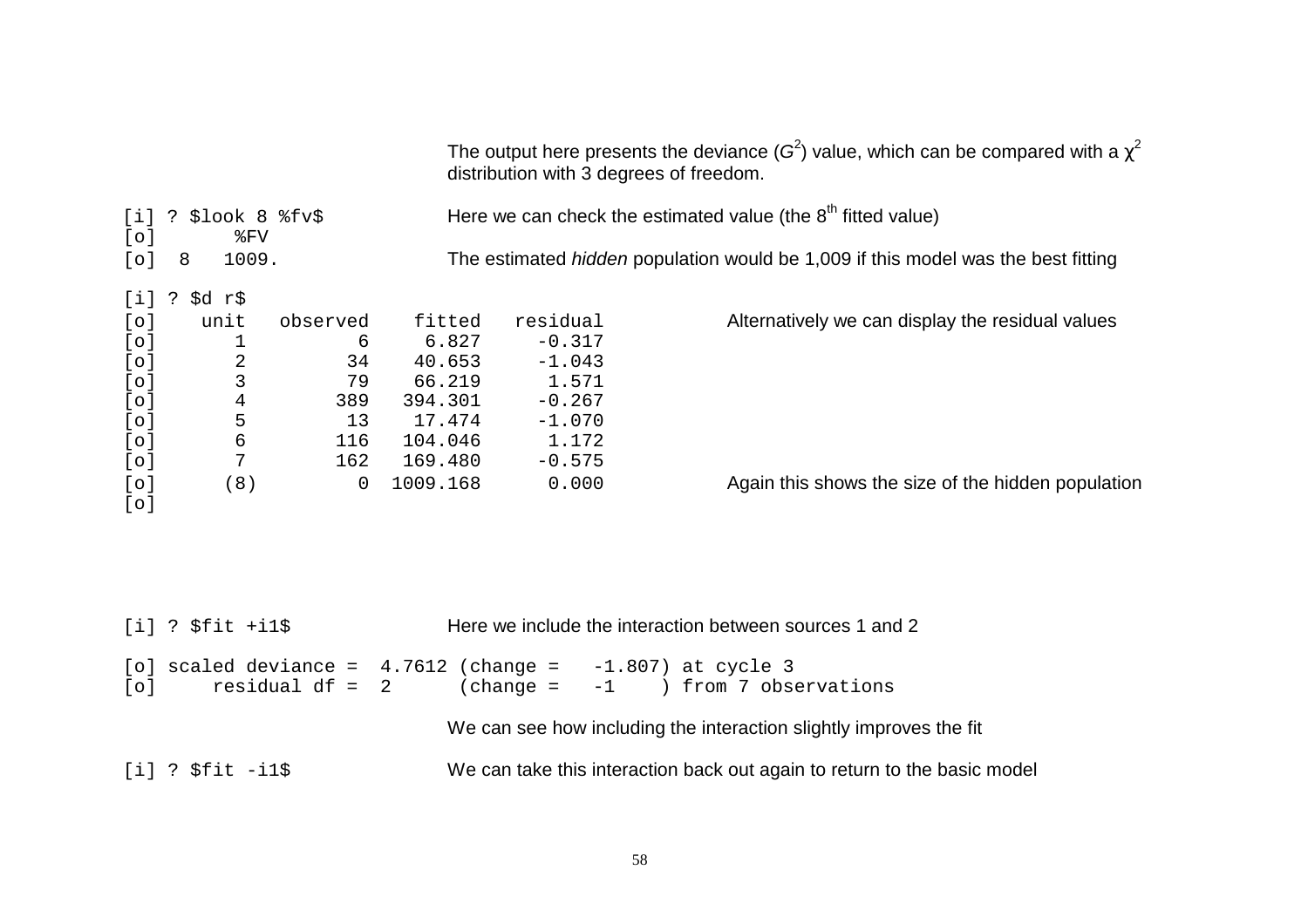```
[o] scaled deviance = 6.5681 (change = +1.807) at cycle 3
[o] residual df = 3 (change = +1 ) from 7 observations
\lceil 0\rceil[i] ? $fit p1+p2+p3+i1$ Alternatively this command could have been used to go direct to the model with the
                              interaction [o] scaled deviance = 4.7612 at cycle 3
[o] residual df = 2 from 7 observations
\lceil \cap \rceil
```
We can include / take out the different interactions as follows. We have only displayed the size of the estimate for the model that we previously know is the best fitting.

```
[i] ? $fit p1+p2+p3$
[o] scaled deviance = 6.5681 at cycle 3
[o] residual df = 3 from 7 observations
\lceil 0\rceil[i] ? $fit +i2$
[o] scaled deviance = 3.9020 (change = -2.666) at cycle 3
[o] residual df = 2 (change = -1 ) from 7 observations
\lceil 0 \rceil[i] ? $fit -i2$
[o] scaled deviance = 6.5681 (change = +2.666) at cycle 3
[0] residual df = 3 (change = +1 ) from 7 observations
\lceil 0\rceil[i] ? $fit +i13$
[o] scaled deviance = 0.13241 (change = -6.436) at cycle 3
[0] residual df = 2 (change = -1 ) from 7 observations
\lceil 0 \rceil[i] ? $fit -i13$
```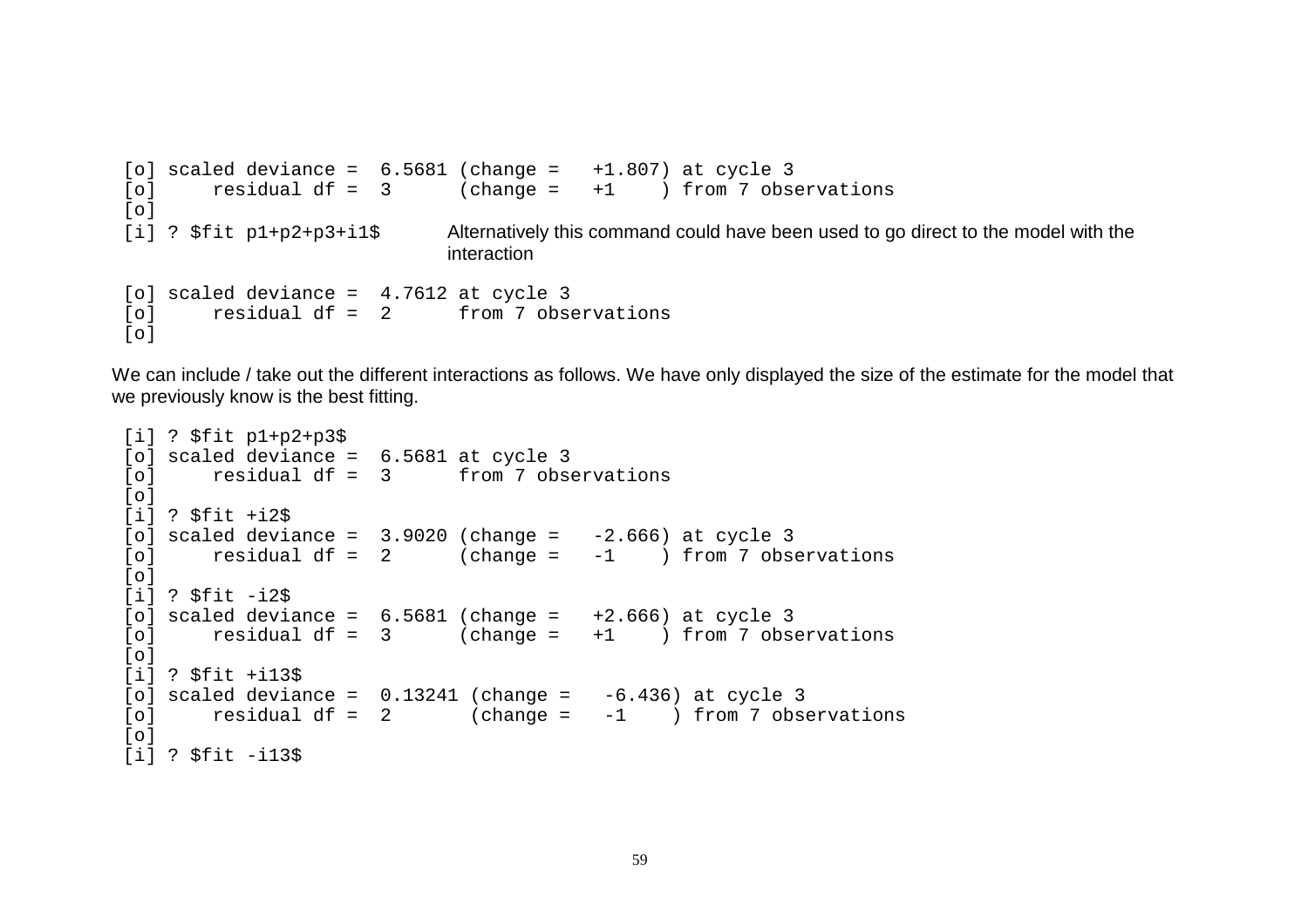```
[o] scaled deviance = 6.5681 (change = +6.436) at cycle 3
[o] residual df = 3 (change = +1 ) from 7 observations
\lceil 0 \rceil[i] ? $fit +i1+i2$
[o] scaled deviance = 0.69978 (change = -5.868) at cycle 3
[0] residual df = 1 (change = -2 ) from 7 observations
\lceil 0 \rceil[i] ? $fit -i2+i13$
[o] scaled deviance = 0.011611 (change = -0.6882) at cycle 3
[0] residual df = 1 (change = 0) from 7 observations
\lceil 0 \rceil[i] ? $fit -i1+i2$
[o] scaled deviance = 0.096012 (change = +0.08440) at cycle 3
[o] residual df = 1 (change = 0 ) from 7 observations
\lceil 0 \rceil[i] ? $fit p1+p2+p3$
[o] scaled deviance = 6.5681 at cycle 3
[o] residual df = 3 from 7 observations
\lceil \cap \rceil[i] ? $fit p1+p2+p3+i13$
[o] scaled deviance = 0.13241 at cycle 3
[o] residual df = 2 from 7 observations
\lceil \cap \rceil[i] ? $look 8 f\bar{v}$ As this is the model that is judged to be the best fitting we again look at the estimate
[o] %FV
[o] 8 1379.
[i] ? $d r$
[o] unit observed fitted residual
\begin{bmatrix} 0 & 1 & 6 & 6 & 596 & -0 & 232 \end{bmatrix}
```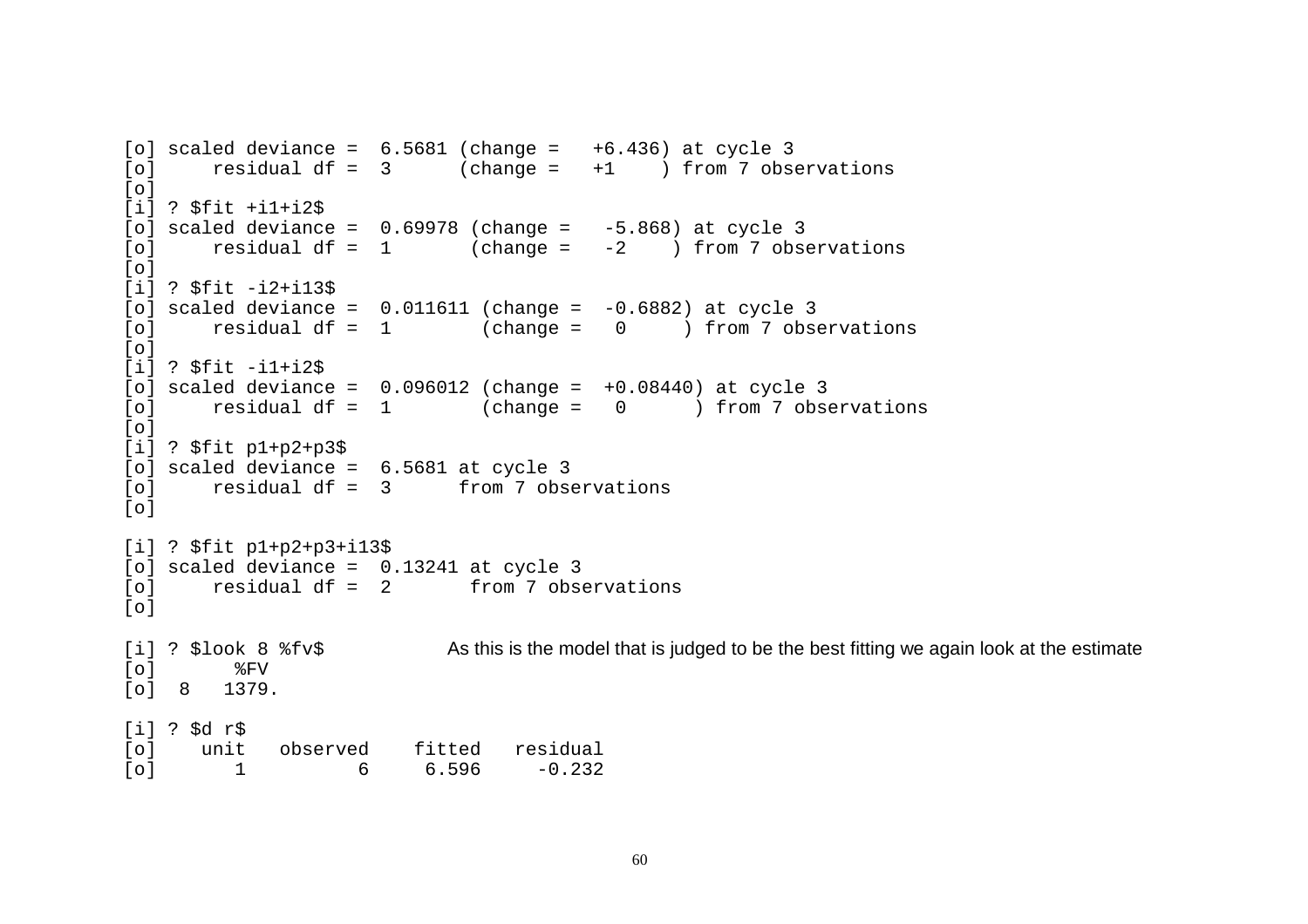| $[ \circ ]$ | 2                   | 34  | 32.824   | 0.205                       |  |
|-------------|---------------------|-----|----------|-----------------------------|--|
| [0]         | 3                   | 79  | 78.404   | 0.067                       |  |
| $[ \circ ]$ | 4                   | 389 | 390.176  | $-0.060$                    |  |
| $[ \circ ]$ | 5.                  | 13  | 13.580   | $-0.157$                    |  |
| $[ \circ ]$ | 6                   | 116 | 116.000  | 0.000                       |  |
| $[ \circ ]$ |                     | 162 | 161.420  | 0.046                       |  |
| $[ \circ ]$ | (8)                 | 0   | 1378.868 | 0.000                       |  |
| [0]         |                     |     |          |                             |  |
| $[i]$ ?     | <i><b>Sstop</b></i> |     |          | We finish the GLIM session. |  |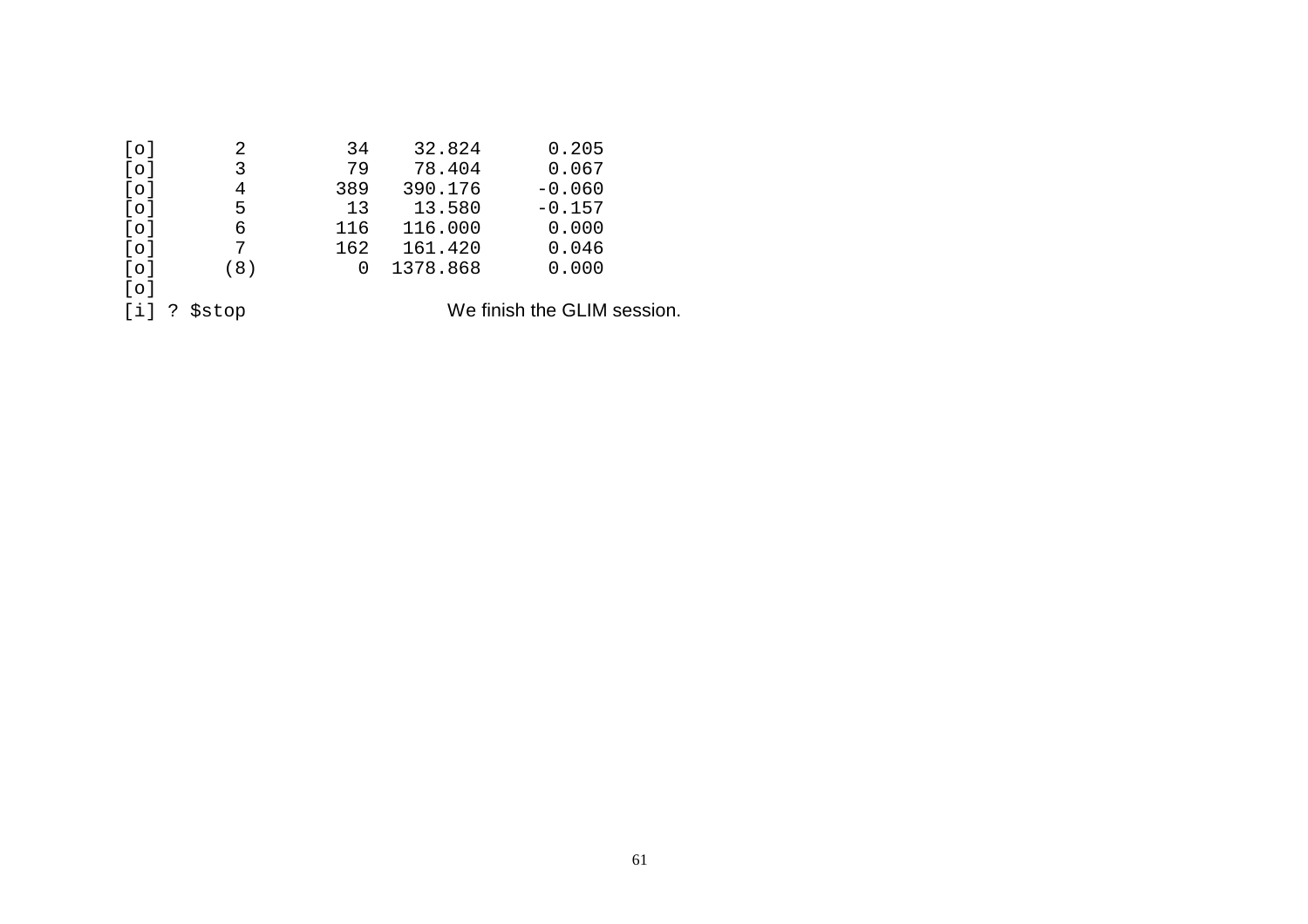### **Appendix II Typical SPSS session which provides an estimate of the size of a hidden population using data from 3 sources.**

#### \*\*\*\*\*\*\*\* HIERARCHICAL LOG LINEAR \*\*\*\*\*\*\*\*

DATA Information **Information** analysis

 unweighted cases accepted. cases rejected because of out-of-range factor values. cases rejected because of missing data. weighted cases will be used in the analysis.

FACTOR Information

| Factor Level Label |  |
|--------------------|--|
| P <sub>1</sub>     |  |
| P <sub>2</sub>     |  |
| D3                 |  |
|                    |  |

----------------------------------------

\*\*\*\*\*\*\*\* HIERARCHICAL LOG LINEAR \*\*\*\*\*\*\*\*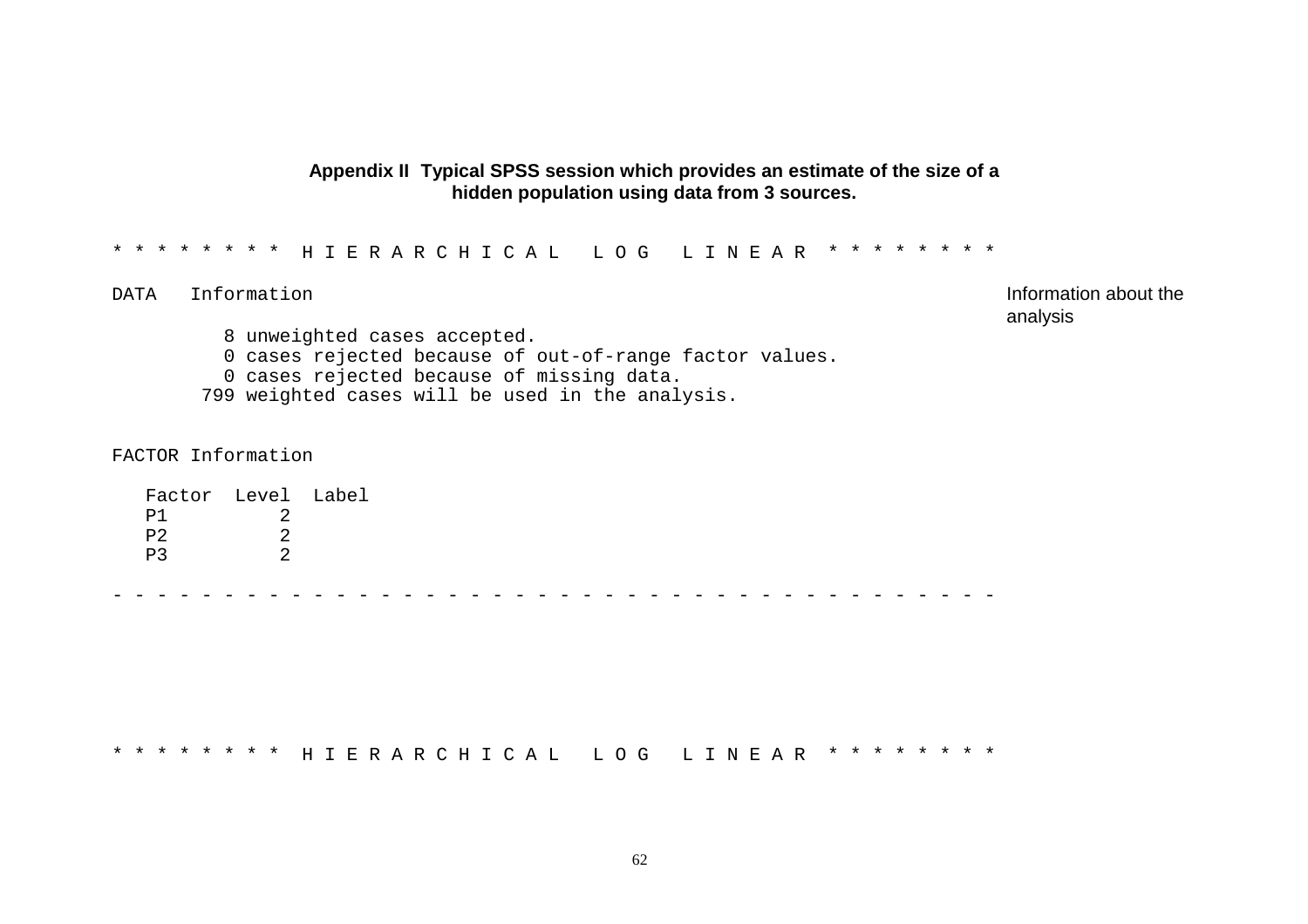Backward Elimination ( $p = .050$ ) for DESIGN 1 with generating class The model with all two-way interactions P1\*P2 is fitted P1\*P3P2\*P3Likelihood ratio chi square =  $.20682$  DF = 1 P = .649 ----------------------------------------If Deleted Simple Effect is DF L.R. Chisq Change Prob Iter P1\*P2 20 20 Step 1 The best model has generating class The interaction p1\*p2 is removed and the P1\*P3change in  $\chi^2$  is found P2\*P3 Likelihood ratio chi square =  $.10429$  DF = 2 P = .949 ----------------------------------------If Deleted Simple Effect is DF L.R. Chisq Change Prob Iter P1\*P3 1 3.798 .0513 10 P2\*P3 1 .029 .8644 12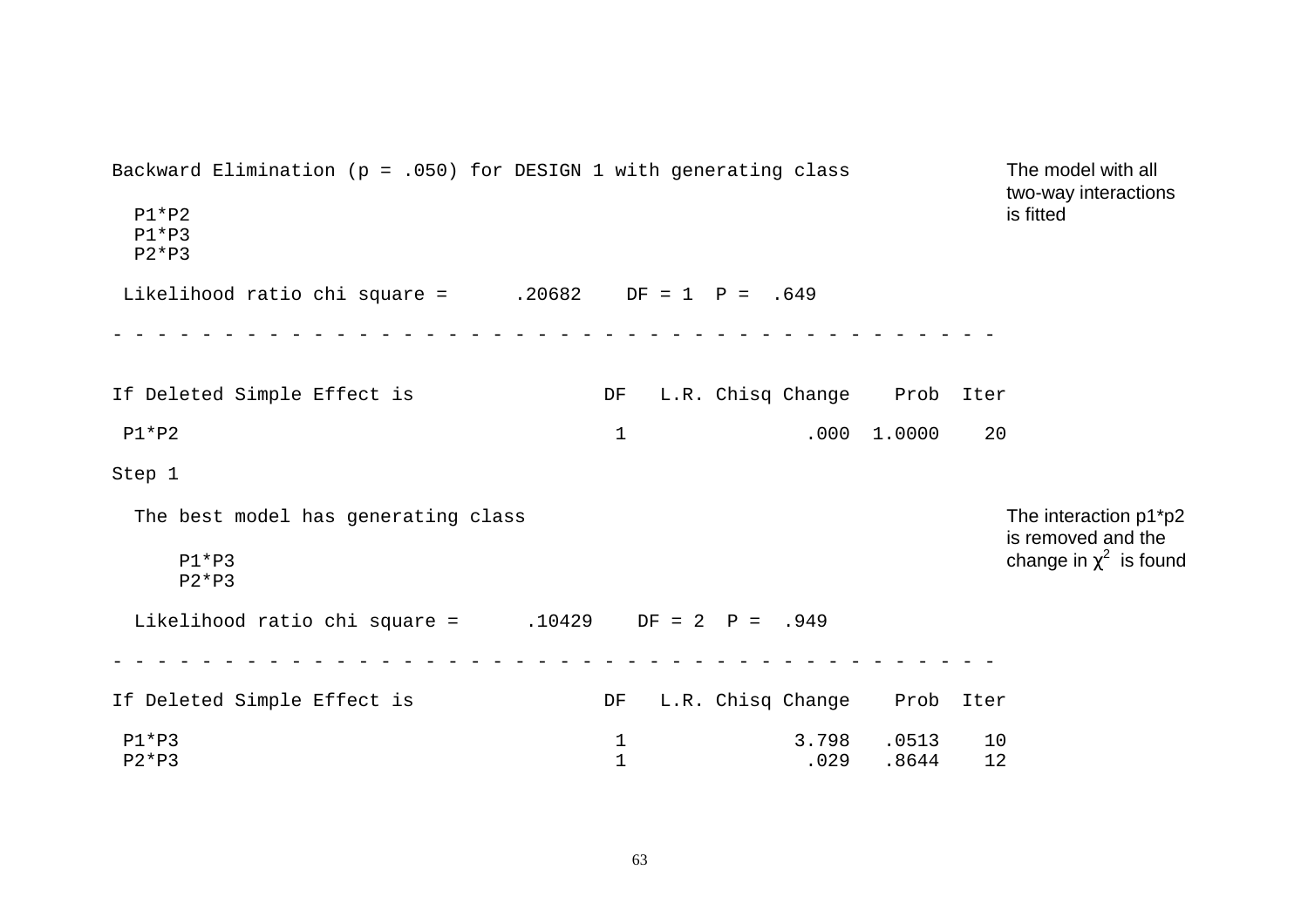| Step 2                                                    |                                                  | Other interactions are<br>examined |
|-----------------------------------------------------------|--------------------------------------------------|------------------------------------|
| The best model has generating class                       |                                                  |                                    |
| $P1*P3$<br>P <sub>2</sub>                                 |                                                  |                                    |
| Likelihood ratio chi square = $.13346$ DF = 3 P = .988    |                                                  |                                    |
|                                                           |                                                  |                                    |
| If Deleted Simple Effect is                               | L.R. Chisq Change Prob Iter<br>DF                |                                    |
| $P1*P3$<br>P <sub>2</sub>                                 | 6.435<br>$\mathbf{1}$<br>$\mathbf{1}$<br>574.104 | $.0112$ 10<br>2<br>.0000           |
|                                                           |                                                  |                                    |
|                                                           |                                                  |                                    |
|                                                           |                                                  |                                    |
| * * * * * * * * HIERARCHICAL LOG LINEAR * * * * * * * * * |                                                  |                                    |
| Step 3                                                    |                                                  |                                    |
|                                                           |                                                  |                                    |

The best model has generating class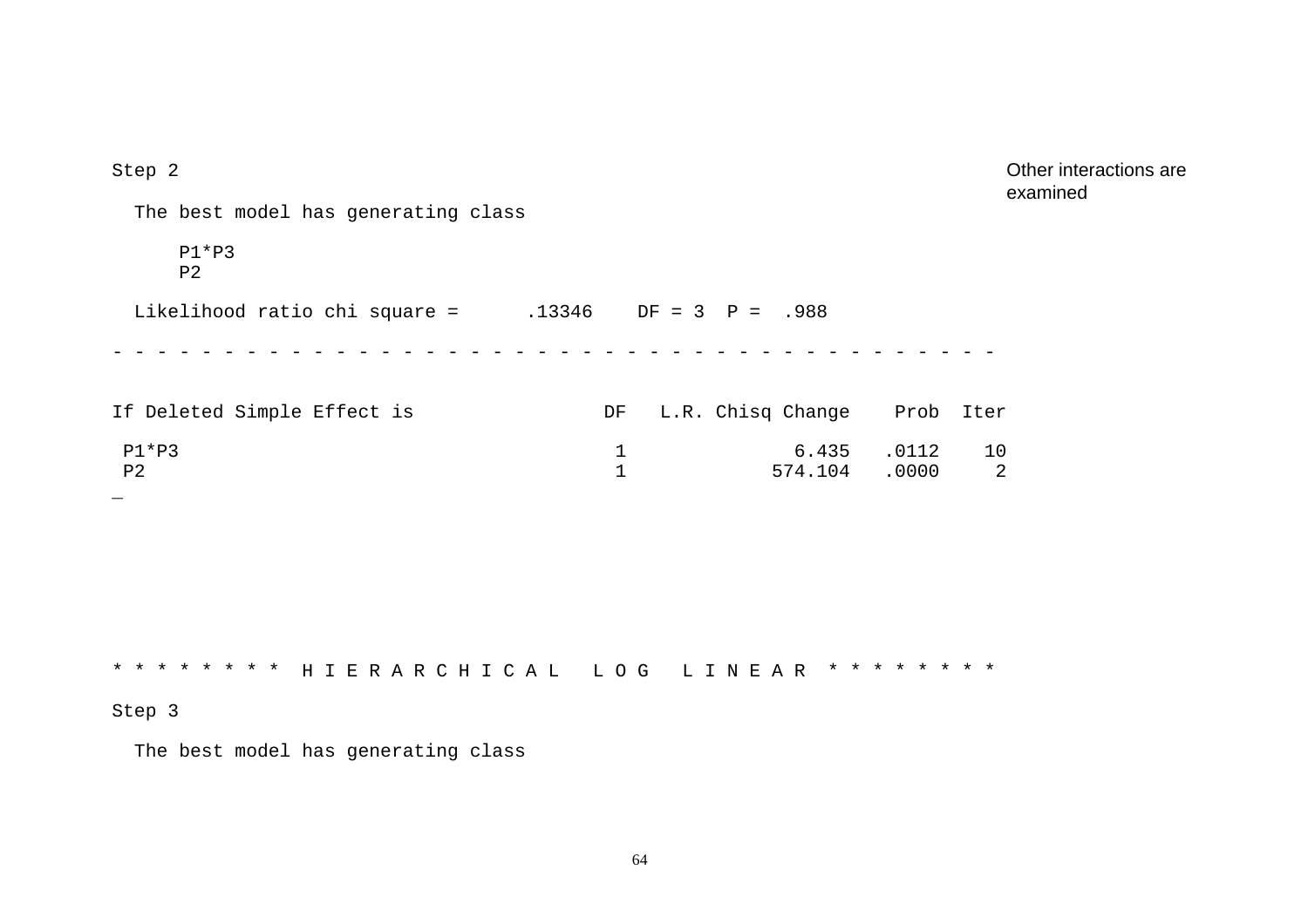|           | $P1*P3$<br>P <sub>2</sub> |                                                                                                                |                                        |      |                                                |
|-----------|---------------------------|----------------------------------------------------------------------------------------------------------------|----------------------------------------|------|------------------------------------------------|
|           |                           | Likelihood ratio chi square = $.13346$ DF = 3 P = .988                                                         |                                        |      |                                                |
|           |                           | * * * * * * * * HIERARCHICAL LOG LINEAR * * * * * * * *                                                        |                                        |      |                                                |
|           | $P1*P3$                   | The final model has generating class                                                                           |                                        |      | The most<br>parsimonious model<br>is displayed |
|           | P <sub>2</sub>            | The Iterative Proportional Fit algorithm converged at iteration 0.                                             |                                        |      |                                                |
|           |                           | The maximum difference between observed and fitted marginal totals is<br>and the convergence criterion is .389 |                                        | .320 |                                                |
|           |                           | Observed, Expected Frequencies and Residuals.                                                                  |                                        |      |                                                |
|           | Factor                    | Code                                                                                                           | OBS count EXP count Residual Std Resid |      |                                                |
| <b>P1</b> | P <sub>2</sub>            | 1<br>1                                                                                                         |                                        |      |                                                |

65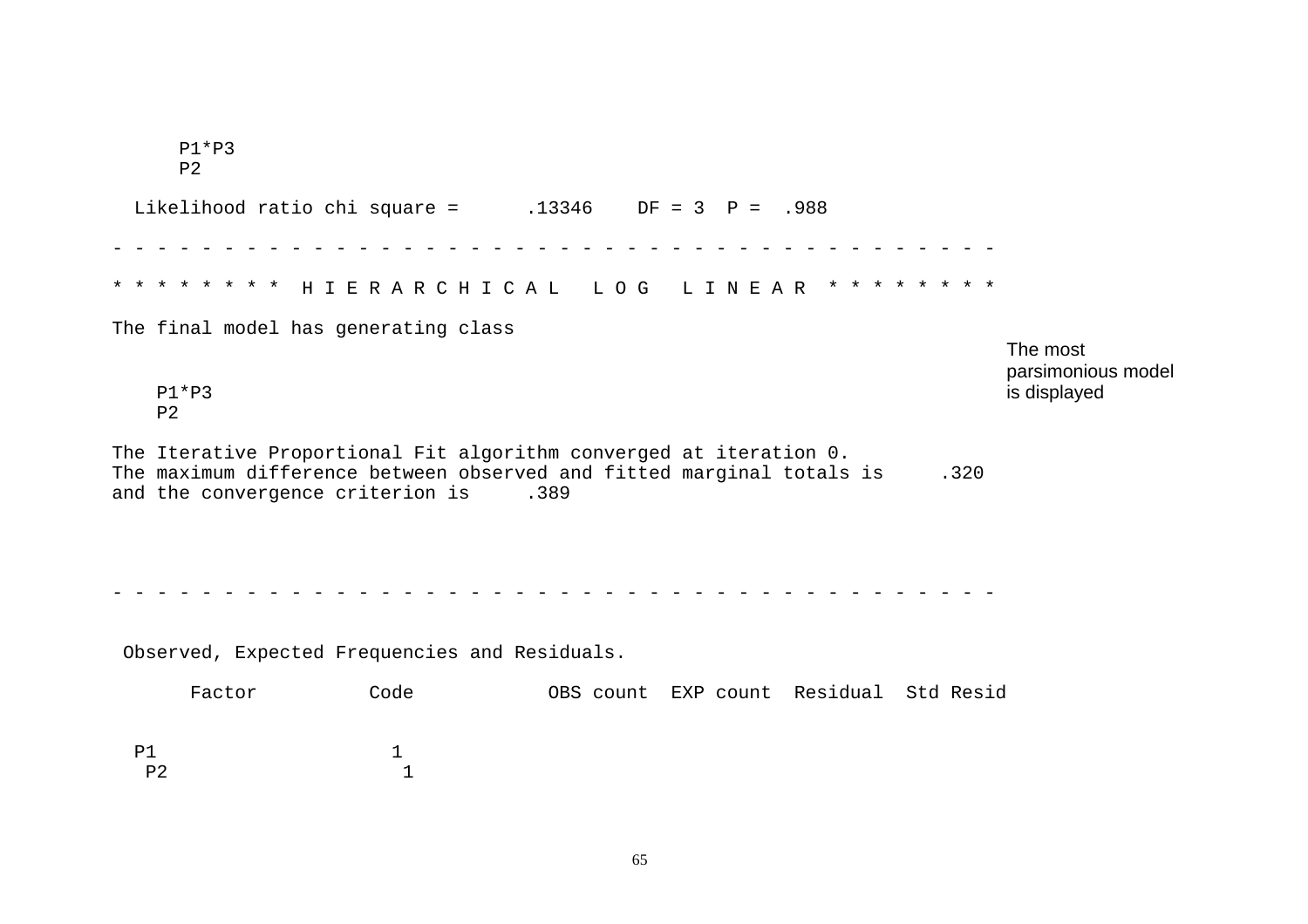| P3             |                | 6.0       | 6.6       | $-.62$  | $-.24$ |
|----------------|----------------|-----------|-----------|---------|--------|
| P <sub>3</sub> | $\overline{2}$ | 13.0      | 13.6      | $-.63$  | $-.17$ |
| P <sub>2</sub> | $\overline{2}$ |           |           |         |        |
| P3             | $\mathbf 1$    | 79.0      | 78.4      | .60     | .07    |
| P3             | $\overline{2}$ | 162.0     | 161.4     | .58     | .05    |
| P1             | 2              |           |           |         |        |
| P <sub>2</sub> |                |           |           |         |        |
| P <sub>3</sub> | 1              | 34.0      | 32.9      | 1.05    | .18    |
| P <sub>3</sub> | $\overline{2}$ | 116.0     | 115.8     | .20     | .02    |
| P <sub>2</sub> | $\overline{2}$ |           |           |         |        |
| P <sub>3</sub> | $\mathbf{1}$   | 389.0     | 390.2     | $-1.18$ | $-.06$ |
| P3             | $\overline{2}$ | $\cdot$ 0 | $\cdot$ 0 | .00     | .00    |
|                |                |           |           |         |        |

Goodness-of-fit test statistics

 $\overline{\phantom{0}}$ 

| Likelihood ratio chi square = |                      |  | .13346 DF (UNADJUSTED) = $3$ P = .988 |  |  |  |
|-------------------------------|----------------------|--|---------------------------------------|--|--|--|
|                               |                      |  | DF $(ADJUSTED) = 2 P = .935$          |  |  |  |
|                               | Pearson chi square = |  | .13152 DF (UNADJUSTED) = $3$ P = .988 |  |  |  |
|                               |                      |  | DF $(ADJUSTED) = 2 P = .936$          |  |  |  |
|                               |                      |  |                                       |  |  |  |
|                               |                      |  |                                       |  |  |  |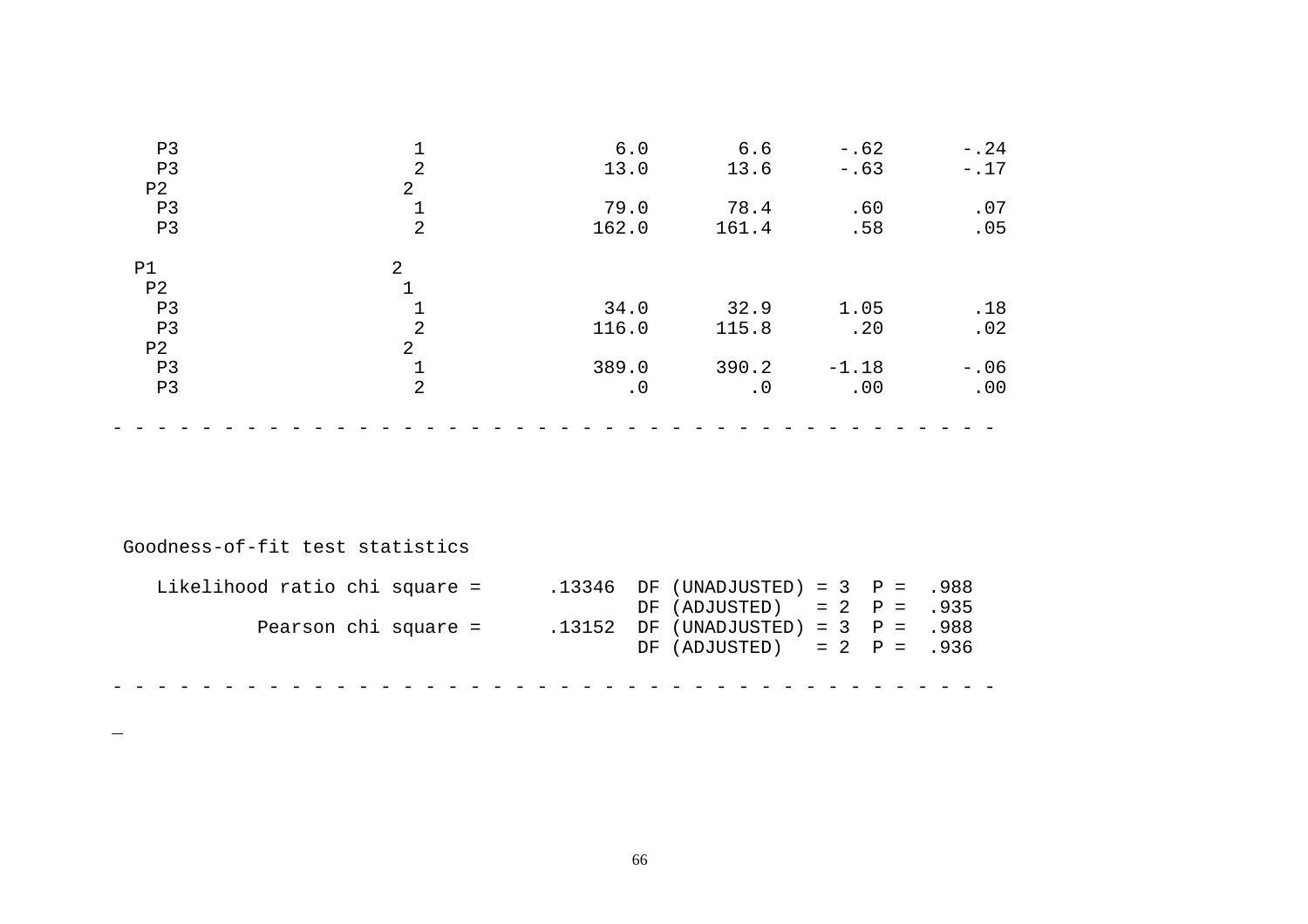>Note # 13864 >UNADJUSTED DF have NOT been adjusted for structural or sampling zeroes. >For ADJUSTED DF one degree of freedom is subtracted for each cell with an >expected value of zero. The UNADJUSTED DF are an upper bound on the true >DF, while the ADJUSTED DF may be an underestimate.

\_

----------------------------------------GENERAL LOGLINEAR ANALYSIS ----------------------------------------

Data Information **Information** Information about the analysis 8 cases are accepted. 0 cases are rejected because of missing data. 799 weighted cases will be used in the analysis. 8 cells are defined. 1 structural zeros are imposed by design. 0 sampling zeros are encountered. ----------------------------------------Variable Information Factor Levels Value P1 2 1.002.00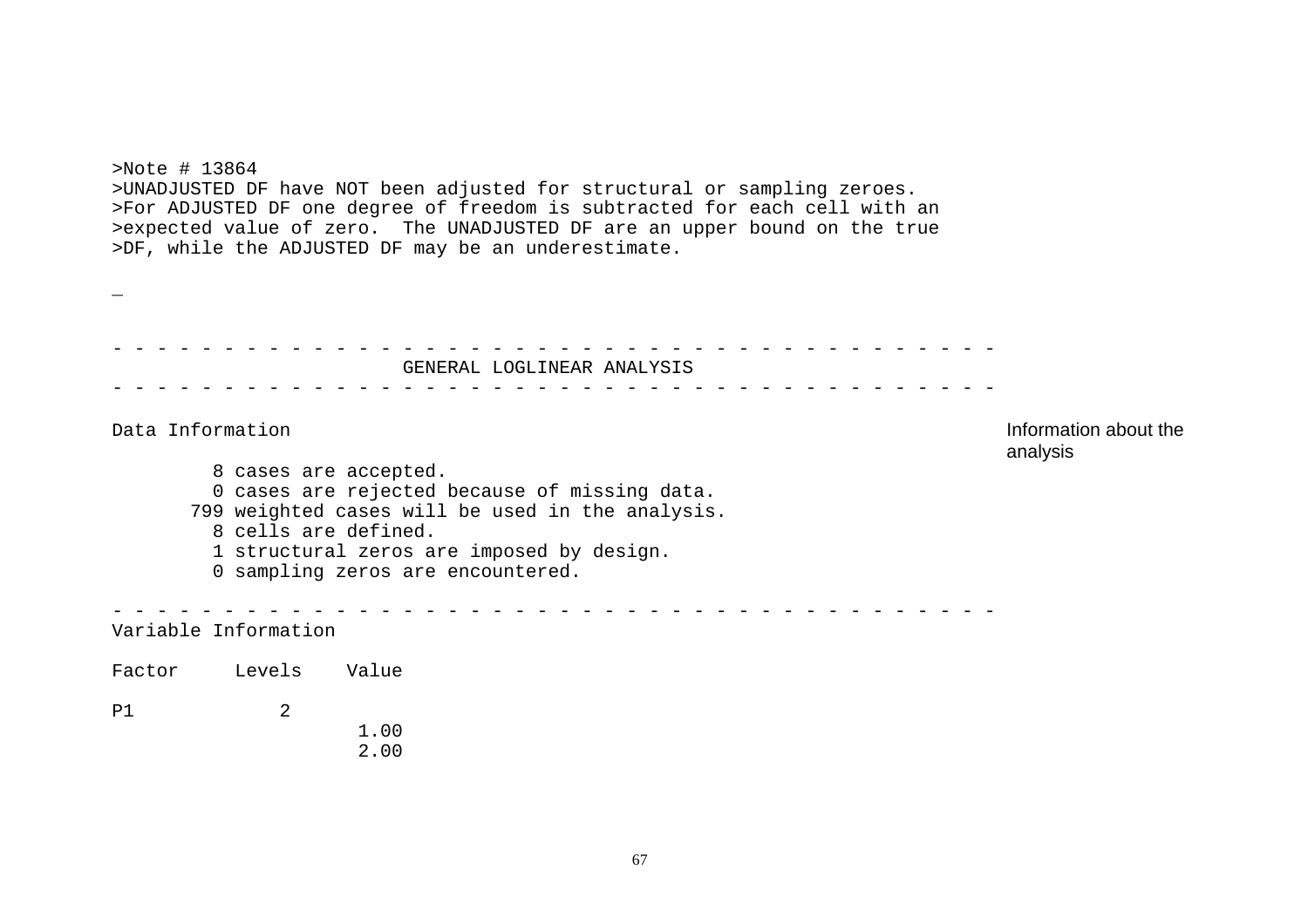P2 2 1.00 2.00P3 2 1.002.00 ----------------------------------------Model and Design Information Model: Poisson Design: Constant <sup>+</sup> P1 <sup>+</sup> P2 <sup>+</sup> P3 <sup>+</sup> P1\*P3 ----------------------------------------Correspondence Between Parameters and Terms of the Design Parameter Aliased Term 1 Constant 2 [P1 <sup>=</sup> 1.00] 3 <sup>x</sup> [P1 <sup>=</sup> 2.00] 4 [P2 <sup>=</sup> 1.00] 5 <sup>x</sup> [P2 <sup>=</sup> 2.00] 6 [P3 <sup>=</sup> 1.00] 7 <sup>x</sup> [P3 <sup>=</sup> 2.00] 8 [P1 <sup>=</sup> 1.00]\*[P3 <sup>=</sup> 1.00] 9 <sup>x</sup> [P1 <sup>=</sup> 1.00]\*[P3 <sup>=</sup> 2.00] 10 <sup>x</sup> [P1 <sup>=</sup> 2.00]\*[P3 <sup>=</sup> 1.00] 11 <sup>x</sup> [P1 <sup>=</sup> 2.00]\*[P3 <sup>=</sup> 2.00]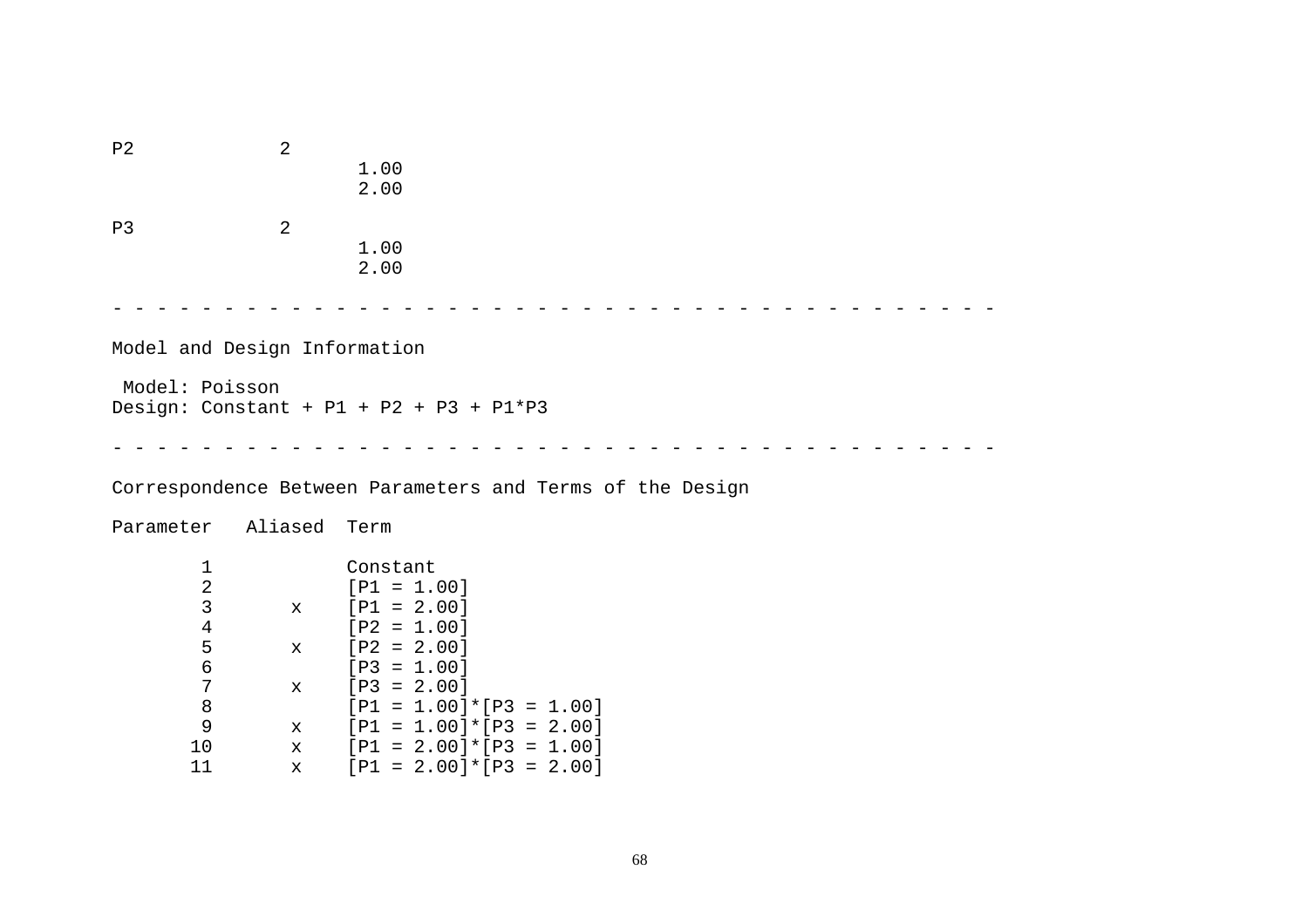Note: 'x' indicates an aliased (or <sup>a</sup> redundant) parameter. These parameters are set to zero. ----------------------------------------Convergence Information Maximum number of iterations: 20<br>Relative difference tolerance: 001 Relative difference tolerance: Final relative difference: .0008 Maximum likelihood estimation converged at iteration 2. ----------------------------------------

Table Information Observed and

\_

|                |       | Observed   |               | Expected      |        |  | the c |
|----------------|-------|------------|---------------|---------------|--------|--|-------|
| Factor         | Value | Count      | ႜ             | ႜ<br>Count    | table  |  |       |
| P1             | 1.00  |            |               |               |        |  |       |
| P <sub>2</sub> | 1.00  |            |               |               |        |  |       |
| P3             | 1.00  |            | $6.00$ ( .75) | 6.60 (        | .83)   |  |       |
| P <sub>3</sub> | 2.00  |            | 13.00(1.63)   | 13.58 ( 1.70) |        |  |       |
| P2             | 2.00  |            |               |               |        |  |       |
| P <sub>3</sub> | 1.00  | 79.00 (    | 9.89          | 78.40 (       | 9.81)  |  |       |
| P3             | 2.00  | $162.00$ ( | 20.28)        | 161.42 (      | 20.20) |  |       |

expected values in the contingency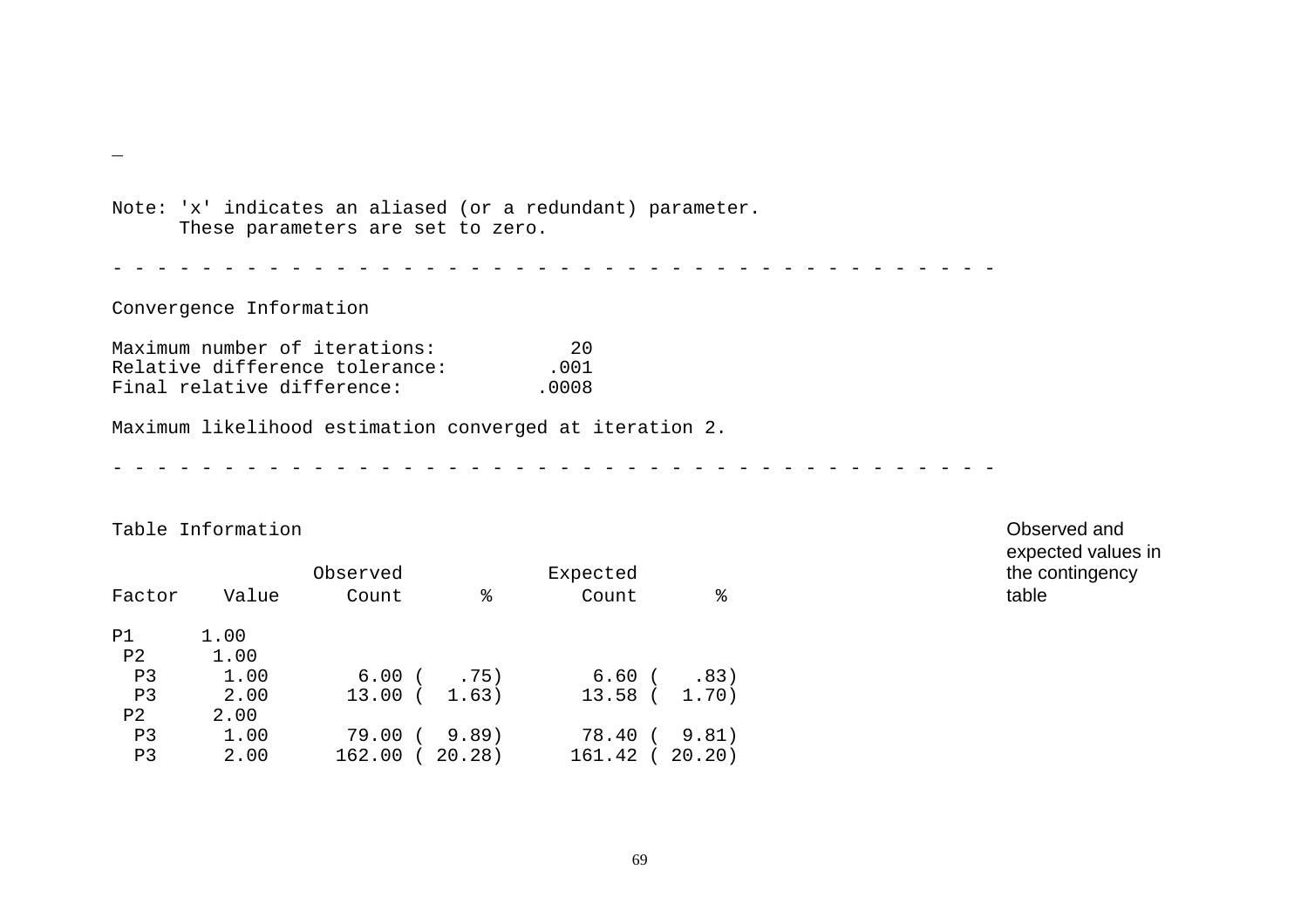| P1<br>P2       | 2.00<br>1.00               |                 |                    |  |  |  |  |
|----------------|----------------------------|-----------------|--------------------|--|--|--|--|
| P <sub>3</sub> | 1.00                       | 34.00(4.26)     | $32.82$ ( $4.11$ ) |  |  |  |  |
| P3             | 2.00                       | 116.00(14.52)   | 116.00(14.52)      |  |  |  |  |
| P <sub>2</sub> | 2.00                       |                 |                    |  |  |  |  |
| P3             | 1.00                       | 389.00 ( 48.69) | 390.18 ( 48.83)    |  |  |  |  |
| P <sub>3</sub> | 2.00                       | $.00$ ( .00)    | $.00$ ( $.00)$     |  |  |  |  |
|                |                            |                 |                    |  |  |  |  |
|                |                            |                 |                    |  |  |  |  |
|                |                            |                 |                    |  |  |  |  |
|                | GENERAL LOGLINEAR ANALYSIS |                 |                    |  |  |  |  |
|                |                            |                 |                    |  |  |  |  |

## Table Information

| Factor               | Value        | Resid. | Adj.<br>Resid. | Dev.<br>Resid. |
|----------------------|--------------|--------|----------------|----------------|
| P1<br>P2             | 1.00<br>1.00 |        |                |                |
| P <sub>3</sub>       | 1.00         | $-.60$ | $-.26$         | $-.24$         |
| P <sub>3</sub>       | 2.00         | $-.58$ | $-.19$         | $-.16$         |
| P2                   | 2.00         |        |                |                |
| P3                   | 1.00         | .60    | .26            | .07            |
| P <sub>3</sub>       | 2.00         | .58    | .19            | .05            |
| P1<br>P <sub>2</sub> | 2.00<br>1.00 |        |                |                |
| P3                   | 1.00         | 1.18   | .35            | .20            |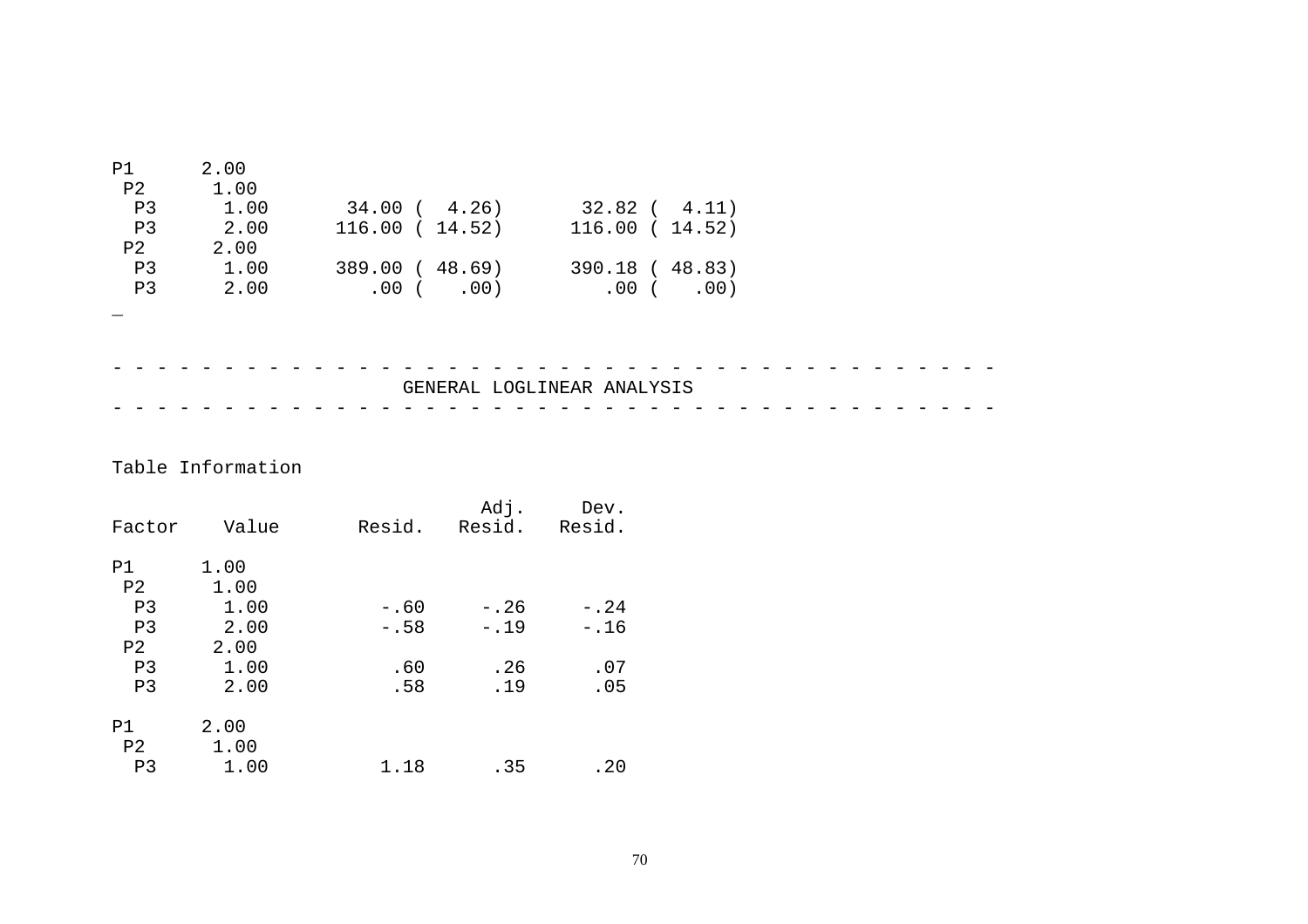| P3<br>P <sub>2</sub> | 2.00<br>2.00               | .00                 | .00            | .00                        |                   |              |                                                 |
|----------------------|----------------------------|---------------------|----------------|----------------------------|-------------------|--------------|-------------------------------------------------|
| P3                   | 1.00                       | $-1.18$             | $-.35$         | $-.06$                     |                   |              |                                                 |
| P3                   | 2.00                       | $\bullet$           | $\bullet$      | $\bullet$                  |                   |              |                                                 |
|                      |                            |                     |                |                            |                   |              |                                                 |
|                      |                            |                     |                |                            |                   |              |                                                 |
|                      | Goodness-of-fit Statistics |                     |                |                            |                   |              |                                                 |
|                      |                            | Chi-Square          | DF             | Sig.                       |                   |              |                                                 |
| Likelihood Ratio     |                            | .1324               | 2              | .9359                      |                   |              |                                                 |
|                      | Pearson                    | .1309               | $\overline{a}$ | .9367                      |                   |              |                                                 |
|                      |                            |                     |                |                            |                   |              |                                                 |
|                      |                            |                     |                |                            |                   |              |                                                 |
|                      |                            |                     |                |                            |                   |              |                                                 |
|                      |                            |                     |                | GENERAL LOGLINEAR ANALYSIS |                   |              |                                                 |
|                      |                            |                     |                |                            |                   |              |                                                 |
|                      | Parameter Estimates        |                     |                |                            |                   |              |                                                 |
|                      |                            |                     |                |                            | Asymptotic 95% CI |              |                                                 |
| Parameter            | Estimate                   | $\operatorname{SE}$ | Z-value        | Lower                      | Upper             |              |                                                 |
| $\mathbf{1}$         | 7.2290                     | .1705               | 42.41          | 6.89                       | 7.56              | $\leftarrow$ | This estimate will be                           |
| $\overline{2}$       | $-2.1450$                  | .1781               | $-12.04$       | $-2.49$                    | $-1.80$           |              | the log of the size of<br>the hidden population |
| 3                    | .0000                      |                     |                |                            | $\bullet$         |              |                                                 |
| 4                    | $-2.4754$                  | .1430               | $-17.31$       | $-2.76$                    | $-2.20$           |              |                                                 |
| 5                    | .0000                      |                     |                |                            |                   |              |                                                 |
| $\epsilon$           | $-1.2624$                  | .1684               | $-7.49$        | $-1.59$                    | $-.93$            |              |                                                 |
| 7                    | .0000                      | $\sim$              | $\sim$ $\sim$  | $\sim$ $\sim$              | $\sim$ $\sim$     |              |                                                 |